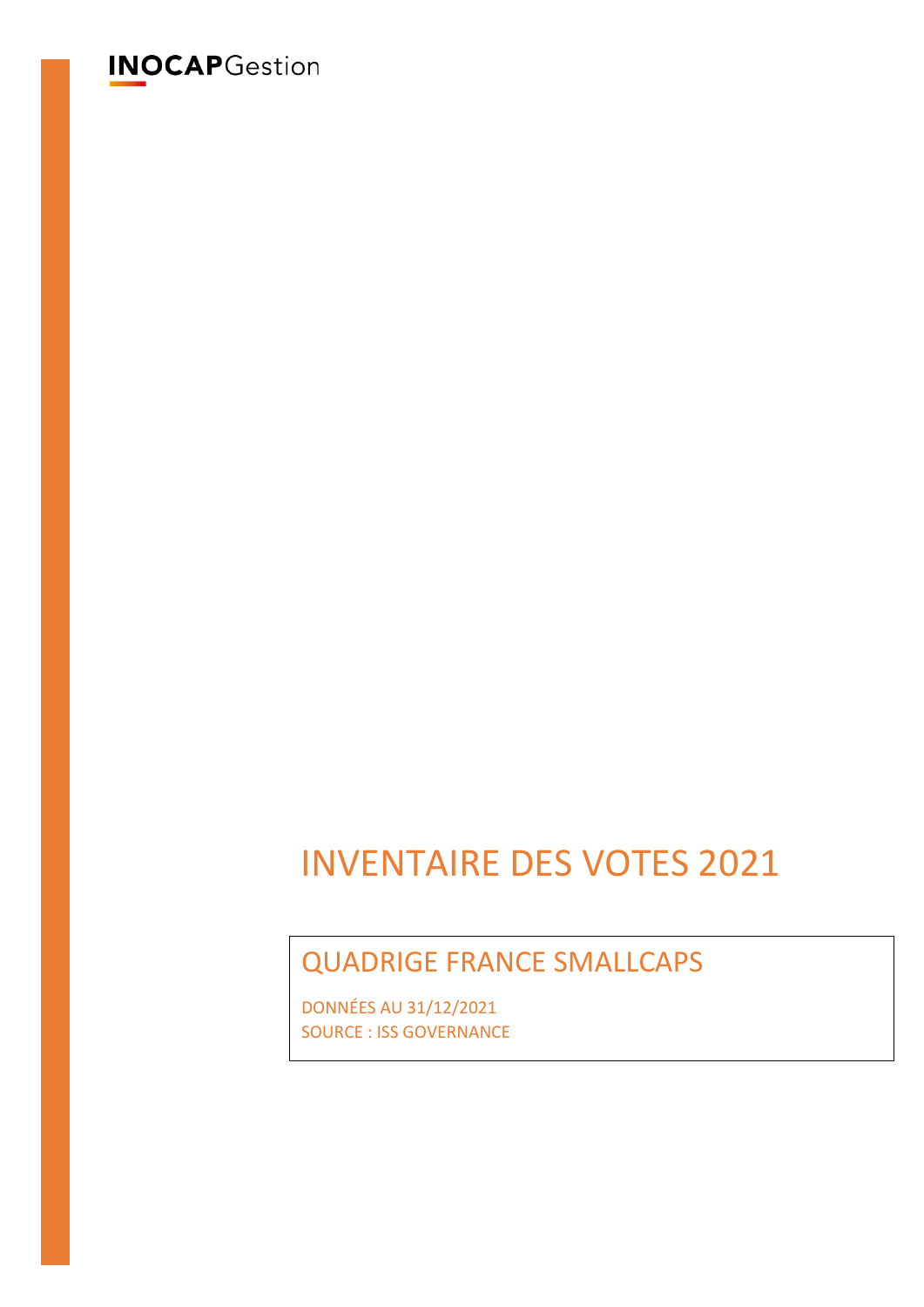#### **VOTE SUMMARY REPORT**

REPORTING PERIOD: 01/04/2021 to 12/31/2021

LOCATION(S): ALL LOCATIONS INSTITUTION ACCOUNT(S): ALL INSTITUTION ACCOUNTS

#### **EXEL Industries SA**

| <b>Record Date: 02/05/2021</b><br><b>Meeting Type: Annual</b> | <b>Meeting Date: 02/09/2021</b><br><b>Country: France</b> |
|---------------------------------------------------------------|-----------------------------------------------------------|
|                                                               |                                                           |
|                                                               | Primary Security ID: F9094V103                            |

|                    |                                                                             |           |                 |                                    | Shares Voted: 33,230       |
|--------------------|-----------------------------------------------------------------------------|-----------|-----------------|------------------------------------|----------------------------|
| Proposal<br>Number | <b>Proposal Text</b>                                                        | Proponent | <b>Mgmt Rec</b> | <b>Voting</b><br><b>Policy Rec</b> | Vote<br><b>Instruction</b> |
|                    | <b>Ordinary Business</b>                                                    | Mgmt      |                 |                                    |                            |
| 1                  | Approve Financial Statements and Statutory<br>Reports                       | Mgmt      | For             | For                                | For                        |
| $\overline{2}$     | Approve Consolidated Financial Statements<br>and Statutory Reports          | Mgmt      | For             | For                                | For                        |
| 3                  | Approve Allocation of Income and Absence<br>of Dividends                    | Mgmt      | For             | For                                | For                        |
| 4                  | Renew Appointment of Mazars Audit as<br>Auditor                             | Mgmt      | For             | For                                | For                        |
| 5                  | Appoint Grand Thornton Audit as Auditor                                     | Mgmt      | For             | For                                | For                        |
| 6                  | Authorize Repurchase of Up to 10 Percent of<br><b>Issued Share Capital</b>  | Mgmt      | For             | Against                            | Against                    |
| 7                  | Approve Remuneration of Directors in the<br>Aggregate Amount of EUR 120,000 | Mgmt      | For             | For                                | For                        |
| 8                  | Approve Remuneration Policy of CEO                                          | Mgmt      | For             | For                                | For                        |
| 9                  | Approve Remuneration Policy of Vice-CEOs                                    | Mgmt      | For             | For                                | For                        |
| 10                 | Approve Remuneration Policy of Chairman of<br>the Board                     | Mgmt      | For             | For                                | For                        |
| 11                 | Approve Remuneration Policy of Directors                                    | Mgmt      | For             | For                                | For                        |
| 12                 | Approve Compensation Report of Corporate<br>Officers                        | Mgmt      | For             | For                                | For                        |
| 13                 | Approve Compensation of Patrick Ballu,<br>Chairman of the Board             | Mgmt      | For             | For                                | For                        |
| 14                 | Approve Compensation of Guerric Ballu, CEO<br>Until Dec. 17, 2019           | Mgmt      | For             | For                                | For                        |
| 15                 | Approve Compensation of Yves Belegaud,<br>CEO Since Dec. 17, 2019           | Mgmt      | For             | Against                            | For                        |
| 16                 | Approve Compensation of Marc Ballu,<br>Vice-CEO                             | Mgmt      | For             | For                                | For                        |
| 17                 | Approve Compensation of Cyril Ballu,<br>Vice-CEO                            | Mgmt      | For             | Against                            | Against                    |
| 18                 | Approve Compensation of Franck Ballu,<br>Vice-CEO                           | Mgmt      | For             | For                                | For                        |
| 19                 | Approve Compensation of Daniel Tragus,<br>Vice-CEO                          | Mgmt      | For             | For                                | For                        |
| 20                 | Authorize Filing of Required<br>Documents/Other Formalities                 | Mgmt      | For             | For                                | For                        |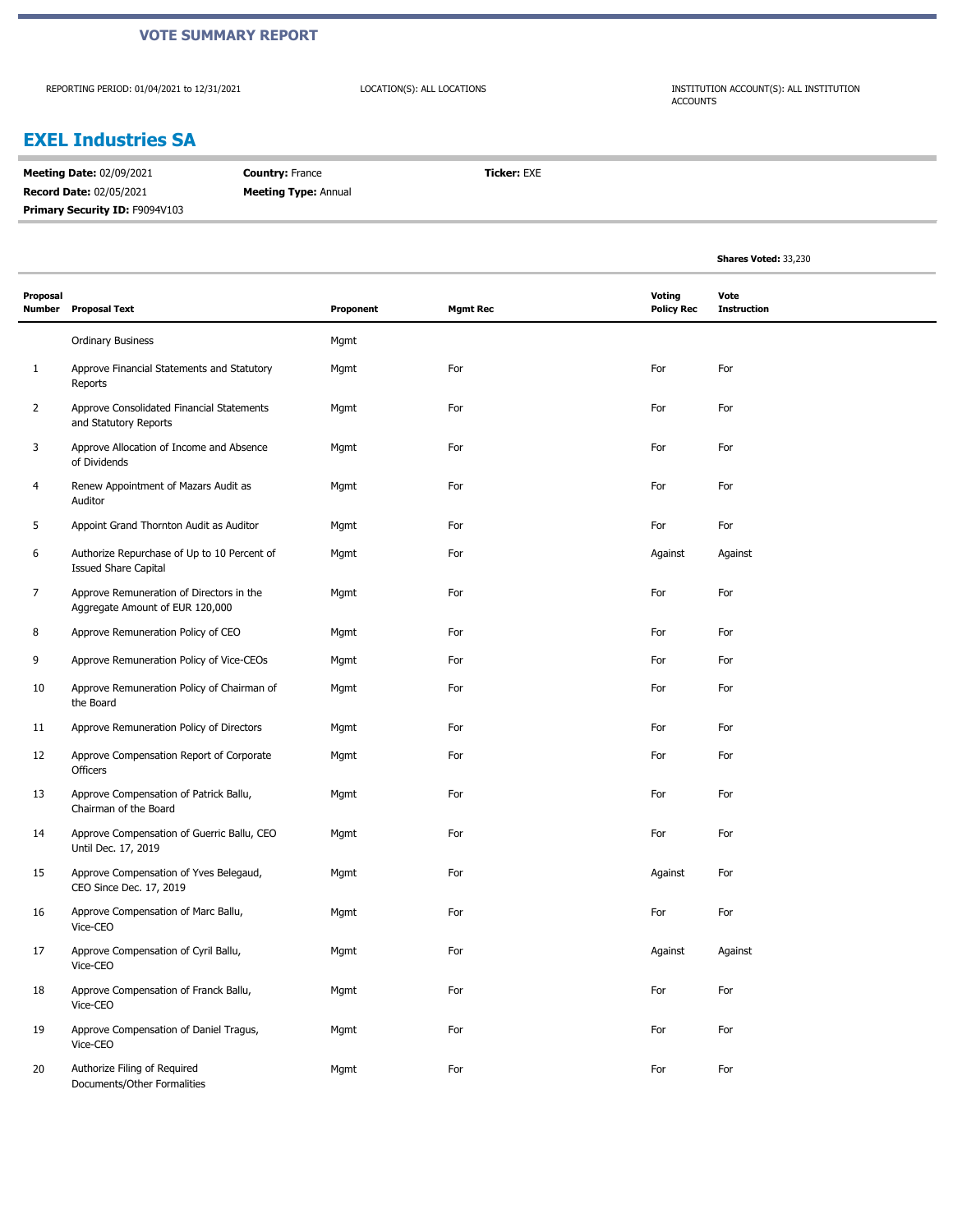# **Fountaine Pajot SA**

**Meeting Date:** 02/15/2021 **Record Date:** 02/11/2021 **Primary Security ID: F43429103**  **Country:** France **Meeting Type:** Annual **Ticker:** ALFPC

|                    |                                                                                                                 |           |                 |                             | Shares Voted: 7,822        |
|--------------------|-----------------------------------------------------------------------------------------------------------------|-----------|-----------------|-----------------------------|----------------------------|
| Proposal<br>Number | <b>Proposal Text</b>                                                                                            | Proponent | <b>Mgmt Rec</b> | Voting<br><b>Policy Rec</b> | Vote<br><b>Instruction</b> |
|                    | <b>Ordinary Business</b>                                                                                        | Mgmt      |                 |                             |                            |
| 1                  | Approve Financial Statements and Discharge<br><b>Directors</b>                                                  | Mgmt      | For             | For                         | For                        |
| 2                  | Approve Consolidated Financial Statements<br>and Statutory Reports                                              | Mgmt      | For             | For                         | For                        |
| 3                  | Approve Allocation of Income and Dividends<br>of EUR 1.31 per Share                                             | Mgmt      | For             | For                         | For                        |
| 4                  | Approve Auditors' Special Report on<br>Related-Party Transactions Mentioning the<br>Absence of New Transactions | Mgmt      | For             | For                         | For                        |
| 5                  | Authorize Repurchase of Up to 10 Percent of<br><b>Issued Share Capital</b>                                      | Mgmt      | For             | Against                     | Against                    |
| 6                  | Approve Remuneration of Directors in the<br>Aggregate Amount of EUR 28,000                                      | Mgmt      | For             | For                         | For                        |
| 7                  | Ratify Appointment of ARKEA CAPITAL<br>PARTENAIRE S.L.P. as Director                                            | Mgmt      | For             | For                         | For                        |
| 8                  | Authorize Filing of Required<br>Documents/Other Formalities                                                     | Mgmt      | For             | For                         | For                        |

#### **Ecomiam SA**

| <b>Meeting Date: 03/26/2021</b>       | <b>Country: France</b>              | <b>Ticker: ALECO</b> |
|---------------------------------------|-------------------------------------|----------------------|
| <b>Record Date: 03/24/2021</b>        | <b>Meeting Type:</b> Annual/Special |                      |
| <b>Primary Security ID: F28582108</b> |                                     |                      |

|                    |                                                                    |           |                 |                             | Shares Voted: 10,403       |
|--------------------|--------------------------------------------------------------------|-----------|-----------------|-----------------------------|----------------------------|
| Proposal<br>Number | <b>Proposal Text</b>                                               | Proponent | <b>Mgmt Rec</b> | Voting<br><b>Policy Rec</b> | Vote<br><b>Instruction</b> |
|                    | <b>Ordinary Business</b>                                           | Mgmt      |                 |                             |                            |
| 1                  | Approve Financial Statements and Statutory<br>Reports              | Mgmt      | For             | For                         | For                        |
| 2                  | Approve Consolidated Financial Statements<br>and Statutory Reports | Mgmt      | For             | For                         | For                        |
| 3                  | Approve Allocation of Income and Absence<br>of Dividends           | Mgmt      | For             | For                         | For                        |
| 4                  | Approve Auditors' Special Report on<br>Related-Party Transactions  | Mgmt      | For             | For                         | For                        |
| 5                  | Appoint Philippe De Verdalle as Censor                             | Mgmt      | For             | Against                     | For                        |
| 6                  | Elect Joel Sauvaget as Director                                    | Mgmt      | For             | Against                     | For                        |
| 7                  | Elect Laurence Etienne as Director                                 | Mgmt      | For             | Against                     | For                        |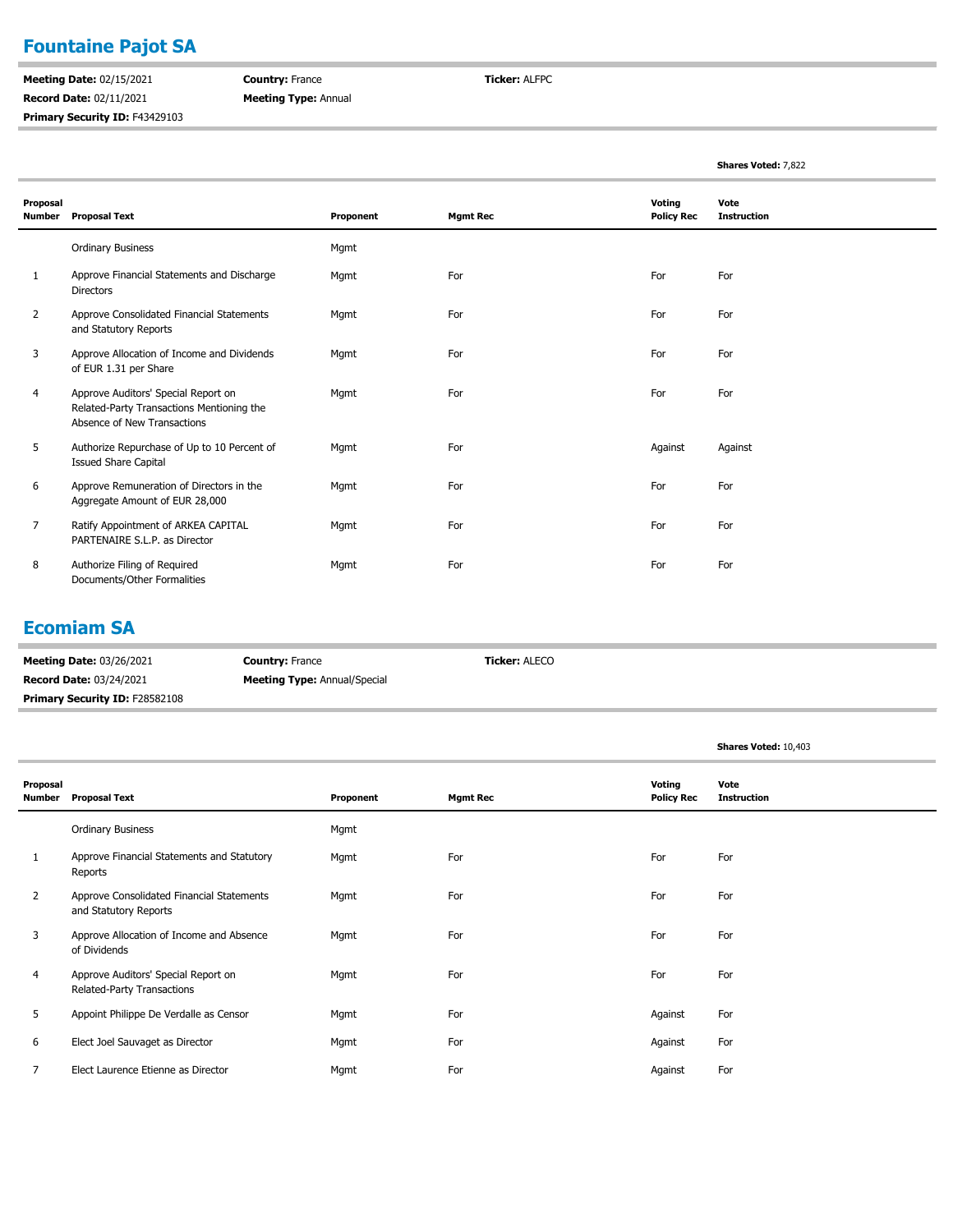# **Ecomiam SA**

| Proposal<br><b>Number</b> | <b>Proposal Text</b>                                                                                                                                   | Proponent | <b>Mgmt Rec</b> | Voting<br><b>Policy Rec</b> | Vote<br><b>Instruction</b> |
|---------------------------|--------------------------------------------------------------------------------------------------------------------------------------------------------|-----------|-----------------|-----------------------------|----------------------------|
| 8                         | Authorize Repurchase of Up to 10 Percent of<br><b>Issued Share Capital</b>                                                                             | Mgmt      | For             | For                         | For                        |
|                           | <b>Extraordinary Business</b>                                                                                                                          | Mgmt      |                 |                             |                            |
| 9                         | Authorize Issuance of Warrants (BSA)<br>without Preemptive Rights Reserved for<br>Specific Beneficiaries                                               | Mgmt      | For             | Against                     | Against                    |
| 10                        | Authorize Issuance of Warrants (BSPCE)<br>without Preemptive Rights Reserved for<br>Specific Beneficiaries                                             | Mgmt      | For             | Against                     | Against                    |
| 11                        | Approve Issuance of Equity or Equity-Linked<br>Securities for Reserved for Specific<br>Beneficiaries, up to Aggregate Nominal<br>Amount of EUR 500,000 | Mgmt      | For             | Against                     | Against                    |
| 12                        | Authorize Board to Increase Capital in the<br>Event of Additional Demand Related to<br>Delegation Submitted to Shareholder Vote<br>Above               | Mgmt      | For             | Against                     | Against                    |
| 13                        | Authorize Capital Issuances for Use in<br>Employee Stock Purchase Plans                                                                                | Mgmt      | For             | For                         | For                        |
| 14                        | Authorize Filing of Required<br>Documents/Other Formalities                                                                                            | Mgmt      | For             | For                         | For                        |

# **Chargeurs SA**

| <b>Meeting Date: 04/08/2021</b>       | <b>Country:</b> France      | <b>Ticker:</b> CRI |
|---------------------------------------|-----------------------------|--------------------|
| <b>Record Date: 04/06/2021</b>        | <b>Meeting Type: Annual</b> |                    |
| <b>Primary Security ID: F1615M100</b> |                             |                    |

|                    |                                                                                                                         |           |                 |                             | Shares Voted: 40,000       |
|--------------------|-------------------------------------------------------------------------------------------------------------------------|-----------|-----------------|-----------------------------|----------------------------|
| Proposal<br>Number | <b>Proposal Text</b>                                                                                                    | Proponent | <b>Mgmt Rec</b> | Voting<br><b>Policy Rec</b> | Vote<br><b>Instruction</b> |
|                    | <b>Ordinary Business</b>                                                                                                | Mgmt      |                 |                             |                            |
| 1                  | Approve Financial Statements and Discharge<br><b>Directors</b>                                                          | Mgmt      | For             | For                         | For                        |
| $\overline{2}$     | Approve Consolidated Financial Statements<br>and Statutory Reports                                                      | Mgmt      | For             | For                         | For                        |
| 3                  | Approve Allocation of Income and Dividends<br>of EUR 1.32 per Share                                                     | Mgmt      | For             | For                         | For                        |
| 4                  | Approve Stock Dividend Program for Fiscal<br><b>Year 2020</b>                                                           | Mgmt      | For             | For                         | For                        |
| 5                  | Approve Stock Dividend Program for Fiscal<br><b>Year 2021</b>                                                           | Mgmt      | For             | For                         | For                        |
| 6                  | Approve Auditors' Special Report on<br>Related-Party Transactions                                                       | Mgmt      | For             | For                         | For                        |
| $\overline{7}$     | Ratify Change Location of Registered Office<br>to 7 Rue Kepler 75016 Paris and Amend<br>Article 3 of Bylaws Accordingly | Mgmt      | For             | For                         | For                        |
| 8                  | Approve Remuneration of Directors in the<br>Aggregate Amount of EUR 420,000                                             | Mgmt      | For             | For                         | For                        |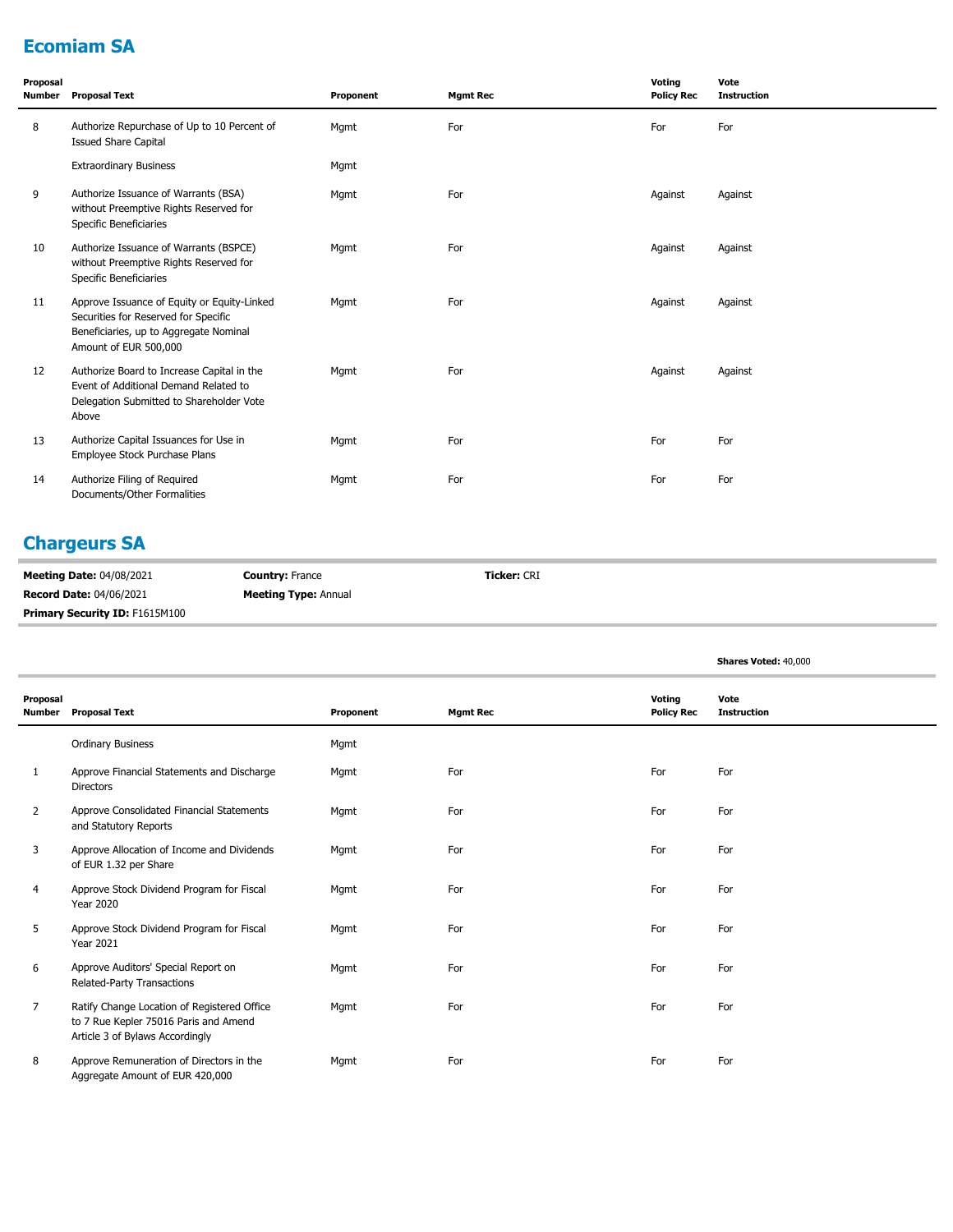# **Chargeurs SA**

| Proposal<br>Number | <b>Proposal Text</b>                                                       | Proponent | <b>Mgmt Rec</b> | Voting<br><b>Policy Rec</b> | Vote<br><b>Instruction</b> |
|--------------------|----------------------------------------------------------------------------|-----------|-----------------|-----------------------------|----------------------------|
| 9                  | Reelect Michael Fribourg as Director                                       | Mgmt      | For             | Against                     | Against                    |
| 10                 | Approve Remuneration Policy of Chairman<br>and CEO                         | Mgmt      | For             | For                         | For                        |
| 11                 | Approve Remuneration Policy of Directors                                   | Mgmt      | For             | For                         | For                        |
| 12                 | Approve Compensation of Corporate Officers                                 | Mgmt      | For             | For                         | For                        |
| 13                 | Approve Compensation of Chairman and<br>CEO                                | Mgmt      | For             | For                         | For                        |
| 14                 | Authorize Repurchase of Up to 10 Percent of<br><b>Issued Share Capital</b> | Mgmt      | For             | For                         | For                        |
| 15                 | Authorize Filing of Required<br>Documents/Other Formalities                | Mgmt      | For             | For                         | For                        |

# **Voyageurs du Monde SA**

| <b>Meeting Date: 04/29/2021</b>       | <b>Country: France</b>              | <b>Ticker: ALVDM</b> |
|---------------------------------------|-------------------------------------|----------------------|
| <b>Record Date: 04/27/2021</b>        | <b>Meeting Type: Annual/Special</b> |                      |
| <b>Primary Security ID: F98142106</b> |                                     |                      |

**Shares Voted:** 9,286

| Proposal<br><b>Number</b> | <b>Proposal Text</b>                                                                                                                   | Proponent | <b>Mgmt Rec</b> | Voting<br><b>Policy Rec</b> | Vote<br><b>Instruction</b> |
|---------------------------|----------------------------------------------------------------------------------------------------------------------------------------|-----------|-----------------|-----------------------------|----------------------------|
|                           | <b>Ordinary Business</b>                                                                                                               | Mgmt      |                 |                             |                            |
| $\mathbf{1}$              | Acknowledge Resignation of Gérard<br>Brémond as Director                                                                               | Mgmt      | For             | For                         | For                        |
| $\overline{2}$            | Acknowledge Resignation of Montefiore<br>Investment S.A.S. as Director                                                                 | Mgmt      | For             | For                         | For                        |
| 3                         | Acknowledge Resignation of Jacques Maillot<br>as Director                                                                              | Mgmt      | For             | For                         | For                        |
| 4                         | Acknowledge Resignation of Eric Bismuth as<br>Censor                                                                                   | Mgmt      | For             | For                         | For                        |
| 5                         | Elect Philippe Chérèque as Director                                                                                                    | Mgmt      | For             | Against                     | Against                    |
| 6                         | Elect Philippe Grangeon as Director                                                                                                    | Mgmt      | For             | Against                     | Against                    |
| 7                         | Elect Nathalie Belloir as Director                                                                                                     | Mgmt      | For             | Against                     | Against                    |
| 8                         | Appoint Gérard Brémond as Censor                                                                                                       | Mgmt      | For             | Against                     | Against                    |
| 9                         | Appoint Jacques Maillot as Censor                                                                                                      | Mgmt      | For             | Against                     | Against                    |
| 10                        | Appoint Bpifrance Investissement as Censor                                                                                             | Mgmt      | For             | Against                     | Against                    |
| 11                        | Appoint Montefiore Investment as Censor                                                                                                | Mgmt      | For             | Against                     | Against                    |
| 12                        | Authorize Filing of Required<br>Documents/Other Formalities                                                                            | Mgmt      | For             | For                         | For                        |
|                           | <b>Extraordinary Business</b>                                                                                                          | Mgmt      |                 |                             |                            |
| 13                        | Authorize Issuance of Equity or<br>Equity-Linked Securities with Preemptive<br>Rights up to Aggregate Nominal Amount of<br>EUR 651,441 | Mgmt      | For             | For                         | For                        |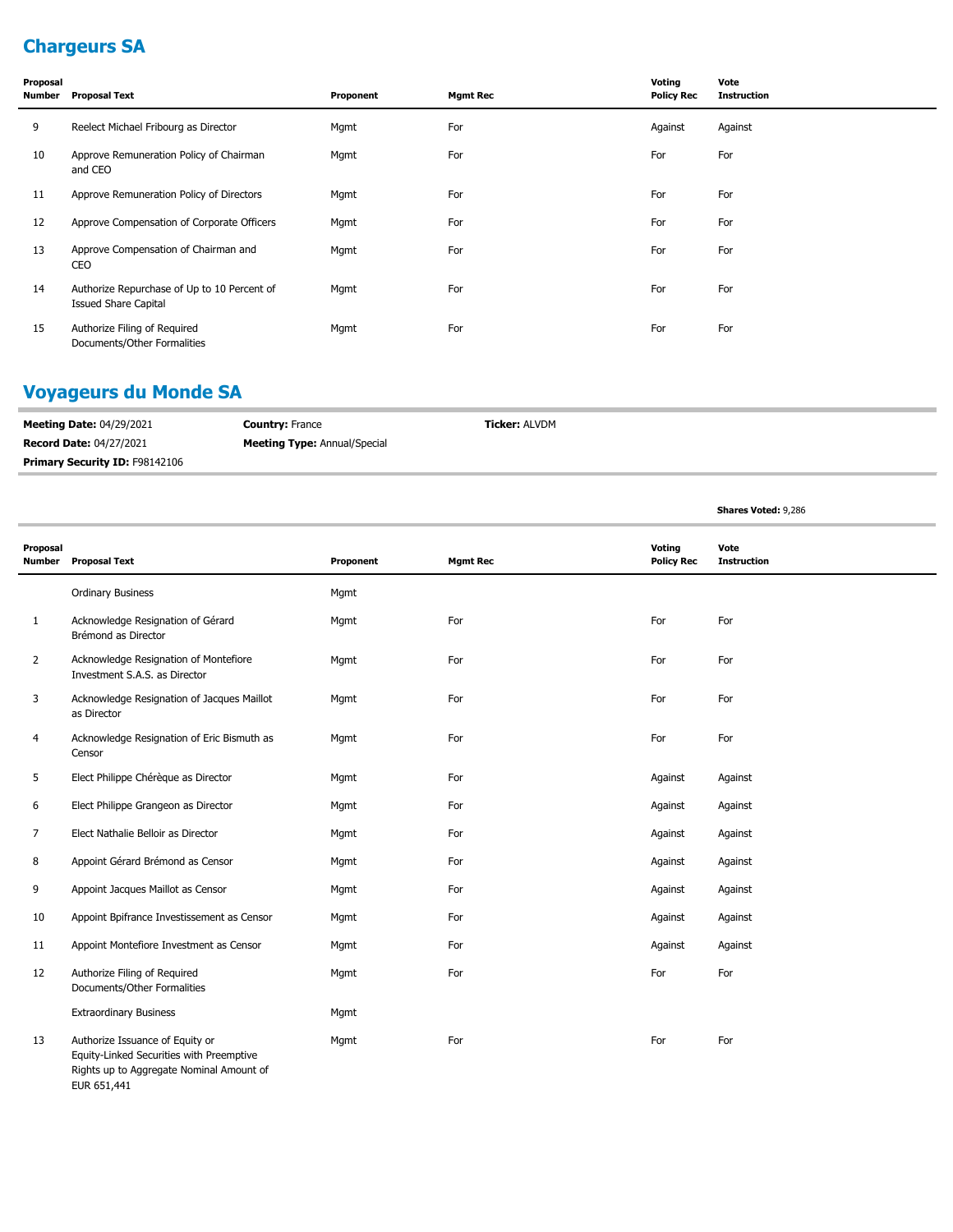# **Voyageurs du Monde SA**

| Proposal<br>Number | <b>Proposal Text</b>                                                                                                                                            | Proponent | <b>Mgmt Rec</b> | Voting<br><b>Policy Rec</b> | Vote<br><b>Instruction</b> |
|--------------------|-----------------------------------------------------------------------------------------------------------------------------------------------------------------|-----------|-----------------|-----------------------------|----------------------------|
| 14                 | Authorize Issuance of Equity or<br>Equity-Linked Securities without Preemptive<br>Rights up to Aggregate Nominal Amount of<br>EUR 651,441                       | Mgmt      | For             | For                         | For                        |
| 15                 | Set Total Limit for Capital Increase to Result<br>from Issuance Requests Under Items 13-14<br>at EUR 651,441                                                    | Mgmt      | For             | For                         | For                        |
| 16                 | Approve Issuance of Equity or Equity-Linked<br>Securities Reserved for Certares Enrico Sarl,<br>up to Aggregate Nominal Amount of EUR<br>940,490                | Mgmt      | For             | For                         | For                        |
| 17                 | Approve Issuance of Equity or Equity-Linked<br>Securities Reserved for Crédit Mutuel Equity<br>SCR, up to Aggregate Nominal Amount of<br>EUR 86,814             | Mgmt      | For             | For                         | For                        |
| 18                 | Approve Issuance of Equity or Equity-Linked<br>Securities Reserved for FPS France<br>Investissement Tourisme 2, up to Aggregate<br>Nominal Amount of EUR 57,875 | Mgmt      | For             | For                         | For                        |
| 19                 | Set Total Limit for Capital Increase to Result<br>from Issuance Requests Under Items 16-18<br>at EUR 1,085,179                                                  | Mgmt      | For             | For                         | For                        |
| 20                 | Amend Bylaws to Comply with Legal<br>Changes                                                                                                                    | Mgmt      | For             | Against                     | Against                    |
| 21                 | Authorize Capital Issuances for Use in<br>Employee Stock Purchase Plans                                                                                         | Mgmt      | For             | For                         | For                        |
| 22                 | Authorize Filing of Required<br>Documents/Other Formalities                                                                                                     | Mgmt      | For             | For                         | For                        |

#### **Lectra SA**

| <b>Meeting Date: 04/30/2021</b>       | <b>Country: France</b>              | <b>Ticker: LSS</b> |
|---------------------------------------|-------------------------------------|--------------------|
| <b>Record Date: 04/28/2021</b>        | <b>Meeting Type: Annual/Special</b> |                    |
| <b>Primary Security ID: F56028107</b> |                                     |                    |

|                           |                                                                     |           |                 |                             | Shares Voted: 90,550       |
|---------------------------|---------------------------------------------------------------------|-----------|-----------------|-----------------------------|----------------------------|
| Proposal<br><b>Number</b> | <b>Proposal Text</b>                                                | Proponent | <b>Mgmt Rec</b> | Voting<br><b>Policy Rec</b> | Vote<br><b>Instruction</b> |
|                           | <b>Ordinary Business</b>                                            | Mgmt      |                 |                             |                            |
| 1                         | Approve Financial Statements and Statutory<br>Reports               | Mgmt      | For             | For                         | For                        |
| $\overline{2}$            | Approve Consolidated Financial Statements<br>and Statutory Reports  | Mgmt      | For             | For                         | For                        |
| 3                         | Approve Discharge of Directors                                      | Mgmt      | For             | For                         | For                        |
| 4                         | Approve Allocation of Income and Dividends<br>of EUR 0.24 per Share | Mgmt      | For             | For                         | For                        |
| 5                         | Approve Compensation Report of Corporate<br>Officers                | Mgmt      | For             | For                         | For                        |
| 6                         | Approve Compensation of Daniel Harari,<br>Chairman and CEO          | Mgmt      | For             | For                         | For                        |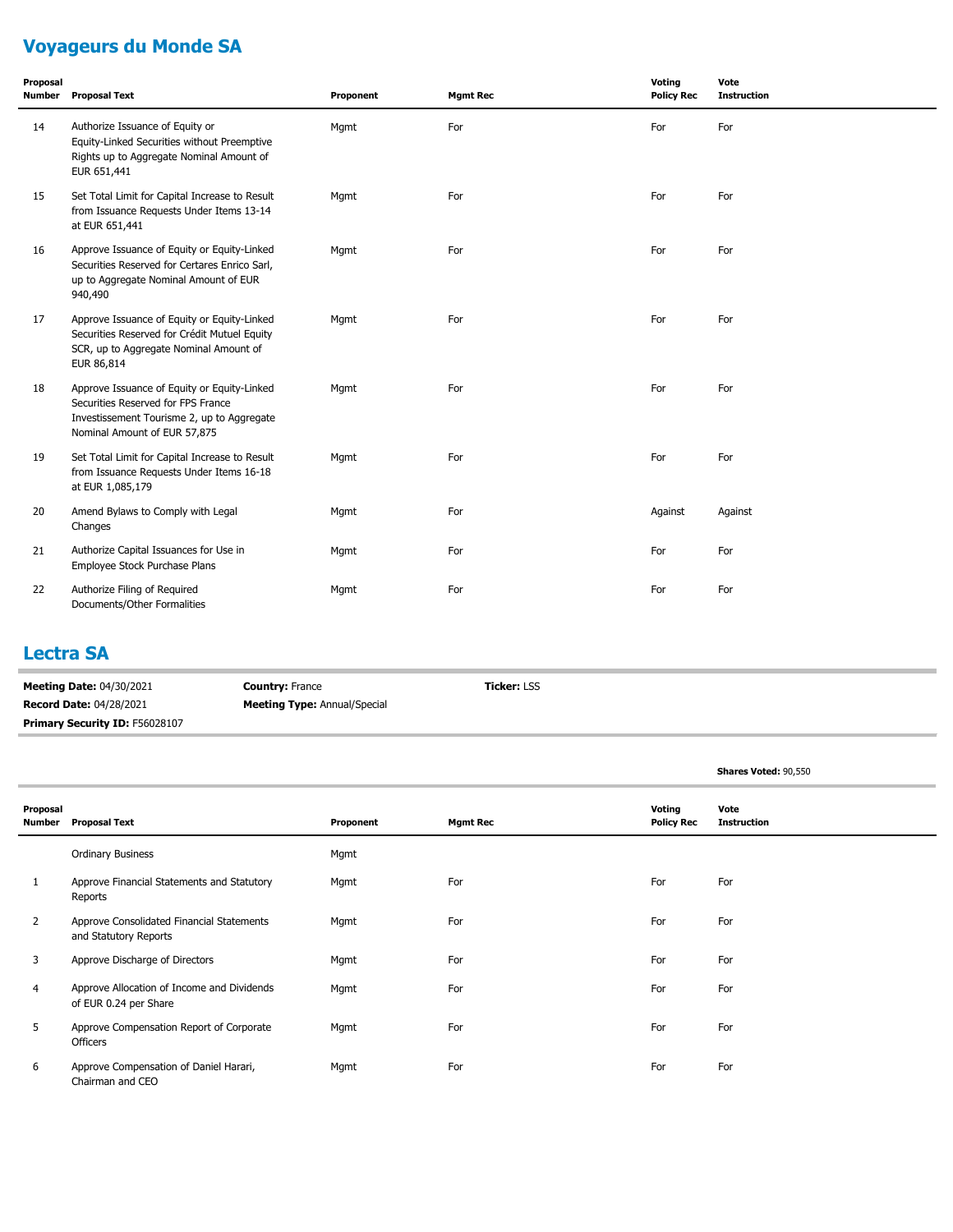# **Lectra SA**

| Proposal<br><b>Number</b> | <b>Proposal Text</b>                                                                                                           | Proponent | <b>Mgmt Rec</b> | Voting<br><b>Policy Rec</b> | Vote<br><b>Instruction</b> |
|---------------------------|--------------------------------------------------------------------------------------------------------------------------------|-----------|-----------------|-----------------------------|----------------------------|
| $\overline{7}$            | Elect Celine Abecassis-Moedas as Director                                                                                      | Mgmt      | For             | For                         | For                        |
| 8                         | Approve Remuneration of Directors in the<br>Aggregate Amount of EUR 288,000                                                    | Mgmt      | For             | For                         | For                        |
| 9                         | Approve Remuneration Policy of Daniel<br>Harari, Chairman and CEO                                                              | Mgmt      | For             | For                         | For                        |
| 10                        | Approve Remuneration Policy of Directors                                                                                       | Mgmt      | For             | For                         | For                        |
| 11                        | Authorize Repurchase of Up to 10 Percent of<br><b>Issued Share Capital</b>                                                     | Mgmt      | For             | For                         | For                        |
|                           | <b>Extraordinary Business</b>                                                                                                  | Mgmt      |                 |                             |                            |
| 12                        | Authorize Capital Increase for Contributions<br>in Kind                                                                        | Mgmt      | For             | For                         | For                        |
| 13                        | Authorize Capital Increase of up to EUR 5<br>Million of Issued Capital for Contributions in<br>Kind for AIPCF VI LG Funding LP | Mgmt      | For             | For                         | For                        |
| 14                        | Amend Article 5 of Bylaws to Reflect<br>Changes in Capital                                                                     | Mgmt      | For             | For                         | For                        |
| 15                        | Amend Articles 19, 20, 21 and 24 of Bylaws<br>Re: Vote Instructions                                                            | Mgmt      | For             | For                         | For                        |
|                           | <b>Ordinary Business</b>                                                                                                       | Mgmt      |                 |                             |                            |
| 16                        | Elect Jean Marie Canan as Director                                                                                             | Mgmt      | For             | For                         | For                        |
| 17                        | Authorize Filing of Required<br>Documents/Other Formalities                                                                    | Mgmt      | For             | For                         | For                        |

#### **Lumibird SA**

| <b>Meeting Date: 05/04/2021</b>       | <b>Country: France</b>              | <b>Ticker: LBIRD</b> |
|---------------------------------------|-------------------------------------|----------------------|
| <b>Record Date: 04/30/2021</b>        | <b>Meeting Type:</b> Annual/Special |                      |
| <b>Primary Security ID: F7627R110</b> |                                     |                      |

|                    |                                                                                                            |           |                 |                             | Shares Voted: 86,156       |
|--------------------|------------------------------------------------------------------------------------------------------------|-----------|-----------------|-----------------------------|----------------------------|
| Proposal<br>Number | <b>Proposal Text</b>                                                                                       | Proponent | <b>Mgmt Rec</b> | Voting<br><b>Policy Rec</b> | Vote<br><b>Instruction</b> |
|                    | <b>Ordinary Business</b>                                                                                   | Mgmt      |                 |                             |                            |
| 1                  | Approve Financial Statements and Statutory<br>Reports                                                      | Mgmt      | For             | For                         | For                        |
| 2                  | Approve Allocation of Income and Absence<br>of Dividend                                                    | Mgmt      | For             | For                         | For                        |
| 3                  | Approve Consolidated Financial Statements<br>and Statutory Reports                                         | Mgmt      | For             | For                         | For                        |
| 4                  | Appoint Mazars as Auditor                                                                                  | Mgmt      | For             | For                         | For                        |
| 5                  | Acknowledge End of Mandate of BEAS SA as<br>Alternate Auditor and Decision to Neither<br>Replace Nor Renew | Mgmt      | For             | For                         | For                        |
| 6                  | Ratify Appointment of Gwenaelle Le Flohic<br>as Director                                                   | Mgmt      | For             | For                         | For                        |
| 7                  | Reelect Marie Begona Lebrun as Director                                                                    | Mgmt      | For             | Against                     | Against                    |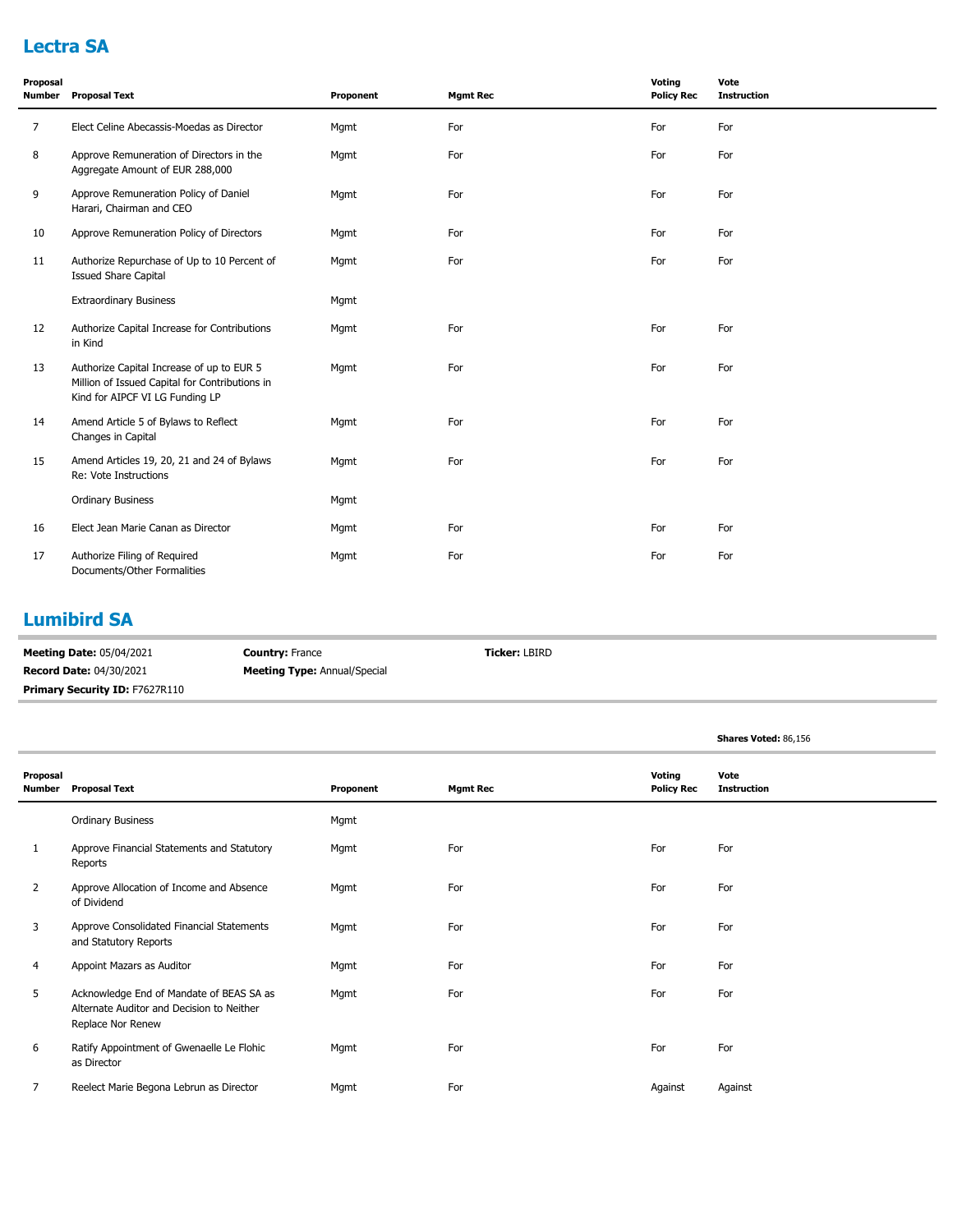# **Lumibird SA**

| Proposal<br>Number | <b>Proposal Text</b>                                                                                                                                                                                                        | Proponent | <b>Mgmt Rec</b> | Voting<br><b>Policy Rec</b> | Vote<br><b>Instruction</b> |
|--------------------|-----------------------------------------------------------------------------------------------------------------------------------------------------------------------------------------------------------------------------|-----------|-----------------|-----------------------------|----------------------------|
| 8                  | Reelect Emmanuel Cueff Lebrun as Director                                                                                                                                                                                   | Mgmt      | For             | Against                     | Against                    |
| 9                  | Renew Appointment of EMZ Partners as<br>Censor                                                                                                                                                                              | Mgmt      | For             | Against                     | Against                    |
| 10                 | Approve Remuneration of Directors in the<br>Aggregate Amount of EUR 34,000                                                                                                                                                  | Mgmt      | For             | For                         | For                        |
| 11                 | Approve Auditors' Special Report on<br>Related-Party Transactions                                                                                                                                                           | Mgmt      | For             | For                         | For                        |
| 12                 | Approve Compensation of Corporate Officers                                                                                                                                                                                  | Mgmt      | For             | For                         | For                        |
| 13                 | Approve Compensation of Marc Le Flohic,<br>Chairman and CEO                                                                                                                                                                 | Mgmt      | For             | For                         | For                        |
| 14                 | Approve Compensation of Jean-Marc<br>Gendre, Vice-CEO                                                                                                                                                                       | Mgmt      | For             | For                         | For                        |
| 15                 | Approve Remuneration Policy of Directors                                                                                                                                                                                    | Mgmt      | For             | For                         | For                        |
| 16                 | Approve Remuneration Policy of Chairman<br>and CEO                                                                                                                                                                          | Mgmt      | For             | Against                     | Against                    |
| 17                 | Approve Remuneration Policy of Vice-CEO                                                                                                                                                                                     | Mgmt      | For             | Against                     | Against                    |
| 18                 | Authorize Repurchase of Up to 10 Percent of<br><b>Issued Share Capital</b>                                                                                                                                                  | Mgmt      | For             | Against                     | Against                    |
|                    | <b>Extraordinary Business</b>                                                                                                                                                                                               | Mgmt      |                 |                             |                            |
| 19                 | Authorize Decrease in Share Capital via<br>Cancellation of Repurchased Shares                                                                                                                                               | Mgmt      | For             | For                         | For                        |
| 20                 | Authorize Issuance of Equity or<br>Equity-Linked Securities with Preemptive<br>Rights and/or Capitalization of Reserves for<br>Bonus Issue or Increase in Par Value, up to<br>Aggregate Nominal Amount of EUR 50<br>Million | Mgmt      | For             | Against                     | Against                    |
| 21                 | Authorize Issuance of Equity or<br>Equity-Linked Securities without Preemptive<br>Rights up to Aggregate Nominal Amount of<br>EUR 50 Million                                                                                | Mgmt      | For             | Against                     | Against                    |
| 22                 | Approve Issuance of Equity or Equity-Linked<br>Securities for Private Placements, up to<br>Aggregate Nominal Amount of EUR 50<br>Million                                                                                    | Mgmt      | For             | Against                     | Against                    |
| 23                 | Authorize Board to Increase Capital in the<br>Event of Additional Demand Related to<br>Delegation Submitted to Shareholder Vote<br>Above Under Items 20-22                                                                  | Mgmt      | For             | Against                     | Against                    |
| 24                 | Authorize Board to Set Issue Price for 10<br>Percent Per Year of Issued Capital Pursuant<br>to Issue Authority without Preemptive Rights                                                                                    | Mgmt      | For             | Against                     | Against                    |
| 25                 | Authorize Capital Increase of up to 10<br>Percent of Issued Capital for Contributions in<br>Kind                                                                                                                            | Mgmt      | For             | Against                     | Against                    |
| 26                 | Approve Issuance of Equity or Equity-Linked<br>Securities Reserved for Specific Beneficiaries<br>up to Aggregate Nominal Amount of EUR 50<br>Million                                                                        | Mgmt      | For             | Against                     | Against                    |
| 27                 | Authorize up to 30 Percent of Issued Capital<br>for Use in Restricted Stock Plans                                                                                                                                           | Mgmt      | For             | Against                     | Against                    |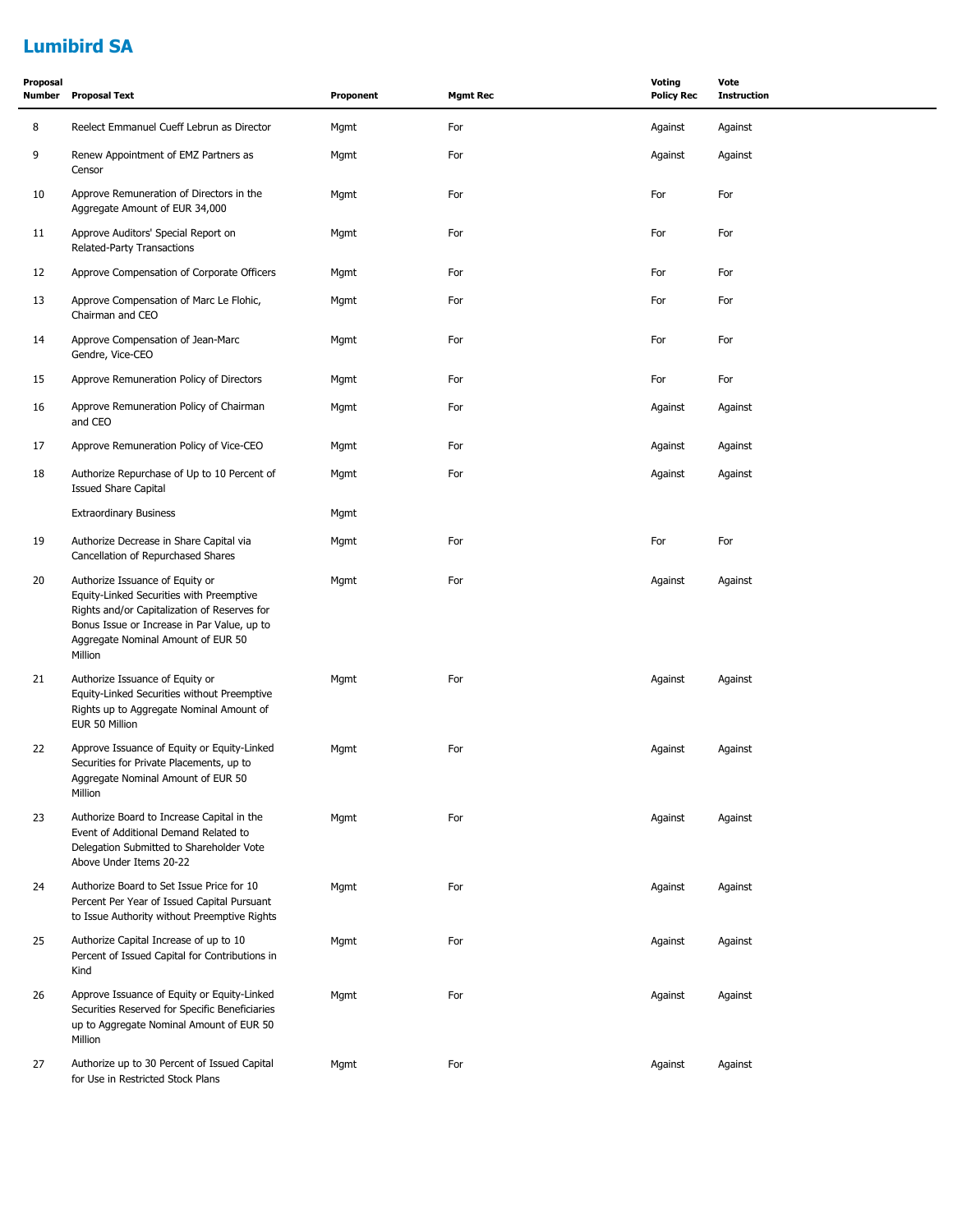# **Lumibird SA**

| Proposal<br>Number | Proposal Text                                                                 | Proponent | Mamt Rec | Voting<br><b>Policy Rec</b> | Vote<br>Instruction |
|--------------------|-------------------------------------------------------------------------------|-----------|----------|-----------------------------|---------------------|
| 28                 | Authorize up to 10 Percent of Issued Capital<br>for Use in Stock Option Plans | Mgmt      | For      | Against                     | Against             |
| 29                 | Authorize Capital Issuances for Use in<br>Employee Stock Purchase Plans       | Mgmt      | For      | For                         | For                 |
| 30                 | Authorize Filing of Required<br>Documents/Other Formalities                   | Mgmt      | For      | For                         | For                 |

#### **Edenred SA**

| <b>Meeting Date: 05/11/2021</b>       | <b>Country: France</b>              | <b>Ticker:</b> EDEN |
|---------------------------------------|-------------------------------------|---------------------|
| <b>Record Date: 05/07/2021</b>        | <b>Meeting Type:</b> Annual/Special |                     |
| <b>Primary Security ID: F3192L109</b> |                                     |                     |

L,

|                    |                                                                                                                 |           |                 |                             | Shares Voted: 37,477       |
|--------------------|-----------------------------------------------------------------------------------------------------------------|-----------|-----------------|-----------------------------|----------------------------|
| Proposal<br>Number | <b>Proposal Text</b>                                                                                            | Proponent | <b>Mgmt Rec</b> | Voting<br><b>Policy Rec</b> | Vote<br><b>Instruction</b> |
|                    | <b>Ordinary Business</b>                                                                                        | Mgmt      |                 |                             |                            |
| 1                  | Approve Financial Statements and Statutory<br>Reports                                                           | Mgmt      | For             | For                         | For                        |
| $\overline{2}$     | Approve Consolidated Financial Statements<br>and Statutory Reports                                              | Mgmt      | For             | For                         | For                        |
| 3                  | Approve Allocation of Income and Dividends<br>of EUR 0.75 per Share                                             | Mgmt      | For             | For                         | For                        |
| $\overline{4}$     | Approve Stock Dividend Program                                                                                  | Mgmt      | For             | For                         | For                        |
| 5                  | Reelect Sylvia Coutinho as Director                                                                             | Mgmt      | For             | For                         | For                        |
| 6                  | Reelect Françoise Gri as Director                                                                               | Mgmt      | For             | For                         | For                        |
| $\overline{7}$     | Elect Angeles Garcia-Poveda as Director                                                                         | Mgmt      | For             | For                         | For                        |
| 8                  | Elect Monica Mondardini as Director                                                                             | Mgmt      | For             | For                         | For                        |
| 9                  | Elect Philippe Vallee as Director                                                                               | Mgmt      | For             | For                         | For                        |
| 10                 | Approve Remuneration Policy of Chairman<br>and CEO                                                              | Mgmt      | For             | For                         | For                        |
| 11                 | Approve Remuneration Policy of Directors                                                                        | Mgmt      | For             | For                         | For                        |
| 12                 | Approve Remuneration of Directors in the<br>Aggregate Amount of EUR 800,000                                     | Mgmt      | For             | For                         | For                        |
| 13                 | Approve Compensation Report of Corporate<br>Officers                                                            | Mgmt      | For             | For                         | For                        |
| 14                 | Approve Compensation of Bertrand Dumazy,<br>Chairman and CEO                                                    | Mgmt      | For             | Against                     | For                        |
| 15                 | Approve Auditors' Special Report on<br>Related-Party Transactions Mentioning the<br>Absence of New Transactions | Mgmt      | For             | For                         | For                        |
| 16                 | Authorize Repurchase of Up to 10 Percent of<br><b>Issued Share Capital</b>                                      | Mgmt      | For             | For                         | For                        |
|                    | <b>Extraordinary Business</b>                                                                                   | Mgmt      |                 |                             |                            |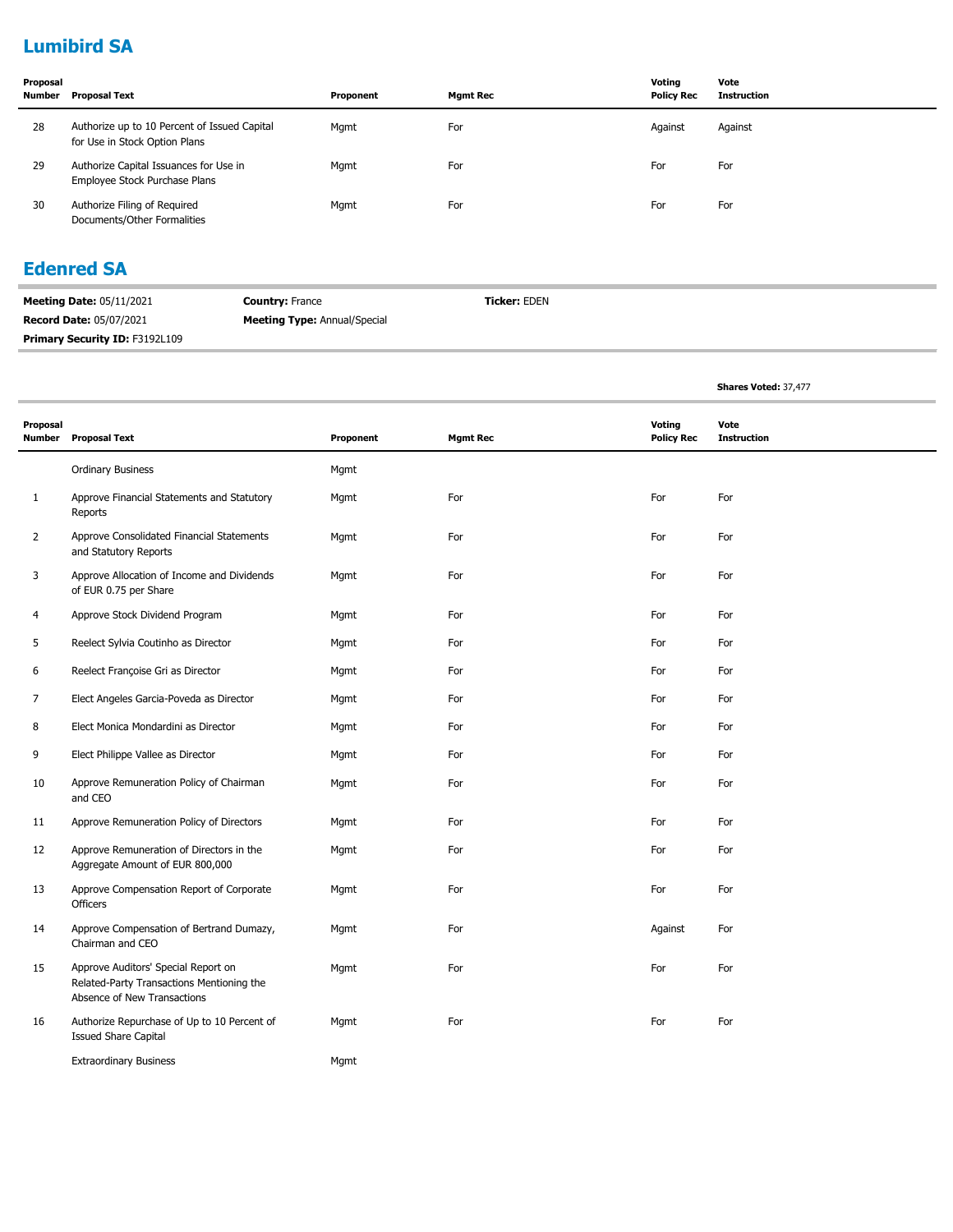# **Edenred SA**

| Proposal<br>Number | <b>Proposal Text</b>                                                                                                                                                                                      | Proponent | <b>Mgmt Rec</b> | Voting<br><b>Policy Rec</b> | Vote<br><b>Instruction</b> |
|--------------------|-----------------------------------------------------------------------------------------------------------------------------------------------------------------------------------------------------------|-----------|-----------------|-----------------------------|----------------------------|
| 17                 | Authorize up to 1.5 Percent of Issued Capital<br>for Use in Restricted Stock Plans Under<br>Performance Conditions Reserved for<br>Employees, Corporate Officers and<br><b>International Subsidiaries</b> | Mgmt      | For             | For                         | For                        |
| 18                 | Approve Change of Corporate Form to<br>Societe Europeenne (SE) and Amend Bylaws<br>Accordingly                                                                                                            | Mgmt      | For             | For                         | For                        |
| 19                 | Change Company Name to SE Edenred and<br>Amend Article of Bylaws Accordingly                                                                                                                              | Mgmt      | For             | For                         | For                        |
| 20                 | Authorize Filing of Required<br>Documents/Other Formalities                                                                                                                                               | Mgmt      | For             | For                         | For                        |

#### **CGG**

| <b>Meeting Date: 05/12/2021</b>       | <b>Country: France</b>              | <b>Ticker:</b> CGG |
|---------------------------------------|-------------------------------------|--------------------|
| <b>Record Date: 05/10/2021</b>        | <b>Meeting Type: Annual/Special</b> |                    |
| <b>Primary Security ID: F1704T263</b> |                                     |                    |

|                           |                                                                            |           |                 |                             | <b>Shares Voted: 1,618,049</b> |
|---------------------------|----------------------------------------------------------------------------|-----------|-----------------|-----------------------------|--------------------------------|
| Proposal<br><b>Number</b> | <b>Proposal Text</b>                                                       | Proponent | <b>Mgmt Rec</b> | Voting<br><b>Policy Rec</b> | Vote<br><b>Instruction</b>     |
|                           | <b>Ordinary Business</b>                                                   | Mgmt      |                 |                             |                                |
| $\mathbf{1}$              | Approve Financial Statements and Statutory<br>Reports                      | Mgmt      | For             | For                         | For                            |
| $\overline{2}$            | Approve Treatment of Losses                                                | Mgmt      | For             | For                         | For                            |
| 3                         | Approve Transfer From Carry Forward<br>Account to Issuance Premium Account | Mgmt      | For             | For                         | For                            |
| 4                         | Approve Consolidated Financial Statements<br>and Statutory Reports         | Mgmt      | For             | For                         | For                            |
| 5                         | Reelect Philippe Salle as Director                                         | Mgmt      | For             | For                         | For                            |
| 6                         | Reelect Michael Daly as Director                                           | Mgmt      | For             | For                         | For                            |
| 7                         | Reelect Anne-France Laclide-Drouin as<br>Director                          | Mgmt      | For             | For                         | For                            |
| 8                         | Approve Auditors' Special Report on<br>Related-Party Transactions          | Mgmt      | For             | For                         | For                            |
| 9                         | Approve Compensation of Report of<br>Corporate Officers                    | Mgmt      | For             | For                         | For                            |
| 10                        | Approve Compensation of Philippe Salle,<br>Chairman of the Board           | Mgmt      | For             | For                         | For                            |
| 11                        | Approve Compensation of Sophie Zurquiyah,<br>CEO                           | Mgmt      | For             | For                         | For                            |
| 12                        | Approve Remuneration Policy of Board<br>Members                            | Mgmt      | For             | For                         | For                            |
| 13                        | Approve Remuneration Policy of Chairman of<br>the Board                    | Mgmt      | For             | For                         | For                            |
| 14                        | Approve Remuneration Policy of CEO                                         | Mgmt      | For             | For                         | For                            |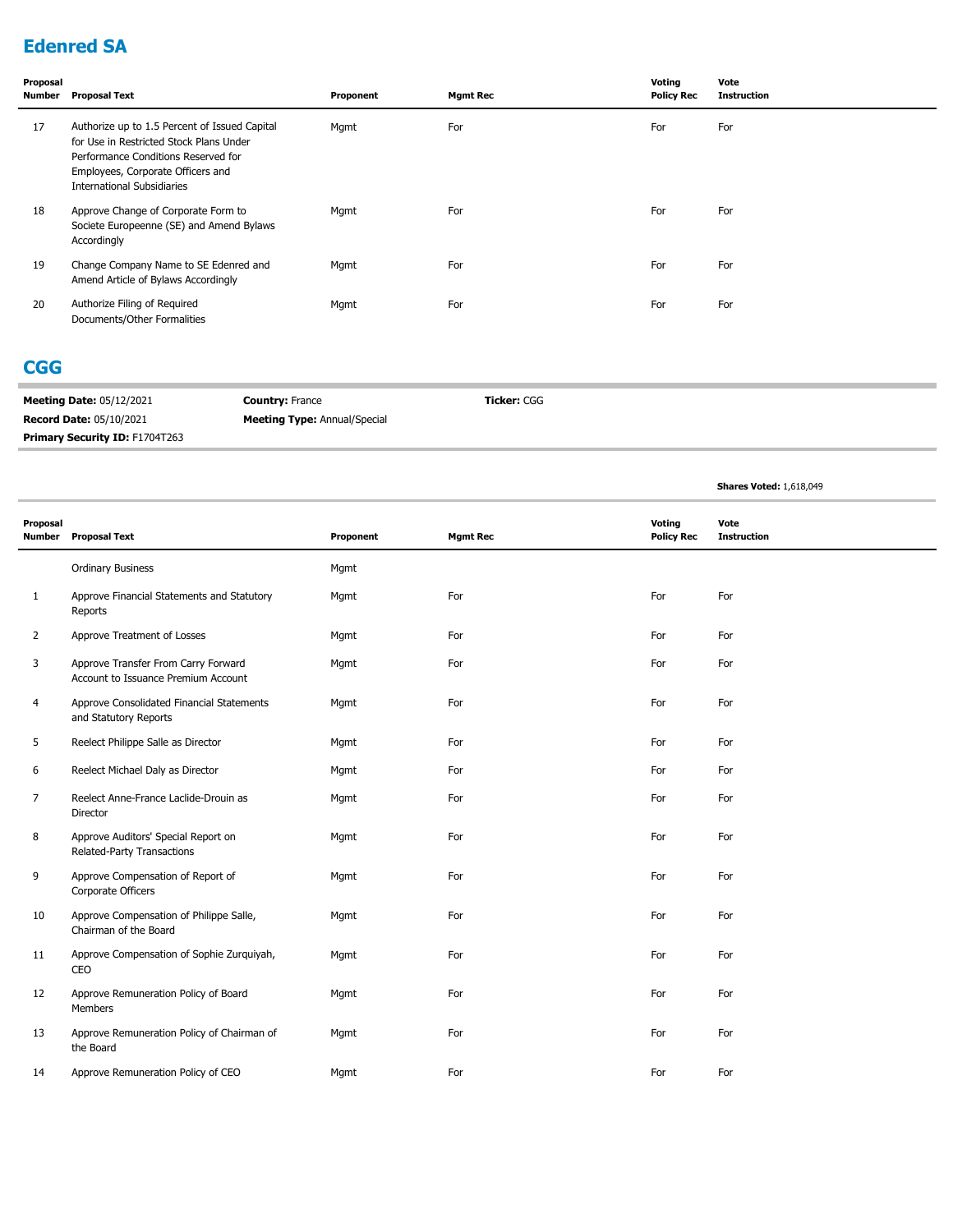## **CGG**

| Proposal<br>Number | <b>Proposal Text</b>                                                                                                                                    | Proponent | <b>Mgmt Rec</b> | Voting<br><b>Policy Rec</b> | Vote<br><b>Instruction</b> |
|--------------------|---------------------------------------------------------------------------------------------------------------------------------------------------------|-----------|-----------------|-----------------------------|----------------------------|
| 15                 | Authorize Repurchase of Up to 10 Percent of<br><b>Issued Share Capital</b>                                                                              | Mgmt      | For             | For                         | For                        |
|                    | <b>Extraordinary Business</b>                                                                                                                           | Mgmt      |                 |                             |                            |
| 16                 | Authorize Capitalization of Reserves of Up to<br>EUR 711,393.50 for Bonus Issue or Increase<br>in Par Value                                             | Mgmt      | For             | For                         | For                        |
| 17                 | Authorize Issuance of Equity or<br>Equity-Linked Securities with Preemptive<br>Rights up to Aggregate Nominal Amount of<br>EUR 3,556,967.51             | Mgmt      | For             | For                         | For                        |
| 18                 | Authorize Issuance of Equity or<br>Equity-Linked Securities without Preemptive<br>Rights up to Aggregate Nominal Amount of<br>EUR 711,393.50            | Mgmt      | For             | For                         | For                        |
| 19                 | Approve Issuance of Equity or Equity-Linked<br>Securities for Private Placements, up to<br>Aggregate Nominal Amount of EUR<br>711,393.50                | Mgmt      | For             | For                         | For                        |
| 20                 | Authorize Board to Set Issue Price for 10<br>Percent Per Year of Issued Capital Pursuant<br>to Issue Authority without Preemptive Rights                | Mgmt      | For             | For                         | For                        |
| 21                 | Authorize Board to Increase Capital in the<br>Event of Additional Demand Related to<br>Delegation Submitted to Shareholder Vote<br>Under Items 17-18-19 | Mgmt      | For             | For                         | For                        |
| 22                 | Authorize Capital Issuances for Use in<br>Employee Stock Purchase Plans                                                                                 | Mgmt      | For             | For                         | For                        |
| 23                 | Authorize Capital Increase of up to 10<br>Percent of Issued Capital for Contributions in<br>Kind                                                        | Mgmt      | For             | For                         | For                        |
| 24                 | Authorize Decrease in Share Capital via<br>Cancellation of Repurchased Shares                                                                           | Mgmt      | For             | For                         | For                        |
| 25                 | Amend Article 2 of Bylaws Re: Corporate<br>Purpose                                                                                                      | Mgmt      | For             | For                         | For                        |
| 26                 | Amend Article 8.5 of Bylaws Re: Directors                                                                                                               | Mgmt      | For             | For                         | For                        |
| 27                 | Amend Articles 8.6 and 21 of Bylaws Re:<br>Trials                                                                                                       | Mgmt      | For             | For                         | For                        |
| 28                 | Amend Article 8.7 of Bylaws Re: Social and<br><b>Environmental Issues</b>                                                                               | Mgmt      | For             | For                         | For                        |
| 29                 | Amend Article 14.6 of Bylaws Re: General<br><b>Meeting Rules</b>                                                                                        | Mgmt      | For             | For                         | For                        |
| 30                 | Amend Article 17 of Bylaws Re: Auditors                                                                                                                 | Mgmt      | For             | For                         | For                        |
| 31                 | Authorize Filing of Required<br>Documents/Other Formalities                                                                                             | Mgmt      | For             | For                         | For                        |

### **Actia Group**

| <b>Meeting Date: 05/20/2021</b>       | <b>Country: France</b>      | <b>Ticker: ATI</b> |
|---------------------------------------|-----------------------------|--------------------|
| <b>Record Date: 05/18/2021</b>        | <b>Meeting Type: Annual</b> |                    |
| <b>Primary Security ID: F0148K102</b> |                             |                    |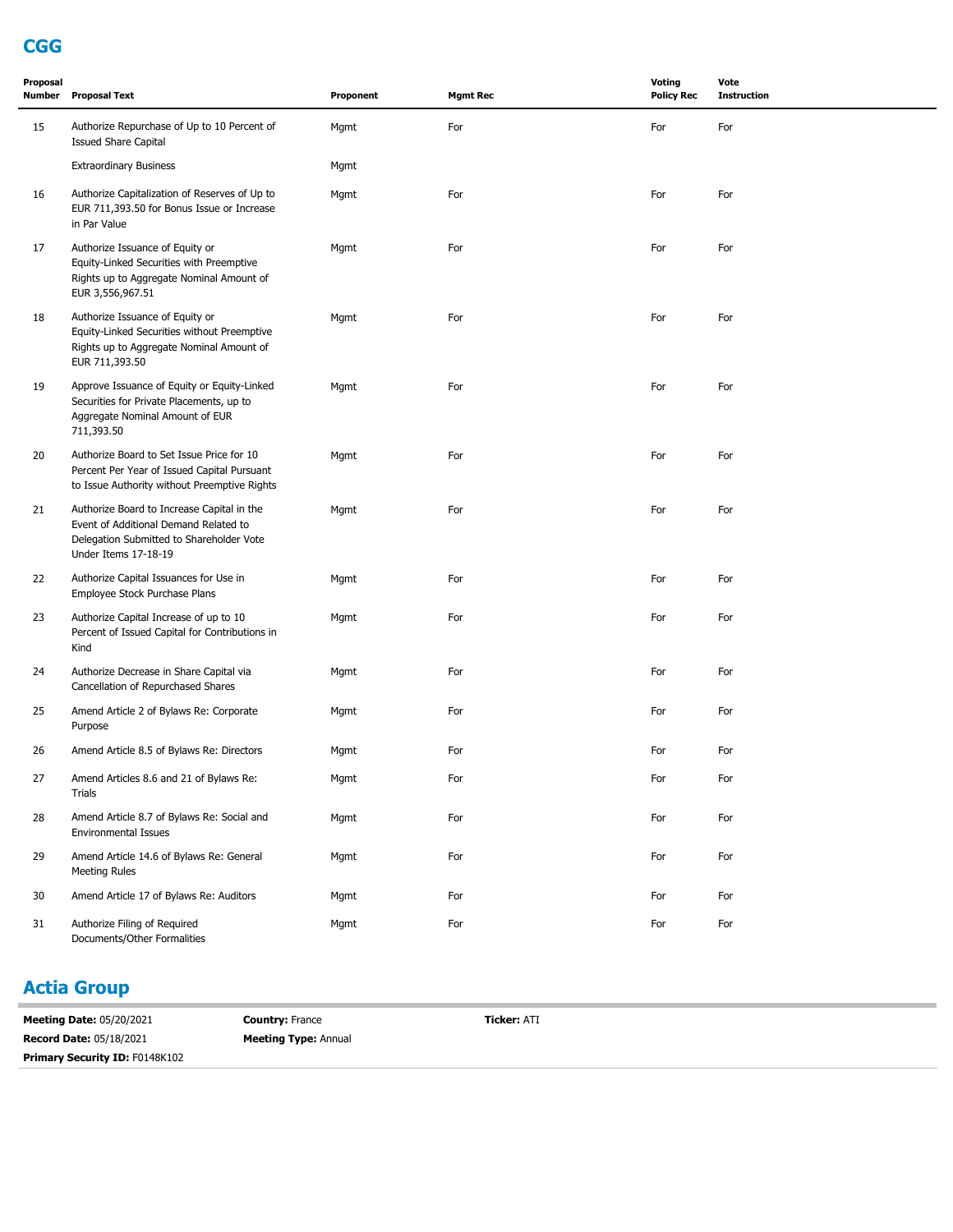# **Actia Group**

| <b>Shares Voted: 16,753</b> |  |  |
|-----------------------------|--|--|
|-----------------------------|--|--|

| Proposal<br><b>Number</b> | <b>Proposal Text</b>                                                                                            | Proponent | <b>Mgmt Rec</b> | Voting<br><b>Policy Rec</b> | Vote<br><b>Instruction</b> |
|---------------------------|-----------------------------------------------------------------------------------------------------------------|-----------|-----------------|-----------------------------|----------------------------|
|                           | <b>Ordinary Business</b>                                                                                        | Mgmt      |                 |                             |                            |
| 1                         | Approve Financial Statements and Statutory<br>Reports                                                           | Mgmt      | For             | For                         | For                        |
| $\overline{2}$            | Approve Consolidated Financial Statements<br>and Statutory Reports                                              | Mgmt      | For             | For                         | For                        |
| 3                         | Approve Allocation of Income and Absence<br>of Didivends                                                        | Mgmt      | For             | For                         | For                        |
| 4                         | Approve Auditors' Special Report on<br>Related-Party Transactions Mentioning the<br>Absence of New Transactions | Mgmt      | For             | Against                     | Against                    |
| 5                         | Approve Remuneration of Directors in the<br>Aggregate Amount of EUR 20,000                                      | Mgmt      | For             | For                         | For                        |
| 6                         | Approve Remuneration Policy of Chairman<br>and CEO                                                              | Mgmt      | For             | Against                     | Against                    |
| 7                         | Approve Remuneration Policy of Directors                                                                        | Mgmt      | For             | For                         | For                        |
| 8                         | Approve Compensation of Corporate Officers                                                                      | Mgmt      | For             | Against                     | Against                    |
| 9                         | Approve Compensation of Jean-Louis Pech,<br>Chairman and CEO Since 30 Oct. 2020                                 | Mgmt      | For             | Against                     | Against                    |
| 10                        | Authorize Repurchase of Up to 2 Percent of<br><b>Issued Share Capital</b>                                       | Mgmt      | For             | For                         | For                        |
| 11                        | Authorize Filing of Required<br>Documents/Other Formalities                                                     | Mgmt      | For             | For                         | For                        |

#### **Mersen SA**

m.

| <b>Meeting Date: 05/20/2021</b> | <b>Country: France</b>              | <b>Ticker:</b> MRN |
|---------------------------------|-------------------------------------|--------------------|
| <b>Record Date: 05/18/2021</b>  | <b>Meeting Type:</b> Annual/Special |                    |
| Primary Security ID: F9622M146  |                                     |                    |

|                    |                                                                    |           |                 |                             | Shares Voted: 59,993       |
|--------------------|--------------------------------------------------------------------|-----------|-----------------|-----------------------------|----------------------------|
| Proposal<br>Number | <b>Proposal Text</b>                                               | Proponent | <b>Mgmt Rec</b> | Voting<br><b>Policy Rec</b> | Vote<br><b>Instruction</b> |
|                    | <b>Ordinary Business</b>                                           | Mgmt      |                 |                             |                            |
|                    | Approve Financial Statements and Statutory<br>Reports              | Mgmt      | For             | For                         | For                        |
| $\overline{2}$     | Approve Consolidated Financial Statements<br>and Statutory Reports | Mgmt      | For             | For                         | For                        |
| 3                  | Approve Treatment of Losses and Dividends<br>of EUR 0.65 per Share | Mgmt      | For             | For                         | For                        |
| 4                  | Approve Auditors' Special Report on<br>Related-Party Transactions  | Mgmt      | For             | For                         | For                        |
| 5                  | Elect Luc Themelin as Director                                     | Mgmt      | For             | For                         | For                        |
| 6                  | Reelect Olivier Legrain as Director                                | Mgmt      | For             | For                         | For                        |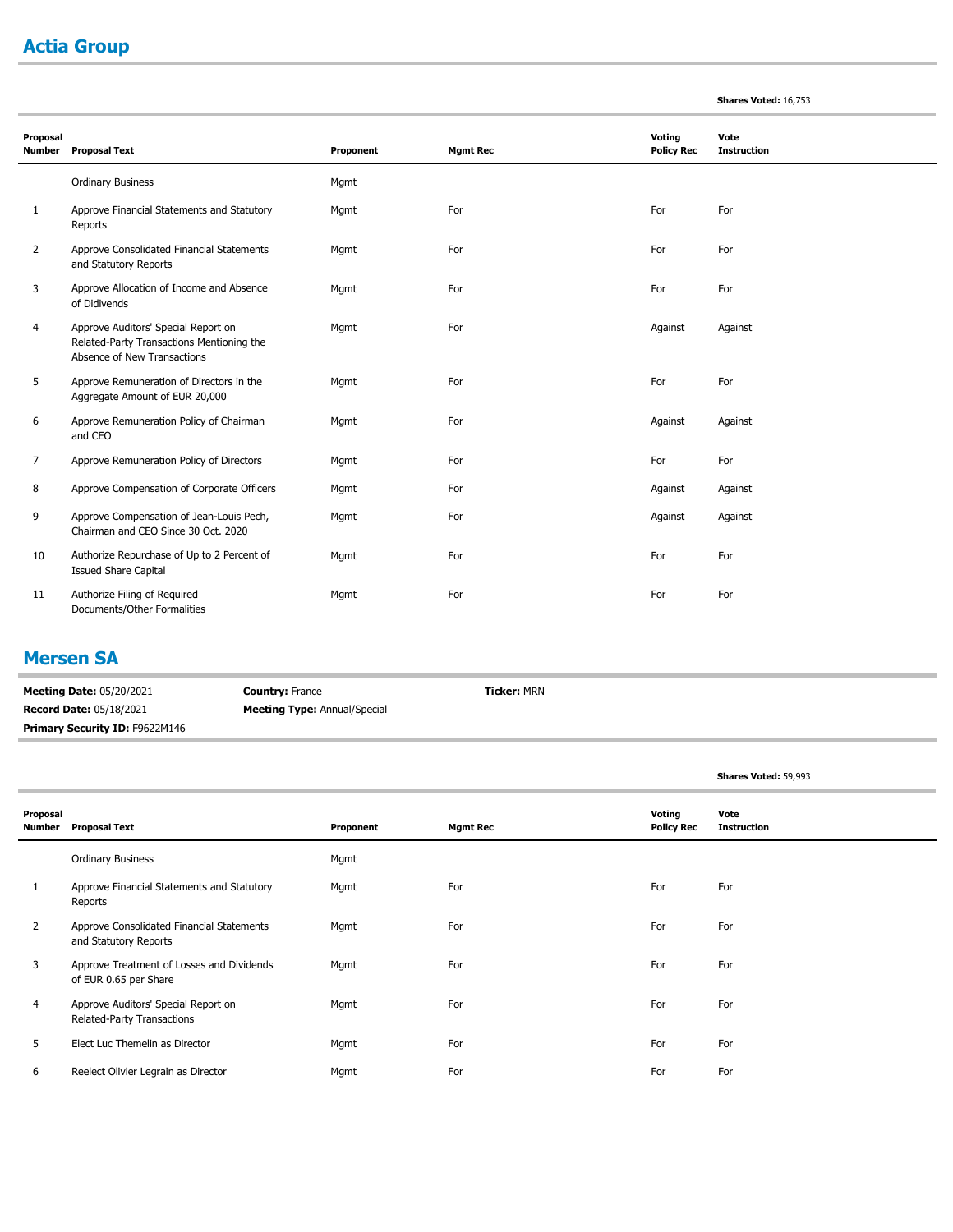# **Mersen SA**

| Proposal<br>Number | <b>Proposal Text</b>                                                                                                          | Proponent | <b>Mgmt Rec</b> | <b>Voting</b><br><b>Policy Rec</b> | Vote<br><b>Instruction</b> |
|--------------------|-------------------------------------------------------------------------------------------------------------------------------|-----------|-----------------|------------------------------------|----------------------------|
| $\overline{7}$     | Reelect Carolle Foissaud as Director                                                                                          | Mgmt      | For             | For                                | For                        |
| 8                  | Reelect Ulrike Steinhorst as Director                                                                                         | Mgmt      | For             | For                                | For                        |
| 9                  | Reelect Michel Crochon as Director                                                                                            | Mgmt      | For             | For                                | For                        |
| 10                 | Approve Remuneration Policy of Chairman of<br>the Board                                                                       | Mgmt      | For             | For                                | For                        |
| 11                 | Approve Remuneration Policy of CEO and/or<br><b>Executive Corporate Officers</b>                                              | Mgmt      | For             | For                                | For                        |
| 12                 | Approve Remuneration Policy of Directors                                                                                      | Mgmt      | For             | For                                | For                        |
| 13                 | Approve Compensation Report                                                                                                   | Mgmt      | For             | For                                | For                        |
| 14                 | Approve Compensation of Olivier Legrain,<br>Chairman of the Board                                                             | Mgmt      | For             | For                                | For                        |
| 15                 | Approve Compensation of Luc Themelin,<br>CEO                                                                                  | Mgmt      | For             | For                                | For                        |
| 16                 | Authorize Repurchase of Up to 10 Percent of<br><b>Issued Share Capital</b>                                                    | Mgmt      | For             | For                                | For                        |
|                    | <b>Extraordinary Business</b>                                                                                                 | Mgmt      |                 |                                    |                            |
| 17                 | Authorize Decrease in Share Capital via<br>Cancellation of Repurchased Shares                                                 | Mgmt      | For             | For                                | For                        |
| 18                 | Authorize Capital Issuances for Use in<br>Employee Stock Purchase Plans for<br>Employees of International Subsidiaries        | Mgmt      | For             | For                                | For                        |
| 19                 | Authorize Capital Issuances for Use in<br>Employee Stock Purchase Plans                                                       | Mgmt      | For             | For                                | For                        |
| 20                 | Authorize up to 0.5 Percent of Issued Capital<br>for Use in Restricted Stock Plans with<br>Performance Conditions Attached    | Mgmt      | For             | For                                | For                        |
| 21                 | Authorize up to 0.4 Percent of Issued Capital<br>for Use in Restricted Stock Plans with<br>Performance Conditions Attached    | Mgmt      | For             | For                                | For                        |
| 22                 | Authorize up to 0.1 Percent of Issued Capital<br>for Use in Restricted Stock Plans without<br>Performance Conditions Attached | Mgmt      | For             | For                                | For                        |
| 23                 | Amend Article 17 of Bylaws Re: Directors<br>Length of Terms                                                                   | Mgmt      | For             | For                                | For                        |
| 24                 | Amend Article 17 of Bylaws Re: Directors<br>Age Limit Procedure                                                               | Mgmt      | For             | For                                | For                        |
| 25                 | Authorize Filing of Required<br>Documents/Other Formalities                                                                   | Mgmt      | For             | For                                | For                        |

# **Worldline SA**

**Meeting Date:** 05/20/2021 **Record Date:** 05/18/2021 **Country:** France **Meeting Type:** Annual/Special **Primary Security ID:** F9867T103

**Ticker:** WLN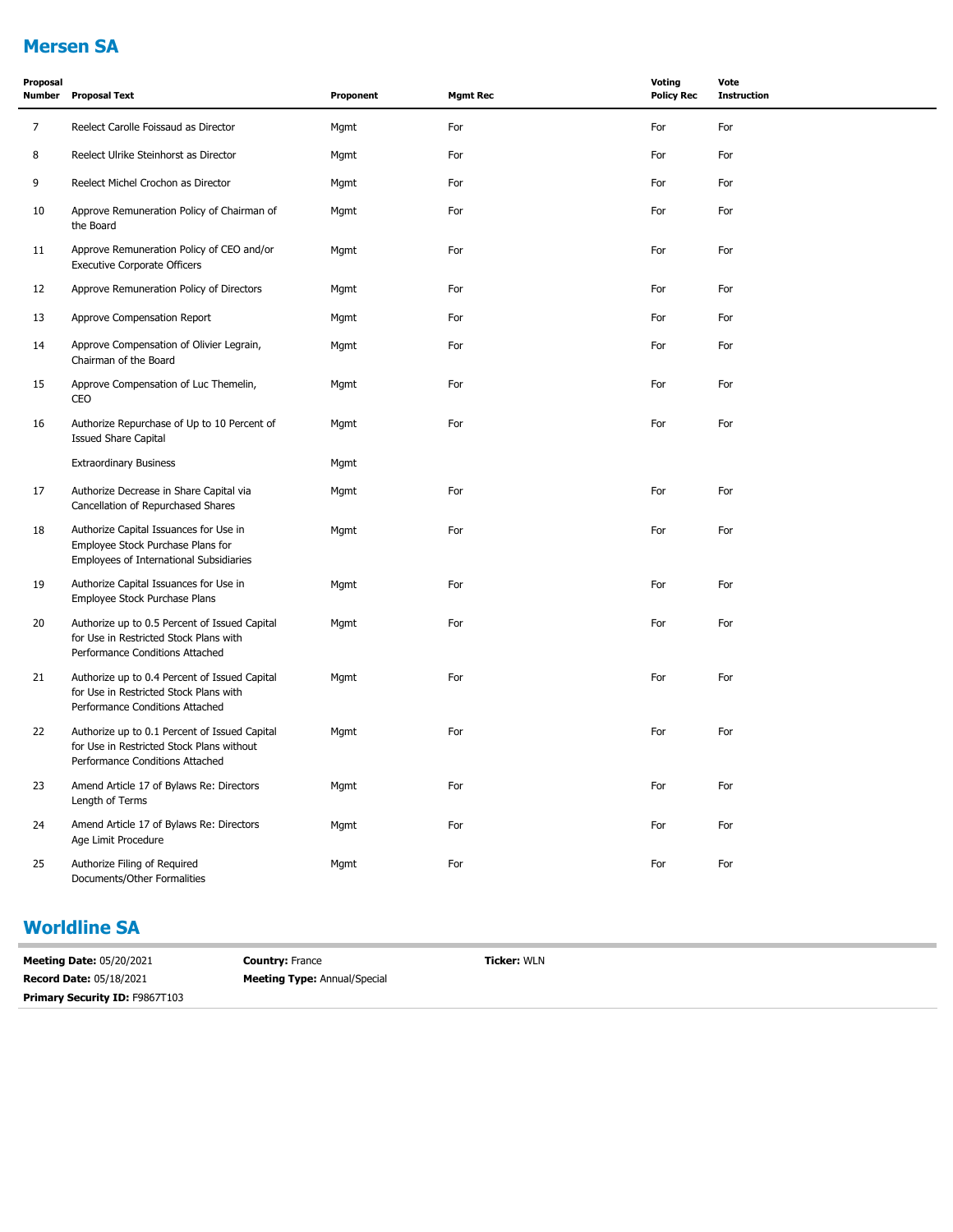#### **Worldline SA**

| Proposal<br>Number | <b>Proposal Text</b>                                                                                                     | Proponent | <b>Mgmt Rec</b> | Voting<br><b>Policy Rec</b> | Vote<br><b>Instruction</b> |
|--------------------|--------------------------------------------------------------------------------------------------------------------------|-----------|-----------------|-----------------------------|----------------------------|
|                    | <b>Ordinary Business</b>                                                                                                 | Mgmt      |                 |                             |                            |
| $\mathbf{1}$       | Approve Financial Statements and Statutory<br>Reports                                                                    | Mgmt      | For             | For                         | For                        |
| 2                  | Approve Consolidated Financial Statements<br>and Statutory Reports                                                       | Mgmt      | For             | For                         | For                        |
| 3                  | Approve Treatment of Losses                                                                                              | Mgmt      | For             | For                         | For                        |
| 4                  | Approve Transaction with SIX Group AG Re:<br>Second Settlement Agreement and Lock-up<br>Agreement                        | Mgmt      | For             | For                         | For                        |
| 5                  | Approve Transaction with Deutscher<br>Sparkassen Verlag GmbH Re: Amendment to<br>the Business Combination Agreement      | Mgmt      | For             | For                         | For                        |
| 6                  | Reelect Agnes Audier as Director                                                                                         | Mgmt      | For             | For                         | For                        |
| 7                  | Reelect Nazan Somer Ozelgin as Director                                                                                  | Mgmt      | For             | For                         | For                        |
| 8                  | Reelect Danielle Lagarde as Director                                                                                     | Mgmt      | For             | For                         | For                        |
| 9                  | Reelect Lorenz von Habsburg Lothringen as<br>Director                                                                    | Mgmt      | For             | For                         | For                        |
| 10                 | Reelect Daniel Schmucki as Director                                                                                      | Mgmt      | For             | For                         | For                        |
| 11                 | Renew Appointment of Johannes Dijsselhof<br>as Censor                                                                    | Mgmt      | For             | Against                     | Against                    |
| 12                 | Approve Compensation Report of Corporate<br><b>Officers</b>                                                              | Mgmt      | For             | For                         | For                        |
| 13                 | Approve Compensation of Gilles Grapinet,<br>Chairman and CEO                                                             | Mgmt      | For             | Against                     | Against                    |
| 14                 | Approve Compensation of Marc-Henri<br>Desportes, Vice-CEO                                                                | Mgmt      | For             | Against                     | Against                    |
| 15                 | Approve Remuneration Policy of Chairman<br>and CEO                                                                       | Mgmt      | For             | For                         | For                        |
| 16                 | Approve Remuneration Policy of Vice-CEO                                                                                  | Mgmt      | For             | For                         | For                        |
| 17                 | Approve Remuneration Policy of Chairman of<br>the Board                                                                  | Mgmt      | For             | For                         | For                        |
| 18                 | Approve Remuneration Policy of<br>Non-Executive Directors                                                                | Mgmt      | For             | For                         | For                        |
| 19                 | Authorize Repurchase of Up to 10 Percent of<br><b>Issued Share Capital</b>                                               | Mgmt      | For             | For                         | For                        |
|                    | <b>Extraordinary Business</b>                                                                                            | Mgmt      |                 |                             |                            |
| 20                 | Authorize Issuance of Equity or<br>Equity-Linked Securities with Preemptive<br>Rights Up to 50 Percent of Issued Capital | Mgmt      | For             | For                         | For                        |

Authorize Issuance of Equity or Mgmt For For For Equity-Linked Securities without Preemptive Rights Up to 10 Percent of Issued Capital 21

Approve Issuance of Equity or Equity-Linked Mgmt Mgmt For For For For For For For Securities for Up to 10 Percent of Issued Capital Per Year for Private Placements 22

**Shares Voted:** 10,100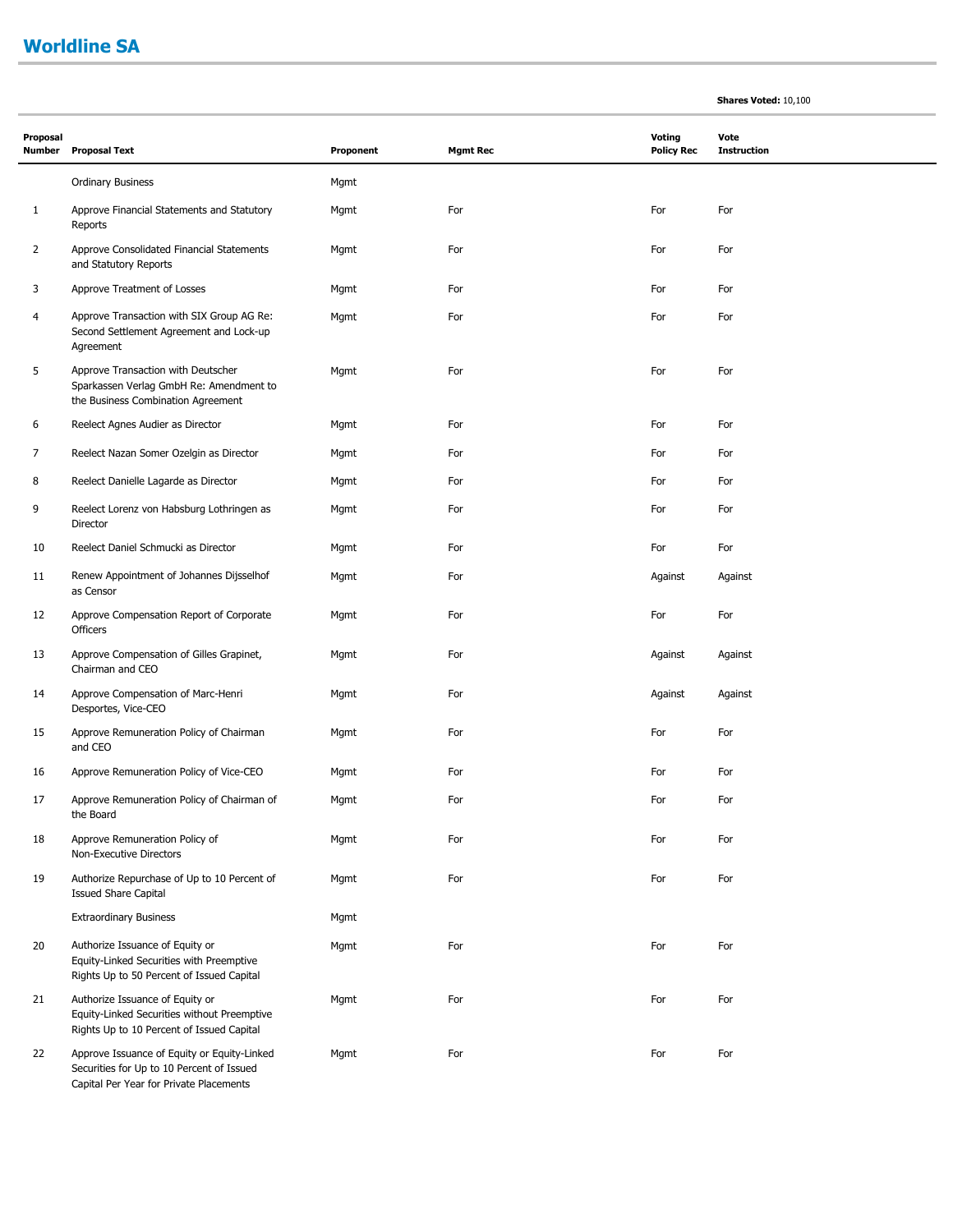# **Worldline SA**

| Proposal<br>Number | <b>Proposal Text</b>                                                                                                                                             | Proponent | <b>Mgmt Rec</b> | Voting<br><b>Policy Rec</b> | Vote<br><b>Instruction</b> |
|--------------------|------------------------------------------------------------------------------------------------------------------------------------------------------------------|-----------|-----------------|-----------------------------|----------------------------|
| 23                 | Authorize Board to Increase Capital in the<br>Event of Additional Demand Related to<br>Delegation Submitted to Shareholder Vote<br>Under Items 20-22             | Mgmt      | For             | For                         | For                        |
| 24                 | Authorize Capital Increase of up to 10<br>Percent of Issued Capital for Contributions in<br>Kind                                                                 | Mgmt      | For             | For                         | For                        |
| 25                 | Approve Issuance of Equity or Equity-Linked<br>Securities Reserved for Specific<br>Beneficiaries, up to Aggregate Nominal<br>Amount of EUR 1.5 Million           | Mgmt      | For             | For                         | For                        |
| 26                 | Authorize Capital Issuances for Use in<br>Employee Stock Purchase Plans                                                                                          | Mgmt      | For             | For                         | For                        |
| 27                 | Authorize Capital Issuances for Use in<br>Employee Stock Purchase Plans Reserved for<br>Employees and Corporate Officers of<br><b>International Subsidiaries</b> | Mgmt      | For             | For                         | For                        |
| 28                 | Authorize up to 1.40 Percent of Issued<br>Capital for Use in Stock Option Plans                                                                                  | Mgmt      | For             | For                         | For                        |
| 29                 | Authorize up to 0.50 Percent of Issued<br>Capital for Use in Restricted Stock Plans                                                                              | Mgmt      | For             | For                         | For                        |
| 30                 | Approve Acquisition of Worldline France<br>SAS, its Valuation and Remuneration                                                                                   | Mgmt      | For             | For                         | For                        |
| 31                 | Authorize Filing of Required<br>Documents/Other Formalities                                                                                                      | Mgmt      | For             | For                         | For                        |

### **Haulotte Group SA**

| <b>Meeting Date: 05/25/2021</b> | <b>Country: France</b>              | <b>Ticker: PIG</b> |
|---------------------------------|-------------------------------------|--------------------|
| <b>Record Date: 05/21/2021</b>  | <b>Meeting Type:</b> Annual/Special |                    |
| Primary Security ID: F4752U109  |                                     |                    |

|                    |                                                                            |           |                 |                             | Shares Voted: 277,200      |
|--------------------|----------------------------------------------------------------------------|-----------|-----------------|-----------------------------|----------------------------|
| Proposal<br>Number | <b>Proposal Text</b>                                                       | Proponent | <b>Mgmt Rec</b> | Voting<br><b>Policy Rec</b> | Vote<br><b>Instruction</b> |
|                    | <b>Ordinary Business</b>                                                   | Mgmt      |                 |                             |                            |
| 1                  | Approve Financial Statements and Statutory<br>Reports                      | Mgmt      | For             | For                         | For                        |
| 2                  | Approve Discharge of Chairman and CEO,<br>Vice-CEO and Directors           | Mgmt      | For             | For                         | For                        |
| 3                  | Approve Treatment of Losses                                                | Mgmt      | For             | For                         | For                        |
| 4                  | Approve Consolidated Financial Statements<br>and Statutory Reports         | Mgmt      | For             | For                         | For                        |
| 5                  | Approve Transaction with Solem                                             | Mgmt      | For             | For                         | For                        |
| 6                  | Approve Remuneration Policy of Chairman<br>and CEO, Vice-CEO and Directors | Mgmt      | For             | Against                     | Against                    |
| 7                  | Approve Compensation Report of Corporate<br>Officers                       | Mgmt      | For             | Against                     | Against                    |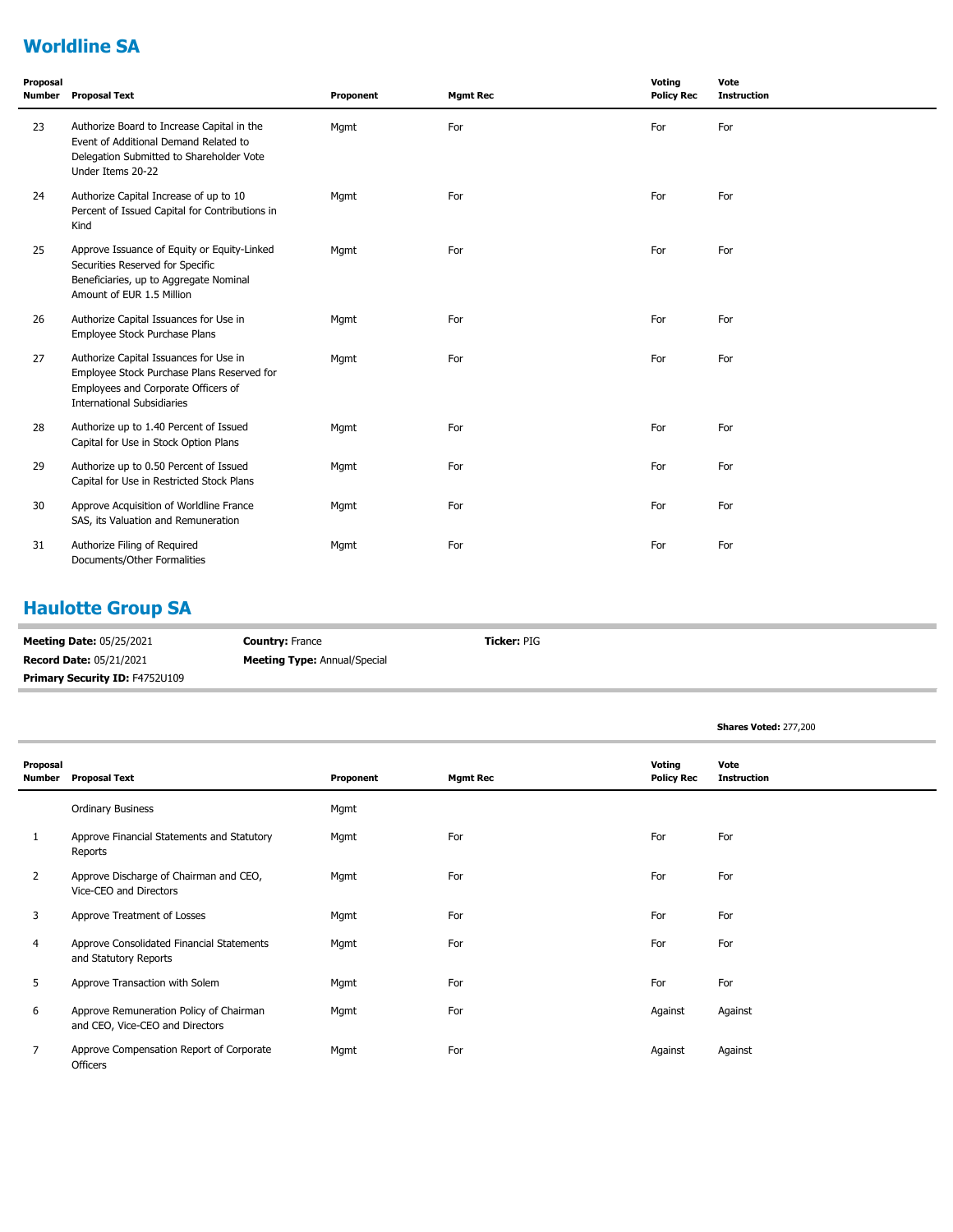# **Haulotte Group SA**

| Proposal<br><b>Number</b> | <b>Proposal Text</b>                                                                                                                                                       | Proponent | <b>Mgmt Rec</b> | <b>Voting</b><br><b>Policy Rec</b> | Vote<br><b>Instruction</b> |
|---------------------------|----------------------------------------------------------------------------------------------------------------------------------------------------------------------------|-----------|-----------------|------------------------------------|----------------------------|
| 8                         | Approve Compensation of Pierre Saubot,<br>Chairman and CEO                                                                                                                 | Mgmt      | For             | Against                            | Against                    |
| 9                         | Approve Compensation of Alexandre Saubot,<br>Vice-CEO                                                                                                                      | Mgmt      | For             | Against                            | Against                    |
| 10                        | Renew Appointment of BM&A as Auditor                                                                                                                                       | Mgmt      | For             | For                                | For                        |
| 11                        | Renew Appointment of Jean-Luc Loir as<br>Alternate Auditor                                                                                                                 | Mgmt      | For             | For                                | For                        |
| 12                        | Ratify Change of Location of Registered<br>Office to Rue Emile Zola, 42420 Lorette                                                                                         | Mgmt      | For             | For                                | For                        |
| 13                        | Authorize Repurchase of Up to 10 Percent of<br><b>Issued Share Capital</b>                                                                                                 | Mgmt      | For             | Against                            | Against                    |
|                           | <b>Extraordinary Business</b>                                                                                                                                              | Mgmt      |                 |                                    |                            |
| 14                        | Authorize Issuance of Equity or<br>Equity-Linked Securities with Preemptive<br>Rights up to Aggregate Nominal Amount of<br>EUR 1,300,000                                   | Mgmt      | For             | Against                            | Against                    |
| 15                        | Authorize Issuance of Equity or<br>Equity-Linked Securities without Preemptive<br>Rights up to Aggregate Nominal Amount of<br>EUR 800,000                                  | Mgmt      | For             | Against                            | Against                    |
| 16                        | Approve Issuance of Equity or Equity-Linked<br>Securities for Qualified Investors or<br>Restricted Number of Investors, up to<br>Aggregate Nominal Amount of EUR 800,000   | Mgmt      | For             | Against                            | Against                    |
| 17                        | Authorize Board to Set Issue Price for 10<br>Percent Per Year of Issued Capital Pursuant<br>to Issue Authority without Preemptive Rights                                   | Mgmt      | For             | Against                            | Against                    |
| 18                        | Authorize Board to Increase Capital in the<br>Event of Additional Demand Related to<br>Delegation Submitted to Shareholder Vote<br>Above                                   | Mgmt      | For             | Against                            | Against                    |
| 19                        | Authorize Capital Issuances for Use in<br>Employee Stock Purchase Plans                                                                                                    | Mgmt      | For             | For                                | For                        |
| 20                        | Set Total Limit for Capital Increase to Result<br>from Issuance Requests Under Items 13-14<br>of 26 May 2020 Meeting and Under Items<br>14-16 and 18-19 at EUR 1.2 Million | Mgmt      | For             | For                                | For                        |
| 21                        | Delegate Powers to the Board to Amend<br>Bylaws to Comply with Legal Changes                                                                                               | Mgmt      | For             | Against                            | Against                    |
| 22                        | Authorize Filing of Required<br>Documents/Other Formalities                                                                                                                | Mgmt      | For             | For                                | For                        |

#### **Boiron SA**

| <b>Meeting Date: 05/27/2021</b>       | <b>Country: France</b>              | <b>Ticker: BOI</b> |
|---------------------------------------|-------------------------------------|--------------------|
| <b>Record Date: 05/25/2021</b>        | <b>Meeting Type: Annual/Special</b> |                    |
| <b>Primary Security ID: F10626103</b> |                                     |                    |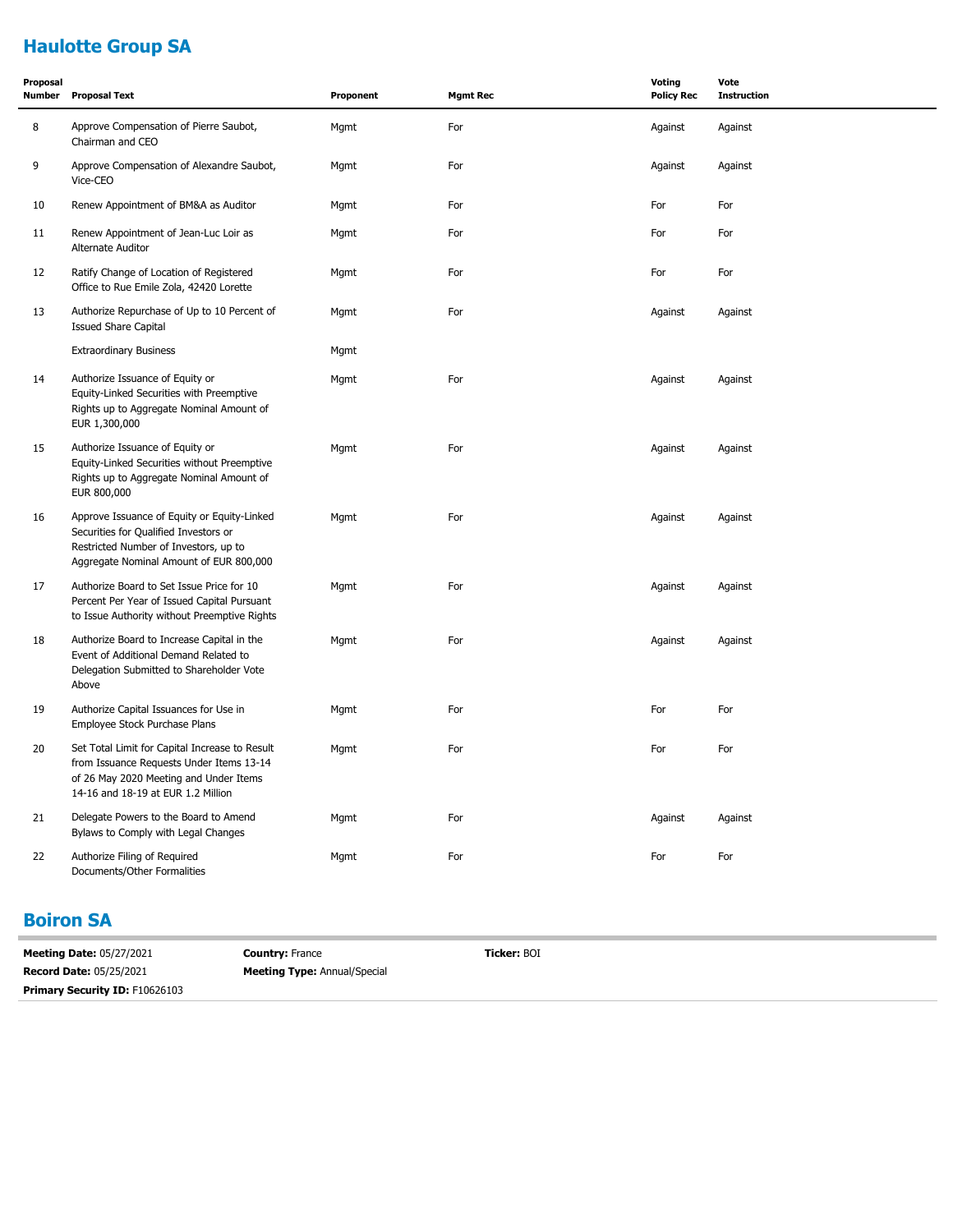#### **Boiron SA**

| Proposal<br><b>Number</b> | <b>Proposal Text</b>                                                          | Proponent | <b>Mgmt Rec</b> | <b>Voting</b><br><b>Policy Rec</b> | Vote<br><b>Instruction</b> |
|---------------------------|-------------------------------------------------------------------------------|-----------|-----------------|------------------------------------|----------------------------|
|                           | <b>Ordinary Business</b>                                                      | Mgmt      |                 |                                    |                            |
| 1                         | Approve Financial Statements and Statutory<br>Reports                         | Mgmt      | For             | For                                | For                        |
| $\overline{2}$            | Approve Consolidated Financial Statements<br>and Statutory Reports            | Mgmt      | For             | For                                | For                        |
| 3                         | Approve Allocation of Income and Dividends<br>of EUR 0.95 per Share           | Mgmt      | For             | For                                | For                        |
| 4                         | Approve Auditors' Special Report on<br>Related-Party Transactions             | Mgmt      | For             | Against                            | Against                    |
| 5                         | Reelect Stephanie Chesnot as Director                                         | Mgmt      | For             | Against                            | Against                    |
| 6                         | Reelect Christine Boyer-Boiron as Director                                    | Mgmt      | For             | Against                            | Against                    |
| 7                         | Reelect Jean-Pierre Boyer as Director                                         | Mgmt      | For             | Against                            | Against                    |
| 8                         | Elect Philippe Brun as Director                                               | Mgmt      | For             | Against                            | Against                    |
| 9                         | Elect Anne Borfiga as Director                                                | Mgmt      | For             | Against                            | Against                    |
| 10                        | Approve Compensation Report of Corporate<br><b>Officers</b>                   | Mgmt      | For             | For                                | For                        |
| 11                        | Approve Compensation of Thierry Boiron,<br>Chairman of the Board              | Mgmt      | For             | For                                | For                        |
| 12                        | Approve Compensation of Valerie<br>Lorentz-Poinsot, CEO                       | Mgmt      | For             | For                                | For                        |
| 13                        | Approve Compensation of Jean-Christophe<br>Bayssat, Vice-CEO                  | Mgmt      | For             | Against                            | Against                    |
| 14                        | Approve Remuneration Policy of Chairman of<br>the Board                       | Mgmt      | For             | For                                | For                        |
| 15                        | Approve Remuneration Policy of CEO                                            | Mgmt      | For             | Against                            | Against                    |
| 16                        | Approve Remuneration Policy of Vice-CEOs                                      | Mgmt      | For             | Against                            | Against                    |
| 17                        | Approve Remuneration Policy of Directors                                      | Mgmt      | For             | For                                | For                        |
| 18                        | Approve Remuneration of Directors in the<br>Aggregate Amount of EUR 317,000   | Mgmt      | For             | For                                | For                        |
| 19                        | Authorize Repurchase of Up to 10 Percent of<br><b>Issued Share Capital</b>    | Mgmt      | For             | Against                            | Against                    |
|                           | <b>Extraordinary Business</b>                                                 | Mgmt      |                 |                                    |                            |
| 20                        | Authorize Decrease in Share Capital via<br>Cancellation of Repurchased Shares | Mgmt      | For             | For                                | For                        |
| 21                        | Authorize Filing of Required<br>Documents/Other Formalities                   | Mgmt      | For             | For                                | For                        |

**Shares Voted:** 1,134

### **Ekinops SA**

**Meeting Date:** 05/27/2021 **Record Date:** 05/25/2021 **Country:** France **Meeting Type:** Annual/Special **Ticker:** EKI **Primary Security ID: F2925C113**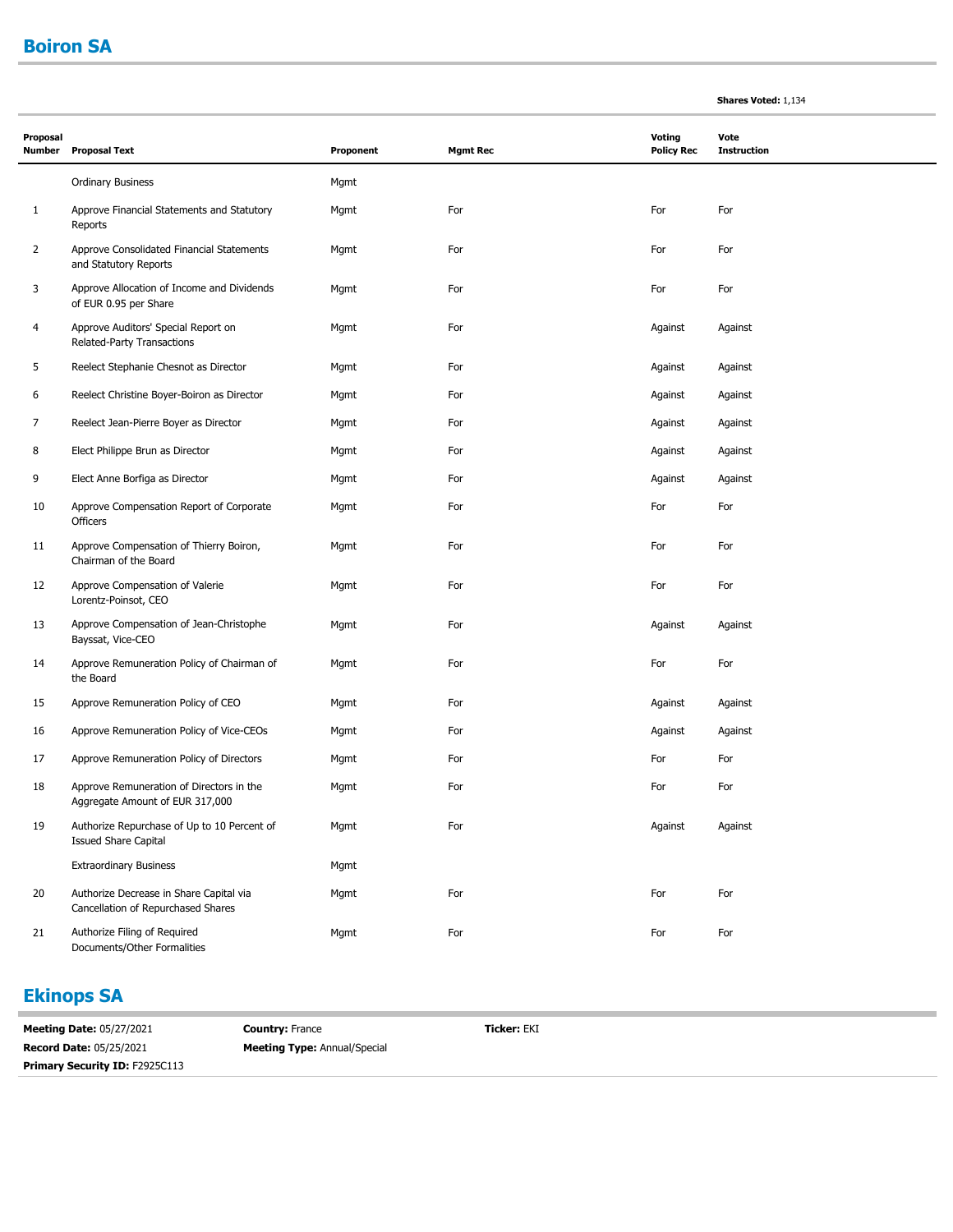# **Ekinops SA**

| <b>Shares Voted: 101,280</b> |  |  |
|------------------------------|--|--|
|------------------------------|--|--|

| Proposal<br><b>Number</b> | <b>Proposal Text</b>                                                                                                                     | Proponent | <b>Mgmt Rec</b> | <b>Voting</b><br><b>Policy Rec</b> | Vote<br><b>Instruction</b> |  |
|---------------------------|------------------------------------------------------------------------------------------------------------------------------------------|-----------|-----------------|------------------------------------|----------------------------|--|
|                           | <b>Ordinary Business</b>                                                                                                                 | Mgmt      |                 |                                    |                            |  |
| 1                         | Approve Financial Statements and Statutory<br>Reports                                                                                    | Mgmt      | For             | For                                | For                        |  |
| 2                         | Approve Consolidated Financial Statements<br>and Statutory Reports                                                                       | Mgmt      | For             | For                                | For                        |  |
| 3                         | Approve Allocation of Income and Absence<br>of Dividends                                                                                 | Mgmt      | For             | For                                | For                        |  |
| 4                         | Approve Auditors' Special Report on<br>Related-Party Transactions                                                                        | Mgmt      | For             | Against                            | Against                    |  |
| 5                         | Renew Appointment of Altoneo Audit as<br>Auditor                                                                                         | Mgmt      | For             | For                                | For                        |  |
| 6                         | End of Mandate of Altoneo Developpement<br>as Alternate Auditor and Decision Not to<br>Replace                                           | Mgmt      | For             | For                                | For                        |  |
| 7                         | Approve Compensation of Corporate Officers                                                                                               | Mgmt      | For             | For                                | For                        |  |
| 8                         | Approve Compensation of Didier Bredy,<br>Chairman and CEO                                                                                | Mgmt      | For             | Against                            | For                        |  |
| 9                         | Approve Remuneration Policy of Chairman<br>and CEO                                                                                       | Mgmt      | For             | For                                | For                        |  |
| 10                        | Approve Remuneration Policy of Corporate<br>Officers                                                                                     | Mgmt      | For             | For                                | For                        |  |
| 11                        | Authorize Repurchase of Up to 10 Percent of<br><b>Issued Share Capital</b>                                                               | Mgmt      | For             | For                                | For                        |  |
|                           | <b>Extraordinary Business</b>                                                                                                            | Mgmt      |                 |                                    |                            |  |
| 12                        | Authorize Issuance of Equity or<br>Equity-Linked Securities with Preemptive<br>Rights up to Aggregate Nominal Amount of<br>EUR 5 Million | Mgmt      | For             | For                                | For                        |  |
| 13                        | Authorize Board to Increase Capital in the<br>Event of Additional Demand Related to<br>Delegation Submitted to Shareholder Vote<br>Above | Mgmt      | For             | For                                | For                        |  |
| 14                        | Authorize up to 2 Percent of Issued Capital<br>for Use in Restricted Stock Plans                                                         | Mgmt      | For             | Against                            | Against                    |  |
| 15                        | Authorize Capital Issuances for Use in<br>Employee Stock Purchase Plans                                                                  | Mgmt      | For             | For                                | For                        |  |
|                           | <b>Ordinary Business</b>                                                                                                                 | Mgmt      |                 |                                    |                            |  |
| 16                        | Authorize Filing of Required<br>Documents/Other Formalities                                                                              | Mgmt      | For             | For                                | For                        |  |

#### **Guerbet SA**

**Meeting Date:** 05/28/2021 **Record Date:** 05/26/2021 **Country:** France **Meeting Type:** Annual **Ticker:** GBT **Primary Security ID: F46788109**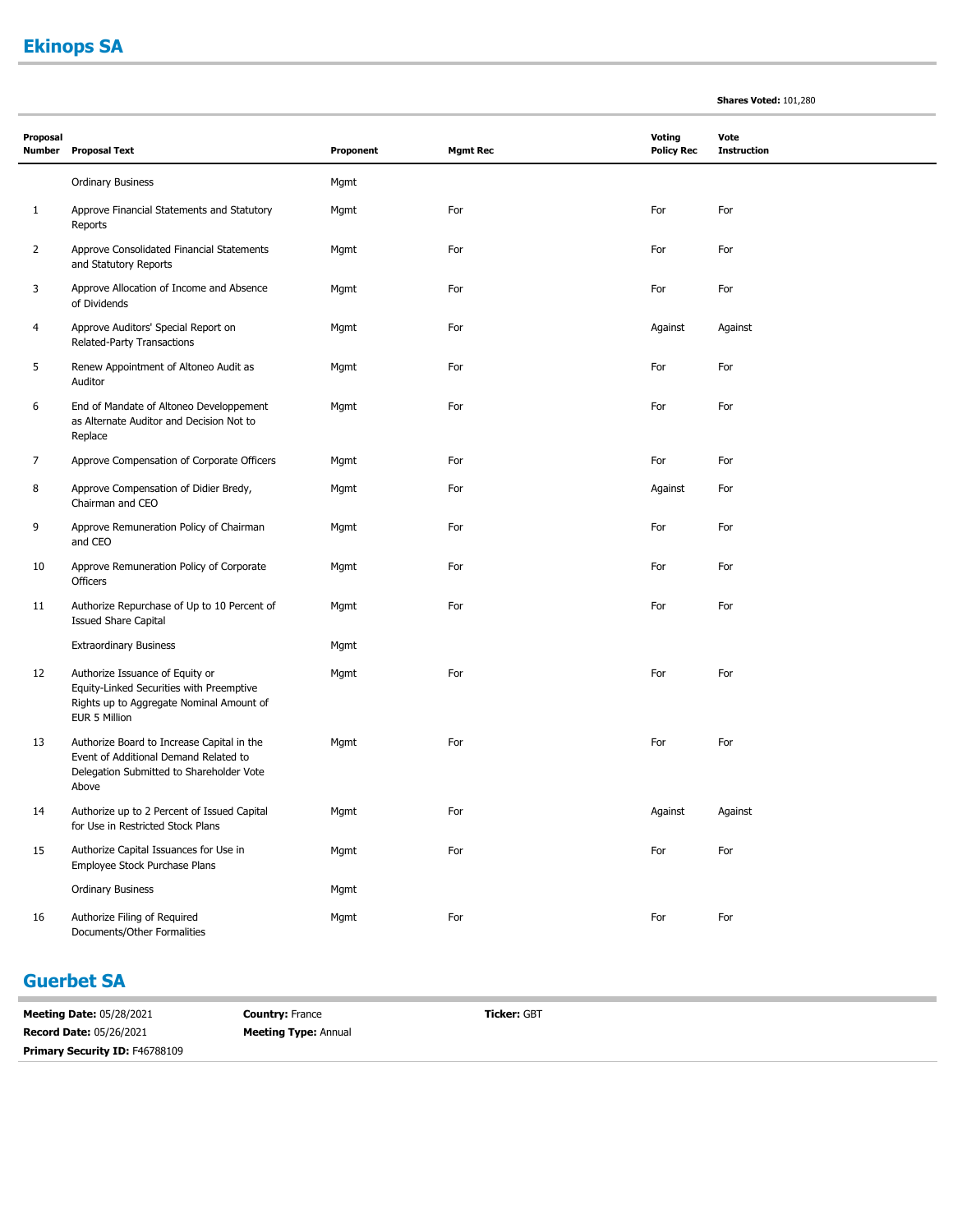#### **Guerbet SA**

|                    |                                                                                         |           |                 |                                    | Shares Voted: 34,635       |
|--------------------|-----------------------------------------------------------------------------------------|-----------|-----------------|------------------------------------|----------------------------|
| Proposal<br>Number | <b>Proposal Text</b>                                                                    | Proponent | <b>Mgmt Rec</b> | <b>Voting</b><br><b>Policy Rec</b> | Vote<br><b>Instruction</b> |
|                    | <b>Ordinary Business</b>                                                                | Mgmt      |                 |                                    |                            |
| 1                  | Approve Financial Statements and Statutory<br>Reports                                   | Mgmt      | For             | For                                | For                        |
| $\overline{2}$     | Approve Consolidated Financial Statements<br>and Statutory Reports                      | Mgmt      | For             | For                                | For                        |
| 3                  | Approve Treatment of Losses and Dividends<br>of EUR 0.70 per Share                      | Mgmt      | For             | For                                | For                        |
| 4                  | Approve Auditors' Special Report on<br>Related-Party Transactions                       | Mgmt      | For             | For                                | For                        |
| 5                  | Approve Compensation of Corporate Officers                                              | Mgmt      | For             | For                                | For                        |
| 6                  | Approve Compensation of Marie-Claire<br>Janailhac-Fritsch, Chairman of the Board        | Mgmt      | For             | For                                | For                        |
| 7                  | Approve Compensation of David Hale, CEO                                                 | Mgmt      | For             | For                                | For                        |
| 8                  | Approve Compensation of Pierre Andre,<br>Vice-CEO                                       | Mgmt      | For             | Against                            | Against                    |
| 9                  | Approve Remuneration Policy of Marie-Claire<br>Janailhac-Fritsch, Chairman of the Board | Mgmt      | For             | For                                | For                        |
| 10                 | Approve Remuneration Policy of David Hale,<br>CEO                                       | Mgmt      | For             | Against                            | Against                    |
| 11                 | Approve Remuneration Policy of Pierre<br>Andre, Vice-CEO                                | Mgmt      | For             | Against                            | Against                    |
| 12                 | Approve Remuneration Policy of Directors                                                | Mgmt      | For             | For                                | For                        |
| 13                 | Approve Remuneration of Directors in the<br>Aggregate Amount of EUR 300,000             | Mgmt      | For             | For                                | For                        |
| 14                 | Reelect Céline Lamort as Director                                                       | Mgmt      | For             | Against                            | Against                    |
| 15                 | Elect Marc Massiot as Director                                                          | Mgmt      | For             | Against                            | Against                    |
| 16                 | Authorize Repurchase of Up to 10 Percent of<br><b>Issued Share Capital</b>              | Mgmt      | For             | For                                | For                        |
| 17                 | Authorize Filing of Required<br>Documents/Other Formalities                             | Mgmt      | For             | For                                | For                        |

#### **Lectra SA**

**Proposal** 

| <b>Meeting Date: 06/01/2021</b> | <b>Country: France</b>                             | <b>Ticker: LSS</b> |                      |
|---------------------------------|----------------------------------------------------|--------------------|----------------------|
| <b>Record Date: 05/28/2021</b>  | <b>Meeting Type: Extraordinary</b><br>Shareholders |                    |                      |
| Primary Security ID: F56028107  |                                                    |                    |                      |
|                                 |                                                    |                    |                      |
|                                 |                                                    |                    | Shares Voted: 65,550 |

**Voting Policy Rec** **Vote Instruction**

Extraordinary Business **Mgmt** 

**Number Proposal Text Proponent Mgmt Rec**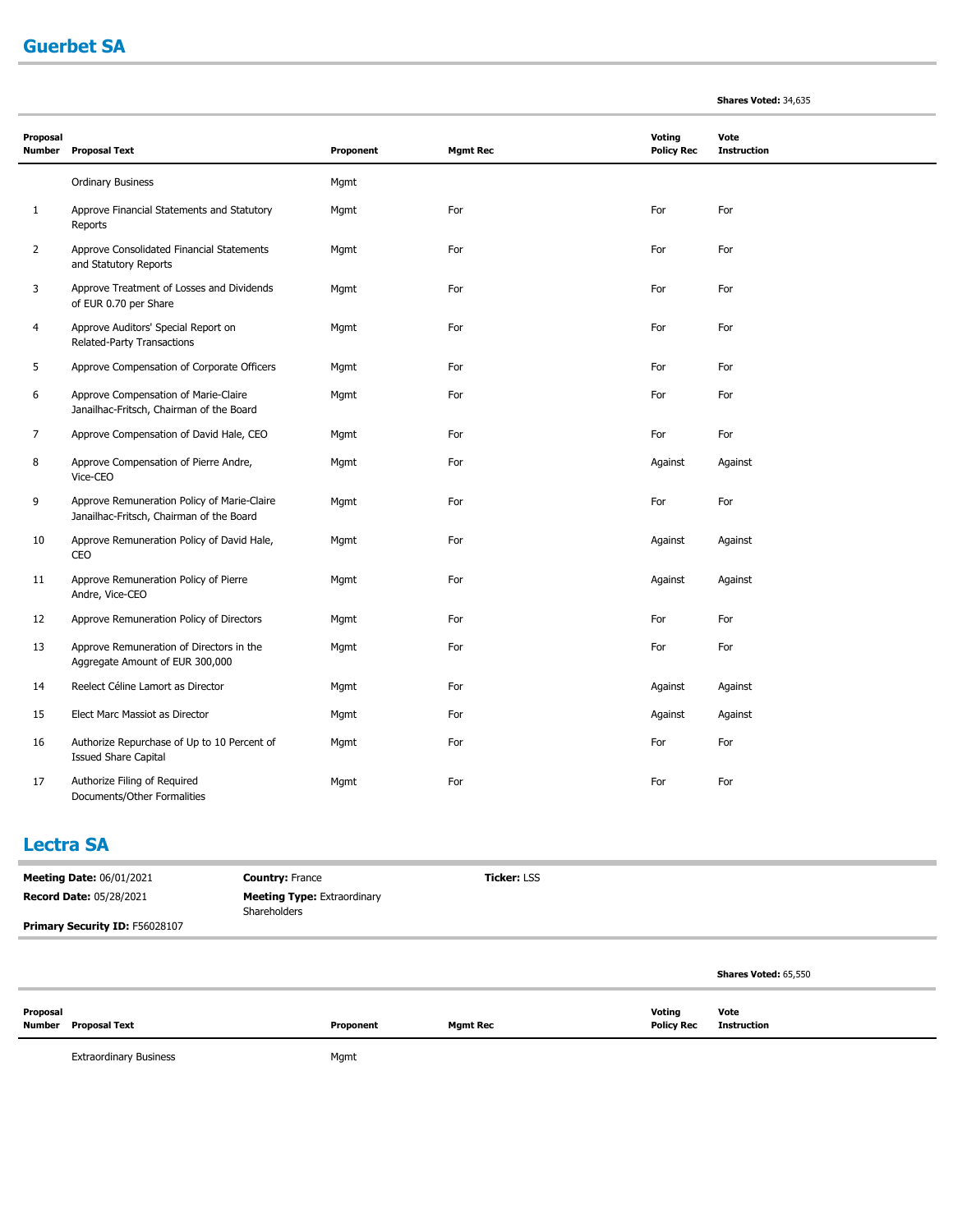### **Lectra SA**

| Proposal<br>Number | <b>Proposal Text</b>                                                                   | Proponent | <b>Mgmt Rec</b> | Voting<br><b>Policy Rec</b> | Vote<br><b>Instruction</b> |
|--------------------|----------------------------------------------------------------------------------------|-----------|-----------------|-----------------------------|----------------------------|
| 1                  | Approve Contribution in Kind of 5 Million<br>Shares from AIPCF VI LG Funding LP        | Mgmt      | For             | For                         | For                        |
| 2                  | Approve Issuance of 5 Million Shares in<br>Connection with Acquisition of Item 1 Above | Mgmt      | For             | For                         | For                        |
| 3                  | Amend Article 5 of Bylaws to Reflect<br>Changes in Capital                             | Mgmt      | For             | For                         | For                        |
|                    | <b>Ordinary Business</b>                                                               | Mgmt      |                 |                             |                            |
| 4                  | Elect Jean Marie Canan as Director                                                     | Mgmt      | For             | For                         | For                        |
| 5                  | Authorize Filing of Required<br>Documents/Other Formalities                            | Mgmt      | For             | For                         | For                        |

# **Produits Chimiques Auxiliaires et de Synthese SA**

| <b>Meeting Date: 06/09/2021</b>       | <b>Country: France</b>      | <b>Ticker: PCA</b> |
|---------------------------------------|-----------------------------|--------------------|
| <b>Record Date: 06/07/2021</b>        | <b>Meeting Type: Annual</b> |                    |
| <b>Primary Security ID: F71120106</b> |                             |                    |

**Shares Voted:** 109,770

| Proposal<br><b>Number</b> | <b>Proposal Text</b>                                                                         | Proponent | <b>Mgmt Rec</b> | Voting<br><b>Policy Rec</b> | Vote<br><b>Instruction</b> |
|---------------------------|----------------------------------------------------------------------------------------------|-----------|-----------------|-----------------------------|----------------------------|
|                           | <b>Ordinary Business</b>                                                                     | Mgmt      |                 |                             |                            |
| $\mathbf{1}$              | Approve Financial Statements and Discharge<br><b>Directors</b>                               | Mgmt      | For             | For                         | For                        |
| 2                         | Approve Consolidated Financial Statements<br>and Statutory Reports                           | Mgmt      | For             | For                         | For                        |
| 3                         | Approve Treatment of Losses                                                                  | Mgmt      | For             | For                         | For                        |
| 4                         | Approve Auditors' Special Report on<br>Related-Party Transactions                            | Mgmt      | For             | Against                     | Against                    |
| 5                         | Approve Remuneration of Directors in the<br>Aggregate Amount of EUR 14,000                   | Mgmt      | For             | For                         | For                        |
| 6                         | Approve Compensation of Corporate Officers                                                   | Mgmt      | For             | For                         | For                        |
| 7                         | Approve Compensation of Pierre Luzeau,<br>Chairman                                           | Mgmt      | For             | For                         | For                        |
| 8                         | Approve Compensation of Frédéric<br>Desdouits, CEO Until 23 March 2020                       | Mgmt      | For             | Against                     | Against                    |
| 9                         | Approve Compensation of Pierre Luzeau,<br>CEO Since 23 March 2020                            | Mgmt      | For             | For                         | For                        |
| 10                        | Approve Remuneration Policy of Corporate<br>Officers                                         | Mgmt      | For             | Against                     | Against                    |
| 11                        | Acknowledge End of Mandate of Marc de<br>Roquefeuil as Director and Decision Not to<br>Renew | Mgmt      | For             | For                         | For                        |
| 12                        | Authorize Filing of Required<br>Documents/Other Formalities                                  | Mgmt      | For             | For                         | For                        |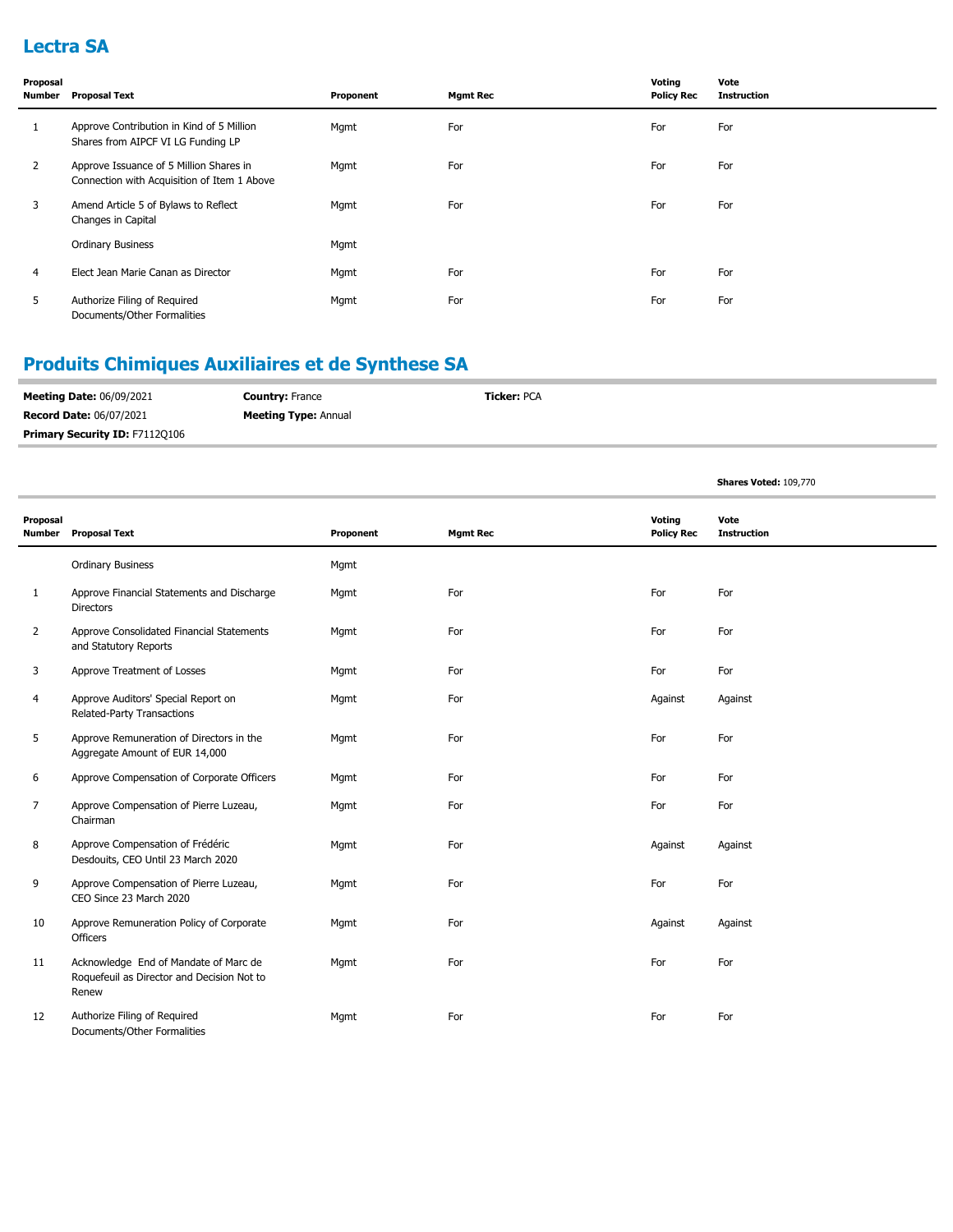# **Voyageurs du Monde SA**

**Meeting Date:** 06/10/2021 **Record Date:** 06/08/2021 **Primary Security ID: F98142106**  **Country:** France **Meeting Type:** Annual/Special **Ticker:** ALVDM

|                           |                                                                                           |           |                 |                             | Shares Voted: 7,739        |
|---------------------------|-------------------------------------------------------------------------------------------|-----------|-----------------|-----------------------------|----------------------------|
| Proposal<br><b>Number</b> | <b>Proposal Text</b>                                                                      | Proponent | <b>Mgmt Rec</b> | Voting<br><b>Policy Rec</b> | Vote<br><b>Instruction</b> |
|                           | <b>Ordinary Business</b>                                                                  | Mgmt      |                 |                             |                            |
| 1                         | Approve Financial Statements and Statutory<br>Reports                                     | Mgmt      | For             | For                         | For                        |
| 2                         | Approve Consolidated Financial Statements<br>and Statutory Reports                        | Mgmt      | For             | For                         | For                        |
| 3                         | Approve Discharge of Directors and Auditors                                               | Mgmt      | For             | For                         | For                        |
| 4                         | Approve Treatment of Losses                                                               | Mgmt      | For             | For                         | For                        |
| 5                         | Approve Auditors' Special Report on<br>Related-Party Transactions                         | Mgmt      | For             | Against                     | Against                    |
| 6                         | Renew Appointment of Grant Thornton as<br>Auditor                                         | Mgmt      | For             | For                         | For                        |
| $\overline{7}$            | Renew Appointment of Institut de Gestion et<br>d Expertise Comptable as Alternate Auditor | Mgmt      | For             | For                         | For                        |
| 8                         | Authorize Repurchase of Up to 10 Percent of<br><b>Issued Share Capital</b>                | Mgmt      | For             | For                         | For                        |
| 9                         | Authorize Filing of Required<br>Documents/Other Formalities                               | Mgmt      | For             | For                         | For                        |
|                           | <b>Extraordinary Business</b>                                                             | Mgmt      |                 |                             |                            |
| 10                        | Authorize Decrease in Share Capital via<br>Cancellation of Repurchased Shares             | Mgmt      | For             | For                         | For                        |
| 11                        | Authorize Filing of Required<br>Documents/Other Formalities                               | Mgmt      | For             | For                         | For                        |

### **Prodways Group SA**

| <b>Meeting Date: 06/14/2021</b> | <b>Country: France</b>              | <b>Ticker: PWG</b> |
|---------------------------------|-------------------------------------|--------------------|
| <b>Record Date: 06/10/2021</b>  | <b>Meeting Type: Annual/Special</b> |                    |
| Primary Security ID: F7329W102  |                                     |                    |

|                    |                                                                    |           |                 |                             | Shares Voted: 822,228      |
|--------------------|--------------------------------------------------------------------|-----------|-----------------|-----------------------------|----------------------------|
| Proposal<br>Number | <b>Proposal Text</b>                                               | Proponent | <b>Mgmt Rec</b> | Voting<br><b>Policy Rec</b> | Vote<br><b>Instruction</b> |
|                    | <b>Ordinary Business</b>                                           | Mgmt      |                 |                             |                            |
|                    | Approve Financial Statements and Statutory<br>Reports              | Mgmt      | For             | For                         | For                        |
| $\overline{2}$     | Approve Consolidated Financial Statements<br>and Statutory Reports | Mgmt      | For             | For                         | For                        |
| 3                  | Approve Treatment of Losses                                        | Mgmt      | For             | For                         | For                        |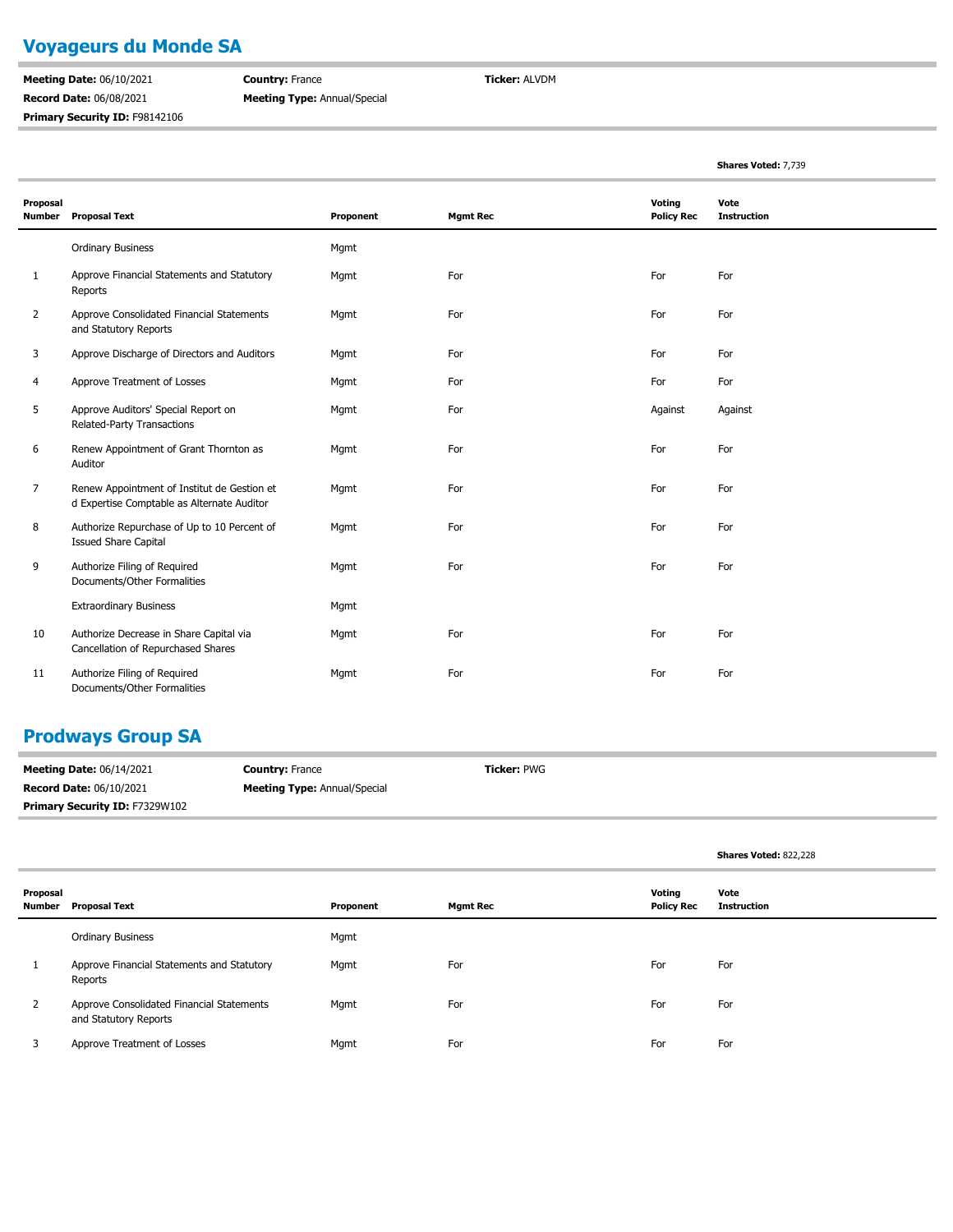# **Prodways Group SA**

| Proposal<br><b>Number</b> | <b>Proposal Text</b>                                                                                                                                 | Proponent | <b>Mgmt Rec</b> | Voting<br><b>Policy Rec</b> | Vote<br><b>Instruction</b> |
|---------------------------|------------------------------------------------------------------------------------------------------------------------------------------------------|-----------|-----------------|-----------------------------|----------------------------|
| $\overline{4}$            | Approve Auditors' Special Report on<br>Related-Party Transactions Mentioning the<br>Absence of New Transactions                                      | Mgmt      | For             | For                         | For                        |
| 5                         | Reelect Raphael Gorge as Director                                                                                                                    | Mgmt      | For             | For                         | For                        |
| 6                         | Approve Remuneration Policy of Chairman of<br>the Board                                                                                              | Mgmt      | For             | Against                     | For                        |
| $\overline{7}$            | Approve Remuneration Policy of CEO                                                                                                                   | Mgmt      | For             | For                         | For                        |
| 8                         | Approve Remuneration Policy of Directors                                                                                                             | Mgmt      | For             | For                         | For                        |
| 9                         | Approve Compensation Report                                                                                                                          | Mgmt      | For             | For                         | For                        |
| 10                        | Approve Compensation of Raphael Gorge,<br>Chairman of the Board                                                                                      | Mgmt      | For             | Against                     | For                        |
| 11                        | Approve Compensation of Olivier Strebelle,<br>CEO                                                                                                    | Mgmt      | For             | For                         | For                        |
| 12                        | Ratify Change Location of Registered Office<br>to 30 rue de Gramont, 75002 Paris                                                                     | Mgmt      | For             | For                         | For                        |
| 13                        | Authorize Repurchase of Up to 10 Percent of<br><b>Issued Share Capital</b>                                                                           | Mgmt      | For             | Against                     | Against                    |
|                           | <b>Extraordinary Business</b>                                                                                                                        | Mgmt      |                 |                             |                            |
| 14                        | Authorize Decrease in Share Capital via<br>Cancellation of Repurchased Shares                                                                        | Mgmt      | For             | For                         | For                        |
| 15                        | Approve Issuance of Equity or Equity-Linked<br>Securities Reserved for Specific<br>Beneficiaries, up to Aggregate Nominal<br>Amount of EUR 4 Million | Mgmt      | For             | Against                     | Against                    |
| 16                        | Authorize up to 5 Percent of Issued Capital<br>for Use in Stock Option Plans                                                                         | Mgmt      | For             | Against                     | Against                    |
| 17                        | Authorize up to 5 Percent of Issued Capital<br>for Use in Restricted Stock Plans                                                                     | Mgmt      | For             | Against                     | Against                    |
| 18                        | Authorize Capital Issuances for Use in<br>Employee Stock Purchase Plans                                                                              | Mgmt      | For             | For                         | For                        |
|                           | <b>Ordinary Business</b>                                                                                                                             | Mgmt      |                 |                             |                            |
| 19                        | Authorize Filing of Required<br>Documents/Other Formalities                                                                                          | Mgmt      | For             | For                         | For                        |

# **Esker SA**

| <b>Meeting Date: 06/16/2021</b> | <b>Country: France</b>              | <b>Ticker: ALESK</b> |
|---------------------------------|-------------------------------------|----------------------|
| <b>Record Date: 06/14/2021</b>  | <b>Meeting Type: Annual/Special</b> |                      |
| Primary Security ID: F3164D101  |                                     |                      |
|                                 |                                     |                      |

|                    |                                                                                           |           |                 |                             | <b>Shares Voted: 973</b>   |
|--------------------|-------------------------------------------------------------------------------------------|-----------|-----------------|-----------------------------|----------------------------|
| Proposal<br>Number | <b>Proposal Text</b>                                                                      | Proponent | <b>Mgmt Rec</b> | Voting<br><b>Policy Rec</b> | Vote<br><b>Instruction</b> |
|                    | <b>Ordinary Business</b>                                                                  | Mgmt      |                 |                             |                            |
|                    | Approve Financial Statements and Discharge<br>Management and Supervisory Board<br>Members | Mgmt      | For             | For                         | For                        |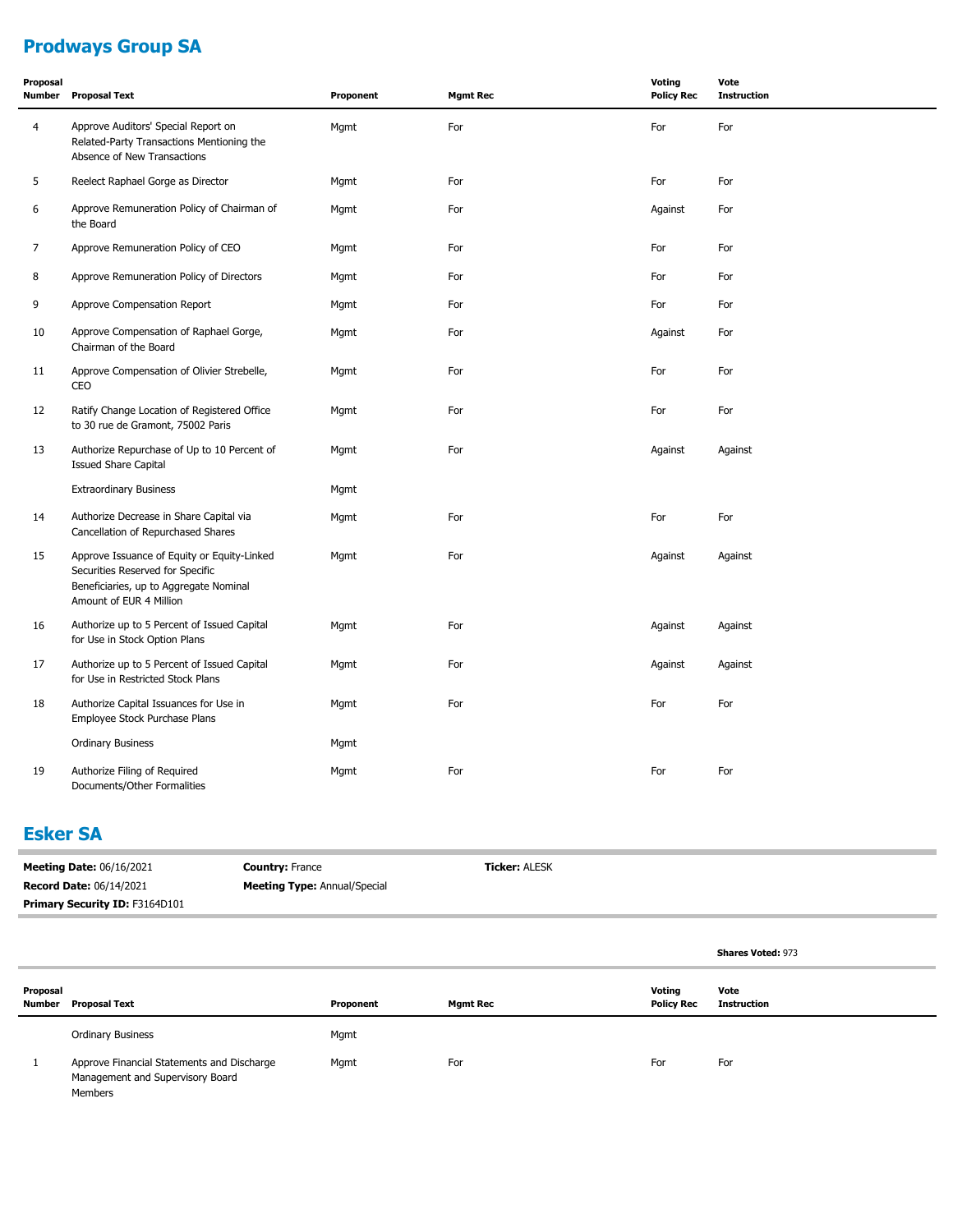# **Esker SA**

| Proposal<br>Number | <b>Proposal Text</b>                                                                                            | Proponent | <b>Mgmt Rec</b> | Voting<br><b>Policy Rec</b> | Vote<br><b>Instruction</b> |
|--------------------|-----------------------------------------------------------------------------------------------------------------|-----------|-----------------|-----------------------------|----------------------------|
| $\overline{2}$     | Approve Consolidated Financial Statements<br>and Statutory Reports                                              | Mgmt      | For             | For                         | For                        |
| 3                  | Approve Allocation of Income and Dividends<br>of EUR 0.55 per Share                                             | Mgmt      | For             | For                         | For                        |
| 4                  | Approve Remuneration of Supervisory Board<br>Members in the Aggregate Amount of EUR<br>60,000                   | Mgmt      | For             | For                         | For                        |
| 5                  | Approve Auditors' Special Report on<br>Related-Party Transactions Mentioning the<br>Absence of New Transactions | Mgmt      | For             | For                         | For                        |
| 6                  | Renew Appointment of ORFIS as Auditor                                                                           | Mgmt      | For             | For                         | For                        |
| $\overline{7}$     | Authorize Repurchase of Up to 10 Percent of<br><b>Issued Share Capital</b>                                      | Mgmt      | For             | For                         | For                        |
|                    | <b>Extraordinary Business</b>                                                                                   | Mgmt      |                 |                             |                            |
| 8                  | Authorize Decrease in Share Capital via<br>Cancellation of Repurchased Shares                                   | Mgmt      | For             | For                         | For                        |
| 9                  | Authorize up to 2 Percent of Issued Capital<br>for Use in Restricted Stock Plans                                | Mgmt      | For             | Against                     | Against                    |
| 10                 | Authorize Filing of Required<br>Documents/Other Formalities                                                     | Mgmt      | For             | For                         | For                        |

# **SES-imagotag SA**

| <b>Meeting Date: 06/16/2021</b>       | <b>Country: France</b>              | <b>Ticker: SESL</b> |
|---------------------------------------|-------------------------------------|---------------------|
| <b>Record Date: 06/14/2021</b>        | <b>Meeting Type:</b> Annual/Special |                     |
| <b>Primary Security ID: F8333P109</b> |                                     |                     |

|                           |                                                                    |           |                 |                             | Shares Voted: 55,957       |
|---------------------------|--------------------------------------------------------------------|-----------|-----------------|-----------------------------|----------------------------|
| Proposal<br><b>Number</b> | <b>Proposal Text</b>                                               | Proponent | <b>Mgmt Rec</b> | Voting<br><b>Policy Rec</b> | Vote<br><b>Instruction</b> |
|                           | <b>Ordinary Business</b>                                           | Mgmt      |                 |                             |                            |
| 1                         | Approve Financial Statements and Statutory<br>Reports              | Mgmt      | For             | For                         | For                        |
| $\overline{2}$            | Approve Consolidated Financial Statements<br>and Statutory Reports | Mgmt      | For             | For                         | For                        |
| 3                         | Approve Treatment of Losses                                        | Mgmt      | For             | For                         | For                        |
| 4                         | Approve Auditors' Special Report on<br>Related-Party Transactions  | Mgmt      | For             | For                         | For                        |
| 5                         | Reelect Helene Ploix as Director                                   | Mgmt      | For             | For                         | For                        |
| 6                         | Reelect Feng Bai as Director                                       | Mgmt      | For             | Against                     | Against                    |
| 7                         | Reelect Gang Cheng as Director                                     | Mgmt      | For             | Against                     | Against                    |
| 8                         | Reelect Fangqi Ye as Director                                      | Mgmt      | For             | Against                     | Against                    |
| 9                         | Approve Compensation Report of Corporate<br>Officers               | Mgmt      | For             | For                         | For                        |
| 10                        | Approve Compensation of Thierry Gadou,<br>Chairman and CEO         | Mgmt      | For             | For                         | For                        |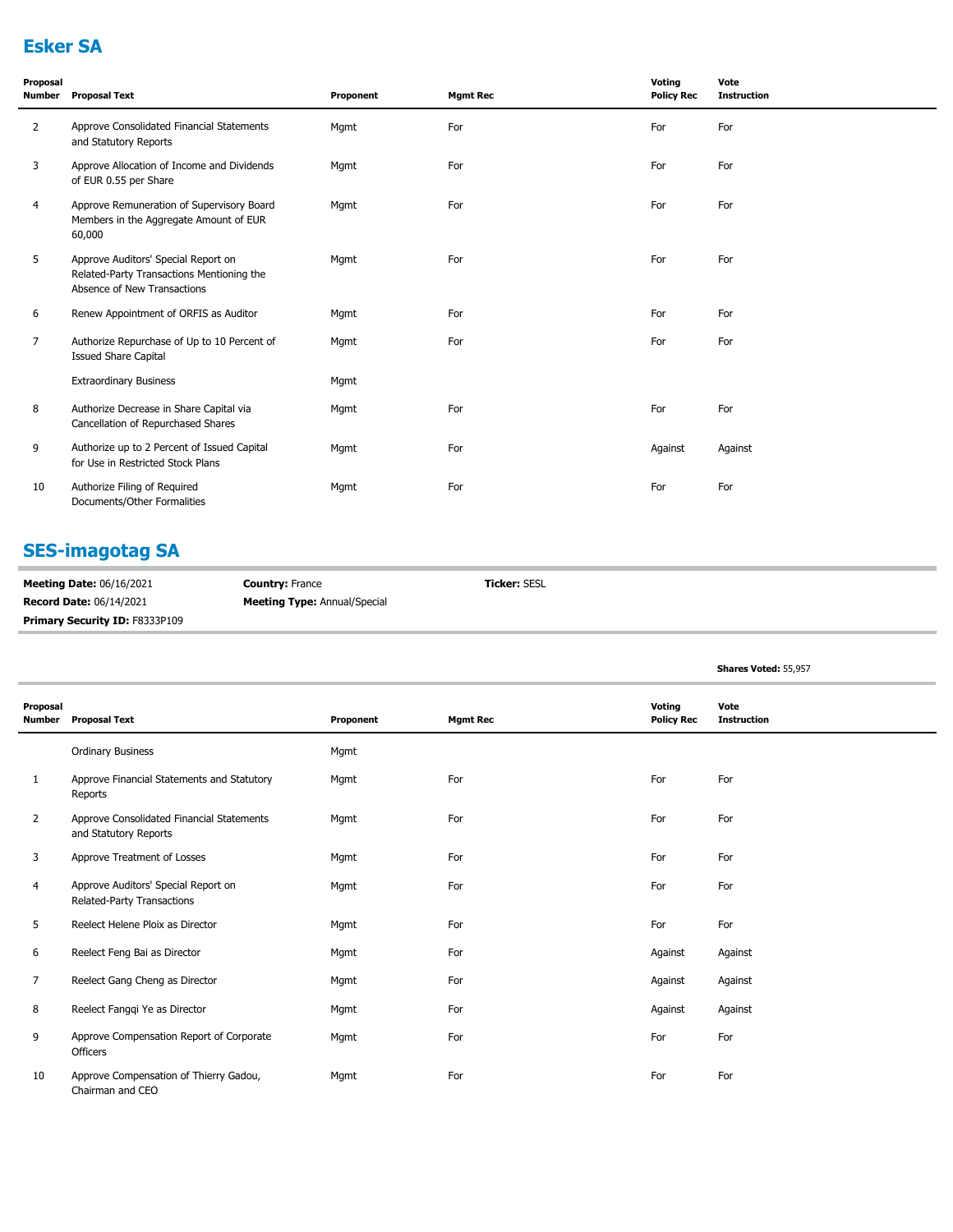# **SES-imagotag SA**

| Proposal<br><b>Number</b> | <b>Proposal Text</b>                                                                                                                                    | Proponent | <b>Mgmt Rec</b> | <b>Voting</b><br><b>Policy Rec</b> | Vote<br><b>Instruction</b> |
|---------------------------|---------------------------------------------------------------------------------------------------------------------------------------------------------|-----------|-----------------|------------------------------------|----------------------------|
| 11                        | Approve Remuneration of Directors in the<br>Aggregate Amount of EUR 50,000                                                                              | Mgmt      | For             | For                                | For                        |
| 12                        | Approve Remuneration Policy of Directors                                                                                                                | Mgmt      | For             | For                                | For                        |
| 13                        | Approve Remuneration Policy of Chairman<br>and CEO                                                                                                      | Mgmt      | For             | For                                | For                        |
| 14                        | Authorize Repurchase of Up to 5 Percent of<br><b>Issued Share Capital</b>                                                                               | Mgmt      | For             | For                                | For                        |
|                           | <b>Extraordinary Business</b>                                                                                                                           | Mgmt      |                 |                                    |                            |
| 15                        | Authorize Decrease in Share Capital via<br>Cancellation of Repurchased Shares                                                                           | Mgmt      | For             | For                                | For                        |
| 16                        | Authorize Capitalization of Reserves of Up to<br>EUR 3.1 Million for Bonus Issue or Increase<br>in Par Value                                            | Mgmt      | For             | For                                | For                        |
| 17                        | Authorize Issuance of Equity or<br>Equity-Linked Securities with Preemptive<br>Rights up to Aggregate Nominal Amount of<br>EUR 15.75 Million            | Mgmt      | For             | For                                | For                        |
| 18                        | Authorize Issuance of Equity or<br>Equity-Linked Securities without Preemptive<br>Rights up to Aggregate Nominal Amount of<br>EUR 6.3 Million           | Mgmt      | For             | Against                            | Against                    |
| 19                        | Approve Issuance of Equity or Equity-Linked<br>Securities for Private Placements, up to<br>Aggregate Nominal Amount of EUR 6.3<br>Million               | Mgmt      | For             | Against                            | Against                    |
| 20                        | Authorize Board to Set Issue Price for 10<br>Percent Per Year of Issued Capital Pursuant<br>to Issue Authority without Preemptive Rights                | Mgmt      | For             | Against                            | Against                    |
| 21                        | Authorize Board to Increase Capital in the<br>Event of Additional Demand Related to<br>Delegation Submitted to Shareholder Vote<br>Under Items 17 to 19 | Mgmt      | For             | Against                            | Against                    |
| 22                        | Authorize Capital Increase of up to 10<br>Percent of Issued Capital for Contributions in<br>Kind                                                        | Mgmt      | For             | For                                | For                        |
| 23                        | Authorize Capital Issuances for Use in<br>Employee Stock Purchase Plans                                                                                 | Mgmt      | For             | For                                | For                        |
| 24                        | Authorize Filing of Required<br>Documents/Other Formalities                                                                                             | Mgmt      | For             | For                                | For                        |

### **Wallix Group SA**

| <b>Meeting Date: 06/16/2021</b> | <b>Country: France</b>              | <b>Ticker: ALLIX</b> |                             |
|---------------------------------|-------------------------------------|----------------------|-----------------------------|
| <b>Record Date: 06/14/2021</b>  | <b>Meeting Type: Annual/Special</b> |                      |                             |
| Primary Security ID: F9825S106  |                                     |                      |                             |
|                                 |                                     |                      |                             |
|                                 |                                     |                      | <b>Shares Voted: 19,812</b> |

| Proposal                |           |                 | Voting            | Vote<br>.   |
|-------------------------|-----------|-----------------|-------------------|-------------|
| Number<br>Proposal Text | Proponent | <b>Mgmt Rec</b> | <b>Policy Rec</b> | Instruction |
|                         |           |                 |                   |             |

Ordinary Business **Mgmt**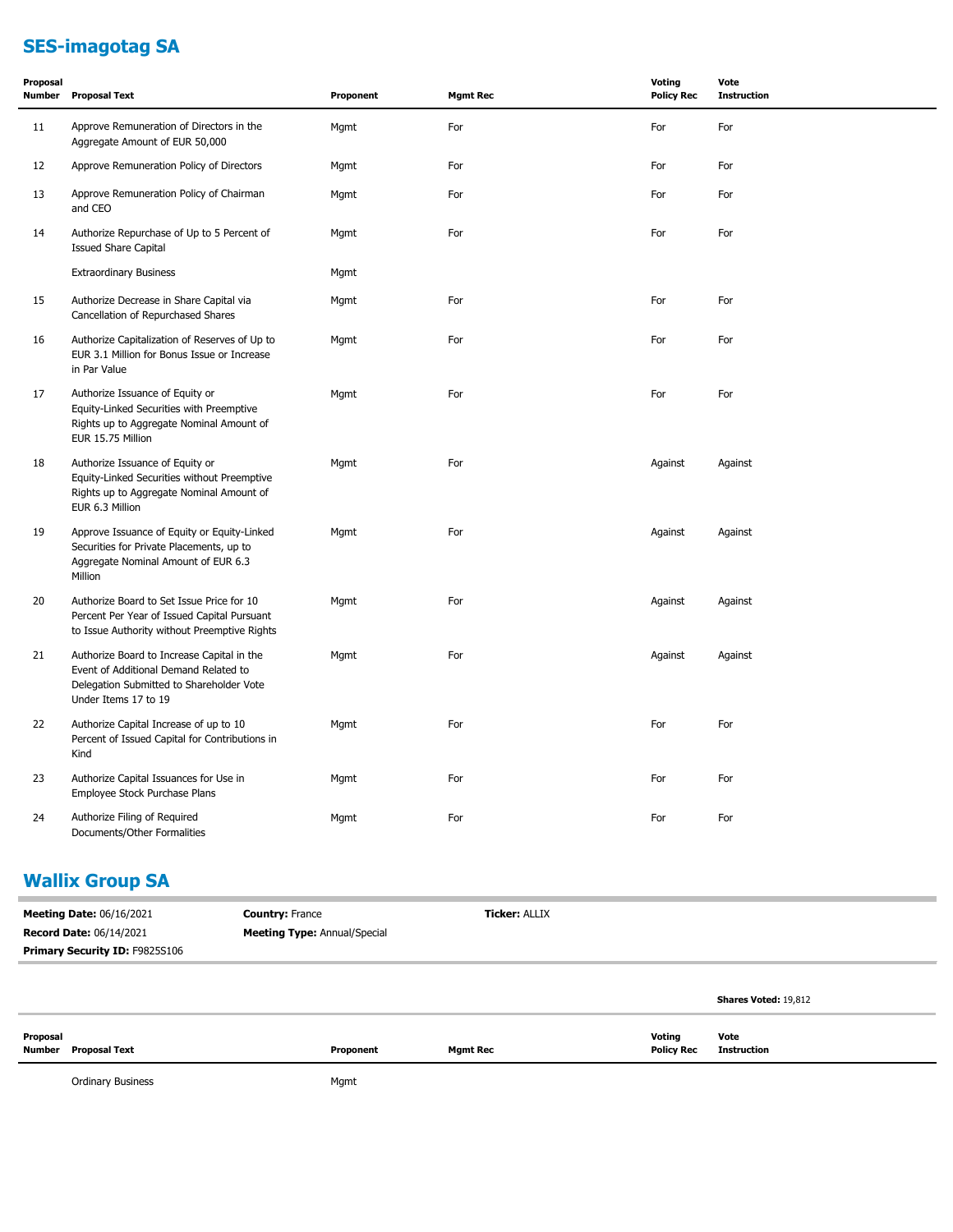# **Wallix Group SA**

| Proposal<br>Number | <b>Proposal Text</b>                                                                                                                               | Proponent | <b>Mgmt Rec</b> | Voting<br><b>Policy Rec</b> | Vote<br><b>Instruction</b> |
|--------------------|----------------------------------------------------------------------------------------------------------------------------------------------------|-----------|-----------------|-----------------------------|----------------------------|
| 1                  | Approve Financial Statements and Statutory<br>Reports                                                                                              | Mgmt      | For             | For                         | For                        |
| $\overline{2}$     | Approve Consolidated Financial Statements<br>and Statutory Reports                                                                                 | Mgmt      | For             | For                         | For                        |
| 3                  | Approve Treatment of Losses                                                                                                                        | Mgmt      | For             | For                         | For                        |
| 4                  | Approve Auditors' Special Report on<br>Related-Party Transactions                                                                                  | Mgmt      | For             | For                         | For                        |
| 5                  | Authorize Repurchase of Up to 10 Percent of<br><b>Issued Share Capital</b>                                                                         | Mgmt      | For             | Against                     | Against                    |
|                    | <b>Extraordinary Business</b>                                                                                                                      | Mgmt      |                 |                             |                            |
| 6                  | Authorize Decrease in Share Capital via<br>Cancellation of Repurchased Shares                                                                      | Mgmt      | For             | For                         | For                        |
| $\overline{7}$     | Approve Issuance of Equity or Equity-Linked<br>Securities Reserved for Specific<br>Beneficiaries, up to Aggregate Nominal<br>Amount of EUR 300,000 | Mgmt      | For             | Against                     | Against                    |
| 8                  | Authorize Board to Increase Capital in the<br>Event of Additional Demand Related to<br>Delegation Submitted to Shareholder Vote<br>Above           | Mgmt      | For             | Against                     | Against                    |
| 9                  | Authorize Capital Issuances for Use in<br>Employee Stock Purchase Plans                                                                            | Mgmt      | For             | For                         | For                        |
| 10                 | Approve Issuance of Warrants (BSA and/or<br>BSAANE and/or BSAAR) Reserved for<br>Employees, Corporate Officers and Suppliers<br>or Consultant      | Mgmt      | For             | Against                     | Against                    |
| 11                 | Delegate Powers to the Supervisory Board to<br>Amend Bylaws to Comply with Legal<br>Changes                                                        | Mgmt      | For             | Against                     | Against                    |
| 12                 | Authorize Filing of Required<br>Documents/Other Formalities                                                                                        | Mgmt      | For             | For                         | For                        |

## **Cegedim SA**

| <b>Meeting Date: 06/17/2021</b>       | <b>Country: France</b>              | <b>Ticker: CGM</b> |
|---------------------------------------|-------------------------------------|--------------------|
| <b>Record Date: 06/15/2021</b>        | <b>Meeting Type: Annual/Special</b> |                    |
| <b>Primary Security ID: F1453Y109</b> |                                     |                    |

|                    |                                                                    |           |                 |                             | Shares Voted: 44,087       |
|--------------------|--------------------------------------------------------------------|-----------|-----------------|-----------------------------|----------------------------|
| Proposal<br>Number | Proposal Text                                                      | Proponent | <b>Mgmt Rec</b> | Voting<br><b>Policy Rec</b> | Vote<br><b>Instruction</b> |
|                    | <b>Ordinary Business</b>                                           | Mgmt      |                 |                             |                            |
|                    | Approve Financial Statements and Discharge<br><b>Directors</b>     | Mgmt      | For             | For                         | For                        |
| 2                  | Approve Allocation of Income and Absence<br>of Dividends           | Mgmt      | For             | For                         | For                        |
| 3                  | Approve Consolidated Financial Statements<br>and Statutory Reports | Mgmt      | For             | For                         | For                        |
| 4                  | Establish the Existence of the Quorum                              | Mgmt      | For             | For                         | For                        |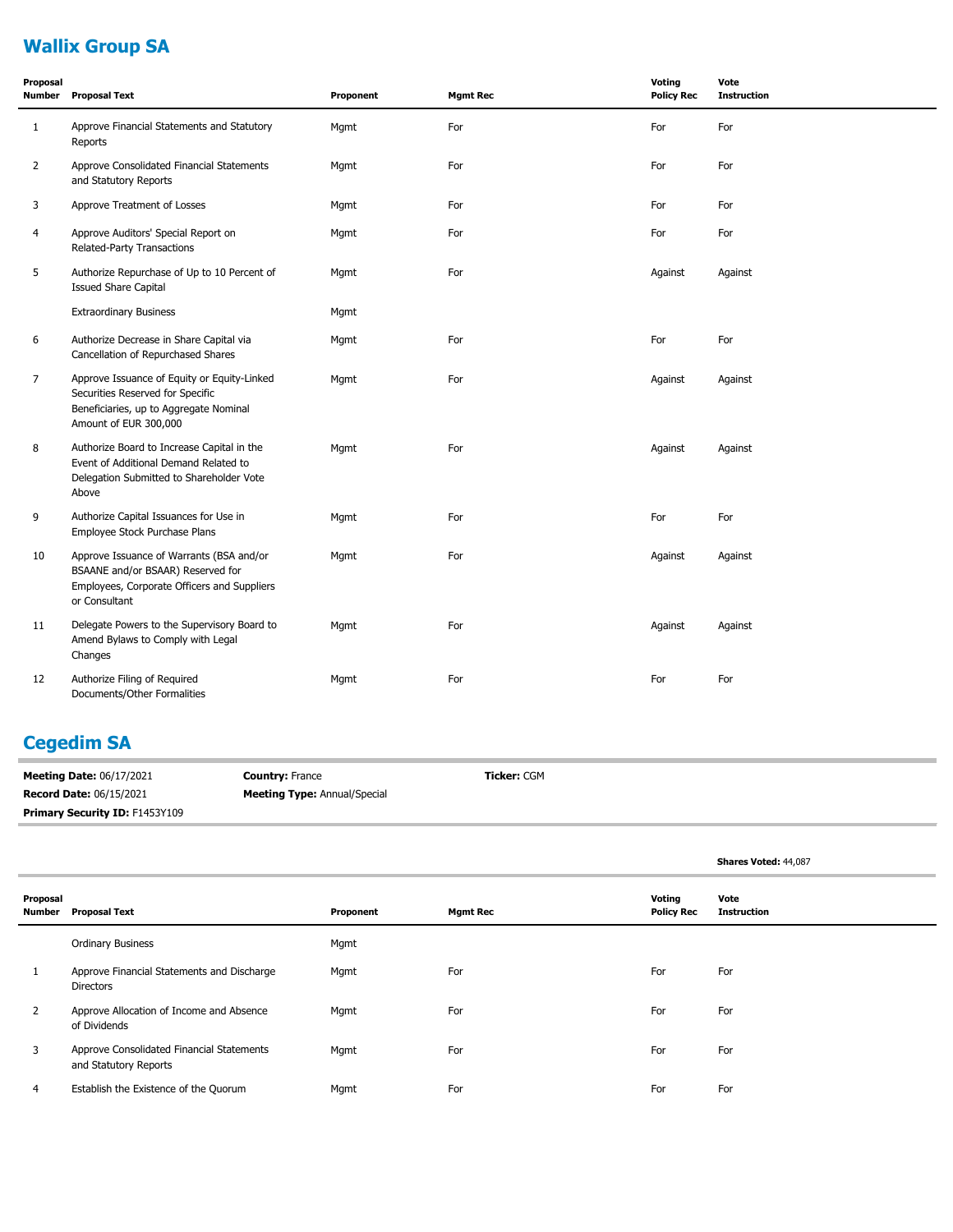# **Cegedim SA**

| Proposal<br><b>Number</b> | <b>Proposal Text</b>                                                                               | Proponent | <b>Mgmt Rec</b> | Voting<br><b>Policy Rec</b> | Vote<br><b>Instruction</b> |
|---------------------------|----------------------------------------------------------------------------------------------------|-----------|-----------------|-----------------------------|----------------------------|
| 5                         | Approve Transaction with Laurent Labrune<br>and Aude Labrune Re: Temporary Transfer<br>of Usufruct | Mgmt      | For             | For                         | For                        |
| 6                         | Approve Transaction with SCI du 114 rue d<br>Aguesseau Bureau Re: Renting Agreement                | Mgmt      | For             | Against                     | Against                    |
| $\overline{7}$            | Approve Transaction with FCB Re:<br>Reimbursement                                                  | Mgmt      | For             | For                         | For                        |
| 8                         | Approve Transaction with GERS SAS Re:<br>Guarantee Agreement                                       | Mgmt      | For             | For                         | For                        |
| 9                         | Renew Appointment of Frederic Duchesne as<br>Censor                                                | Mgmt      | For             | Against                     | Against                    |
| 10                        | End of Mandate of Thierry Colin as Alternate<br>Auditor and Decision Not to Replace                | Mgmt      | For             | For                         | For                        |
| 11                        | Approve Remuneration of Directors in the<br>Aggregate Amount of EUR 173,000                        | Mgmt      | For             | For                         | For                        |
| 12                        | Authorize Repurchase of Up to 10 Percent of<br><b>Issued Share Capital</b>                         | Mgmt      | For             | For                         | For                        |
| 13                        | Approve Remuneration Policy of Corporate<br>Officers                                               | Mgmt      | For             | Against                     | Against                    |
| 14                        | Approve Compensation Report of Corporate<br>Officers                                               | Mgmt      | For             | Against                     | Against                    |
|                           | <b>Extraordinary Business</b>                                                                      | Mgmt      |                 |                             |                            |
| 15                        | Authorize up to 10 Percent of Issued Capital<br>for Use in Restricted Stock Plans                  | Mgmt      | For             | Against                     | Against                    |
| 16                        | Authorize Filing of Required<br>Documents/Other Formalities                                        | Mgmt      | For             | For                         | For                        |

#### **Manitou BF SA**

| <b>Meeting Date: 06/17/2021</b> | <b>Country: France</b>              | <b>Ticker: MTU</b> |
|---------------------------------|-------------------------------------|--------------------|
| <b>Record Date: 06/15/2021</b>  | <b>Meeting Type:</b> Annual/Special |                    |
| Primary Security ID: F59766109  |                                     |                    |

|                    |                                                                                                                 |           |                 |                             | Shares Voted: 3,356        |
|--------------------|-----------------------------------------------------------------------------------------------------------------|-----------|-----------------|-----------------------------|----------------------------|
| Proposal<br>Number | <b>Proposal Text</b>                                                                                            | Proponent | <b>Mgmt Rec</b> | Voting<br><b>Policy Rec</b> | Vote<br><b>Instruction</b> |
|                    | <b>Ordinary Business</b>                                                                                        | Mgmt      |                 |                             |                            |
|                    | Approve Financial Statements and Statutory<br>Reports                                                           | Mgmt      | For             | For                         | For                        |
| $\overline{2}$     | Approve Consolidated Financial Statements<br>and Statutory Reports                                              | Mgmt      | For             | For                         | For                        |
| 3                  | Approve Auditors' Special Report on<br>Related-Party Transactions Mentioning the<br>Absence of New Transactions | Mgmt      | For             | For                         | For                        |
| 4                  | Approve Allocation of Income and Dividends<br>of EUR 0.60 per Share                                             | Mgmt      | For             | For                         | For                        |
| 5                  | Reelect Jacqueline Himsworth as Director                                                                        | Mgmt      | For             | For                         | For                        |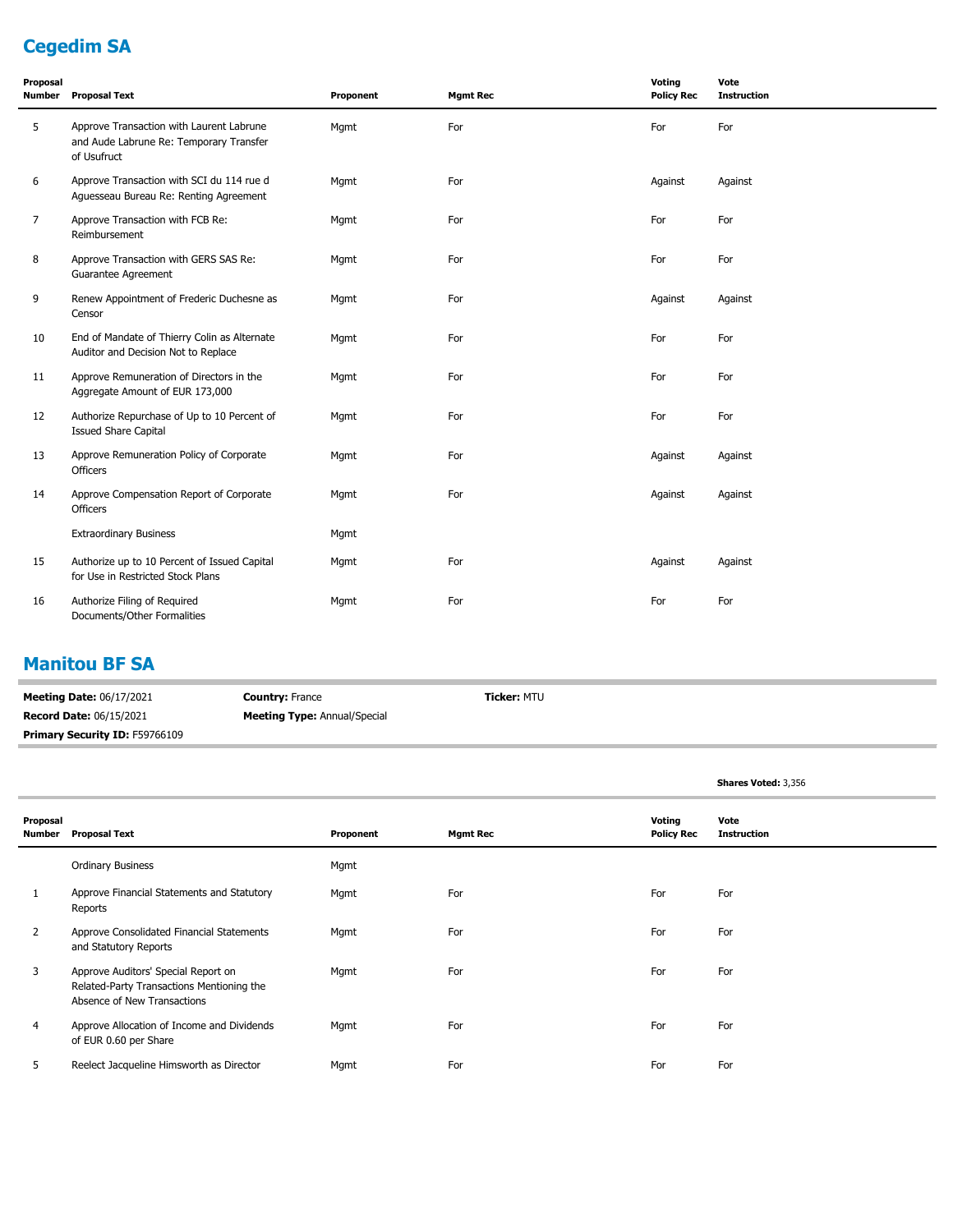# **Manitou BF SA**

| Proposal<br>Number | <b>Proposal Text</b>                                                                                                                                    | Proponent | <b>Mgmt Rec</b> | Voting<br><b>Policy Rec</b> | Vote<br><b>Instruction</b> |
|--------------------|---------------------------------------------------------------------------------------------------------------------------------------------------------|-----------|-----------------|-----------------------------|----------------------------|
| 6                  | Reelect Christopher Himsworth as Director                                                                                                               | Mgmt      | For             | Against                     | Against                    |
| $\overline{7}$     | Elect Dominique Himsworth as Director                                                                                                                   | Mgmt      | For             | For                         | For                        |
| 8                  | Reelect Marcel-Claude Braud as Director                                                                                                                 | Mgmt      | For             | For                         | For                        |
| 9                  | Reelect Sebastien Braud as Director                                                                                                                     | Mgmt      | For             | Against                     | Against                    |
| 10                 | Reelect Emilie Braud as Director                                                                                                                        | Mgmt      | For             | For                         | For                        |
| 11                 | Reelect Cecile Helme Guizon as Director                                                                                                                 | Mgmt      | For             | For                         | For                        |
| 12                 | Reelect Alexandra Matzneff as Director                                                                                                                  | Mgmt      | For             | For                         | For                        |
| 13                 | Approve Compensation Report of Corporate<br>Officers                                                                                                    | Mgmt      | For             | For                         | For                        |
| 14                 | Approve Compensation of Jacqueline<br>Himsworth, Chairman of the Board                                                                                  | Mgmt      | For             | For                         | For                        |
| 15                 | Approve Compensation of Michel Denis, CEO                                                                                                               | Mgmt      | For             | Against                     | Against                    |
| 16                 | Approve Remuneration Policy of Chairman of<br>the Board                                                                                                 | Mgmt      | For             | For                         | For                        |
| 17                 | Approve Remuneration Policy of CEO                                                                                                                      | Mgmt      | For             | Against                     | Against                    |
| 18                 | Approve Remuneration Policy of Directors                                                                                                                | Mgmt      | For             | For                         | For                        |
| 19                 | Approve Remuneration of Directors in the<br>Aggregate Amount of EUR 700,000                                                                             | Mgmt      | For             | For                         | For                        |
| 20                 | Authorize Repurchase of Up to 10 Percent of<br><b>Issued Share Capital</b>                                                                              | Mgmt      | For             | Against                     | Against                    |
|                    | <b>Extraordinary Business</b>                                                                                                                           | Mgmt      |                 |                             |                            |
| 21                 | Authorize Decrease in Share Capital via<br>Cancellation of Repurchased Shares                                                                           | Mgmt      | For             | For                         | For                        |
| 22                 | Authorize Issuance of Equity or<br>Equity-Linked Securities with Preemptive<br>Rights up to Aggregate Nominal Amount of<br>EUR 8 Million                | Mgmt      | For             | Against                     | Against                    |
| 23                 | Authorize Issuance of Equity or<br>Equity-Linked Securities without Preemptive<br>Rights up to Aggregate Nominal Amount of<br>EUR 8 Million             | Mgmt      | For             | Against                     | Against                    |
| 24                 | Approve Issuance of Equity or Equity-Linked<br>Securities for Private Placements, up to<br>Aggregate Nominal Amount of EUR 8 Million                    | Mgmt      | For             | Against                     | Against                    |
| 25                 | Authorize Board to Increase Capital in the<br>Event of Additional Demand Related to<br>Delegation Submitted to Shareholder Vote<br>Under Items 22 to 24 | Mgmt      | For             | Against                     | Against                    |
| 26                 | Authorize Capitalization of Reserves of Up to<br>EUR 8 Million for Bonus Issue or Increase in<br>Par Value                                              | Mgmt      | For             | For                         | For                        |
| 27                 | Authorize Capital Increase of up to 10<br>Percent of Issued Capital for Contributions in<br>Kind                                                        | Mgmt      | For             | Against                     | Against                    |
| 28                 | Authorize up to 2 Percent of Issued Capital<br>for Use in Restricted Stock Plans                                                                        | Mgmt      | For             | Against                     | Against                    |
| 29                 | Authorize Capital Issuances for Use in<br>Employee Stock Purchase Plans                                                                                 | Mgmt      | Against         | For                         | For                        |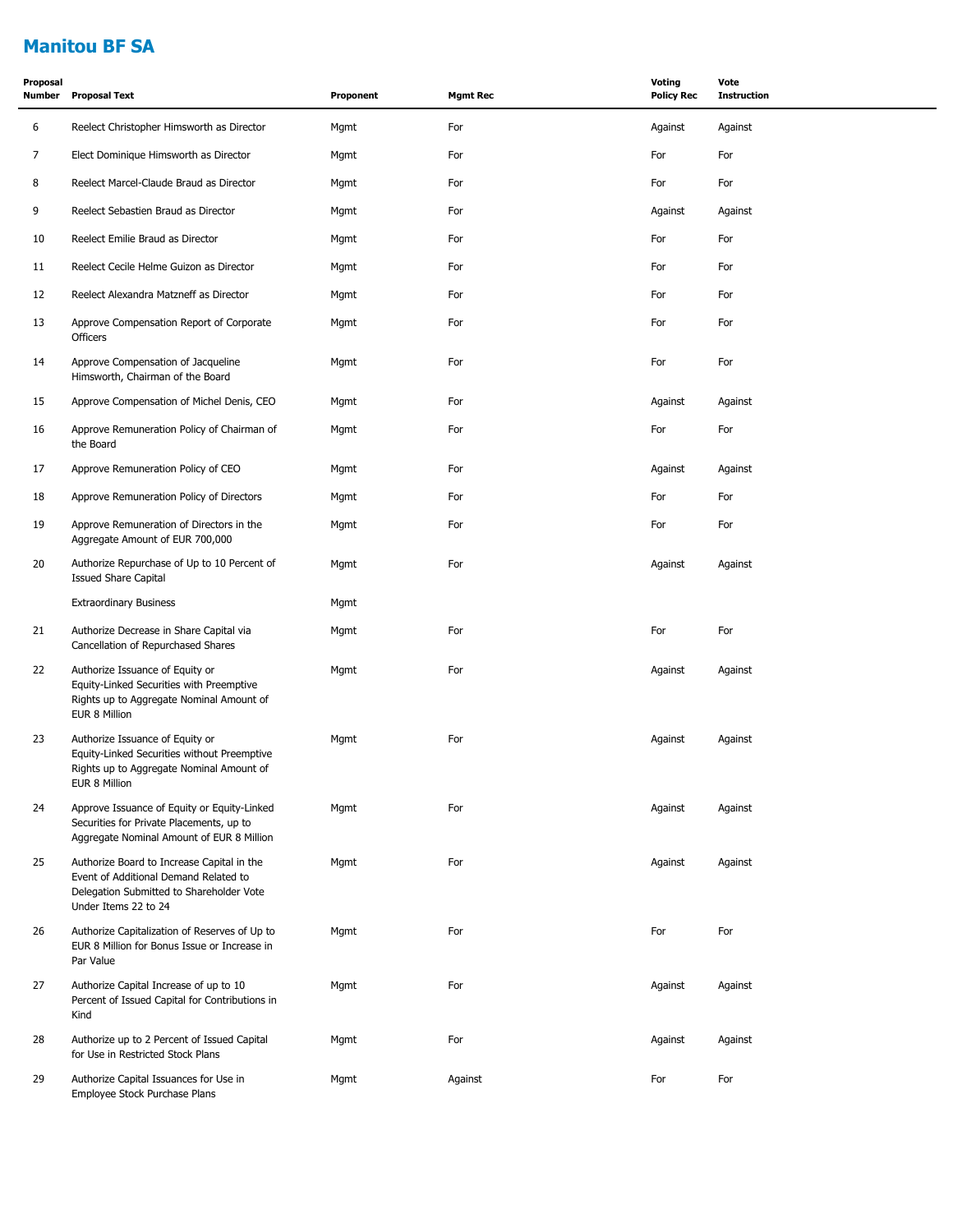# **Manitou BF SA**

| Proposal | Number Proposal Text                                        | Proponent | <b>Mgmt Rec</b> | Votina<br><b>Policy Rec</b> | Vote<br>Instruction |
|----------|-------------------------------------------------------------|-----------|-----------------|-----------------------------|---------------------|
| 30       | Amend Article 12 of Bylaws Re: Directors<br>Length of Term  | Mgmt      | For             | For                         | For                 |
| 31       | Amend Articles of Bylaws to Comply with<br>Legal Changes    | Mgmt      | For             | For                         | For                 |
| 32       | Authorize Filing of Required<br>Documents/Other Formalities | Mgmt      | For             | For                         | For                 |

### **Delta Plus Group SA**

| <b>Meeting Date: 06/18/2021</b>       | <b>Country: France</b>              | <b>Ticker:</b> DLTA |
|---------------------------------------|-------------------------------------|---------------------|
| <b>Record Date: 06/16/2021</b>        | <b>Meeting Type:</b> Annual/Special |                     |
| <b>Primary Security ID: F25342209</b> |                                     |                     |

|                    |                                                                                                                                               |           |                 |                             | <b>Shares Voted: 463</b>   |
|--------------------|-----------------------------------------------------------------------------------------------------------------------------------------------|-----------|-----------------|-----------------------------|----------------------------|
| Proposal<br>Number | <b>Proposal Text</b>                                                                                                                          | Proponent | <b>Mgmt Rec</b> | Voting<br><b>Policy Rec</b> | Vote<br><b>Instruction</b> |
|                    | <b>Ordinary Business</b>                                                                                                                      | Mgmt      |                 |                             |                            |
| $\mathbf{1}$       | Approve Financial Statements and Statutory<br>Reports                                                                                         | Mgmt      | For             | For                         | For                        |
| 2                  | Approve Consolidated Financial Statements<br>and Statutory Reports                                                                            | Mgmt      | For             | For                         | For                        |
| 3                  | Approve Financial Statements and Discharge<br><b>Directors</b>                                                                                | Mgmt      | For             | For                         | For                        |
| 4                  | Approve Allocation of Income and Dividends<br>of EUR 1.00 per Share                                                                           | Mgmt      | For             | For                         | For                        |
| 5                  | Receive Auditors' Special Report on<br>Related-Party Transactions                                                                             | Mgmt      | For             | Against                     | Against                    |
| 6                  | Reelect Jerome Benoit as Director                                                                                                             | Mgmt      | For             | Against                     | Against                    |
| $\overline{7}$     | Approve Compensation Report                                                                                                                   | Mgmt      | For             | For                         | For                        |
| 8                  | Approve Compensation of Chairman and<br>CEO                                                                                                   | Mgmt      | For             | Against                     | Against                    |
| 9                  | Approve Compensation of Vice-CEO                                                                                                              | Mgmt      | For             | For                         | For                        |
| 10                 | Approve Remuneration Policy of Corporate<br>Officers, Chairman and CEO, Vice-CEO and<br><b>Directors</b>                                      | Mgmt      | For             | Against                     | Against                    |
| 11                 | Authorize Issuance of Bonds in the<br>Aggregate Value of EUR 50 Million                                                                       | Mgmt      | For             | For                         | For                        |
| 12                 | Renew Appointments of Talenz-Alenz Audit<br>et associes as Auditor and Jean-Pierre<br>Lamperti and Paul-Louis Cestier as Alternate<br>Auditor | Mgmt      | For             | For                         | For                        |
| 13                 | Authorize Repurchase of Up to 10 Percent of<br><b>Issued Share Capital</b>                                                                    | Mgmt      | For             | Against                     | Against                    |
|                    | <b>Extraordinary Business</b>                                                                                                                 | Mgmt      |                 |                             |                            |
| 14                 | Authorize Decrease in Share Capital via<br>Cancellation of Repurchased Shares                                                                 | Mgmt      | For             | For                         | For                        |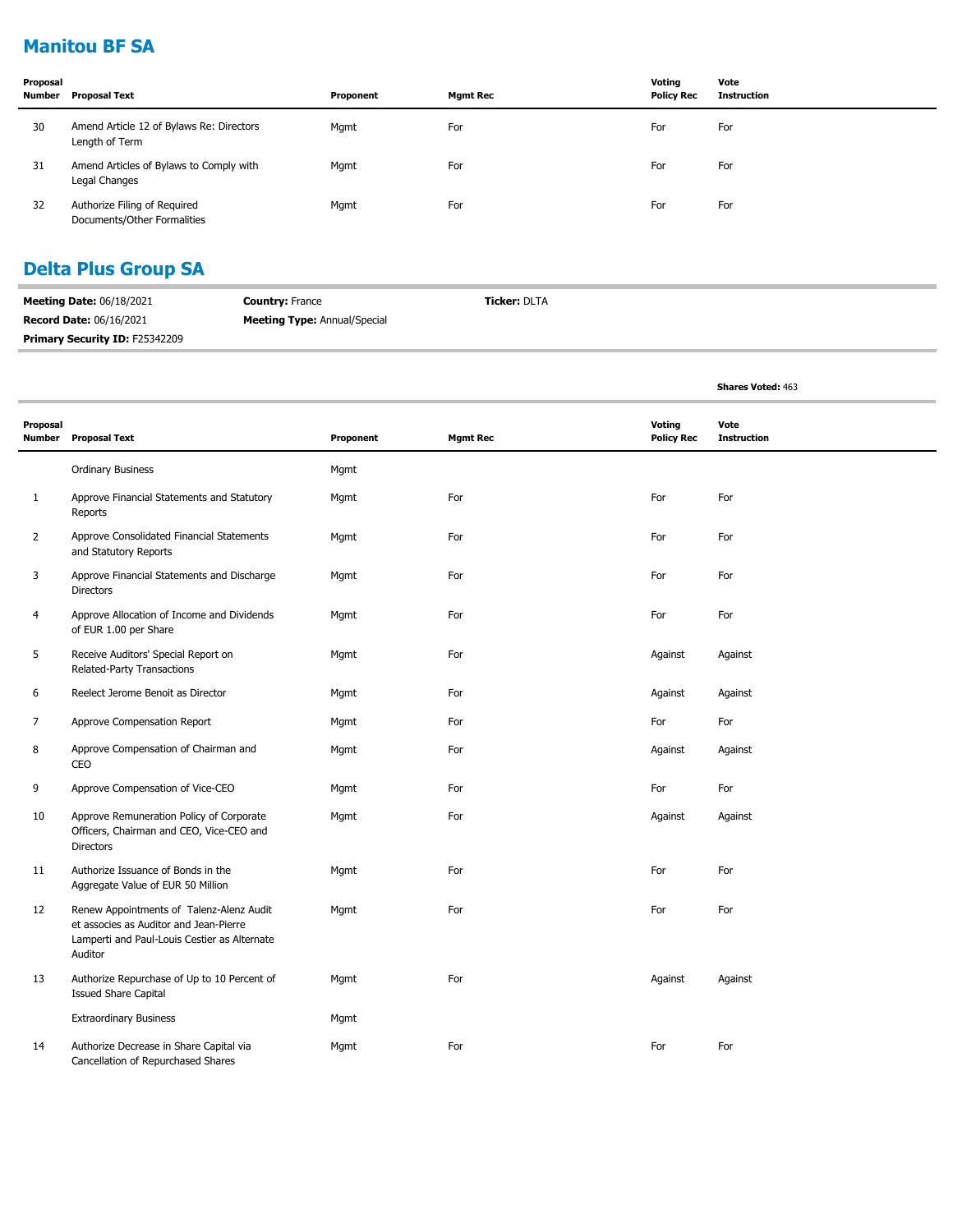# **Delta Plus Group SA**

| Proposal<br>Number | <b>Proposal Text</b>                                                                                                                     | Proponent | <b>Mgmt Rec</b> | Voting<br><b>Policy Rec</b> | Vote<br>Instruction |
|--------------------|------------------------------------------------------------------------------------------------------------------------------------------|-----------|-----------------|-----------------------------|---------------------|
| 15                 | Authorize Issuance of Equity or<br>Equity-Linked Securities with Preemptive<br>Rights up to Aggregate Nominal Amount of<br>EUR 2 Million | Mgmt      | For             | Against                     | Against             |
| 16                 | Authorize Capitalization of Reserves of Up to<br>EUR 2 Million for Bonus Issue or Increase in<br>Par Value                               | Mgmt      | For             | For                         | For                 |
| 17                 | Authorize Capital Issuances for Use in<br>Employee Stock Purchase Plans                                                                  | Mgmt      | For             | For                         | For                 |
| 18                 | Eliminate Preemptive Rights Pursuant to<br>Item 17 Above                                                                                 | Mgmt      | For             | For                         | For                 |

### **Groupe Gorge SA**

| <b>Meeting Date: 06/18/2021</b>       | <b>Country: France</b>              | <b>Ticker: GOE</b> |
|---------------------------------------|-------------------------------------|--------------------|
| <b>Record Date: 06/16/2021</b>        | <b>Meeting Type:</b> Annual/Special |                    |
| <b>Primary Security ID: F4606F100</b> |                                     |                    |

|                           |                                                                                  |           |                 |                             | Shares Voted: 118,322      |
|---------------------------|----------------------------------------------------------------------------------|-----------|-----------------|-----------------------------|----------------------------|
| Proposal<br><b>Number</b> | <b>Proposal Text</b>                                                             | Proponent | <b>Mgmt Rec</b> | Voting<br><b>Policy Rec</b> | Vote<br><b>Instruction</b> |
|                           | <b>Ordinary Business</b>                                                         | Mgmt      |                 |                             |                            |
| $\mathbf{1}$              | Approve Financial Statements and Statutory<br>Reports                            | Mgmt      | For             | For                         | For                        |
| $\overline{2}$            | Approve Consolidated Financial Statements<br>and Statutory Reports               | Mgmt      | For             | For                         | For                        |
| 3                         | Approve Allocation of Income and Dividends<br>of EUR 0.32 per Share              | Mgmt      | For             | For                         | For                        |
| 4                         | Approve Auditors' Special Report on<br>Related-Party Transactions                | Mgmt      | For             | For                         | For                        |
| 5                         | Reelect Jean-Pierre Gorge as Director                                            | Mgmt      | For             | Against                     | Against                    |
| 6                         | Elect Herve Guillou as Director                                                  | Mgmt      | For             | Against                     | Against                    |
| 7                         | Approve Remuneration Policy of Chairman<br>and CEO                               | Mgmt      | For             | Against                     | Against                    |
| 8                         | Approve Remuneration Policy of Vice-CEO                                          | Mgmt      | For             | Against                     | Against                    |
| 9                         | Approve Remuneration Policy of Directors                                         | Mgmt      | For             | For                         | For                        |
| 10                        | Approve Compensation Report                                                      | Mgmt      | For             | For                         | For                        |
| 11                        | Approve Compensation of Raphael Gorge,<br>Chairman and CEO                       | Mgmt      | For             | For                         | For                        |
| 12                        | Approve Compensation of Helene de Cointet,<br>Vice-CEO                           | Mgmt      | For             | For                         | For                        |
| 13                        | Renew Appointment of<br>PricewaterhouseCoopers Audit as Auditor                  | Mgmt      | For             | For                         | For                        |
| 14                        | Ratify Change Location of Registered Office<br>to 30 rue de Gramont, 75002 Paris | Mgmt      | For             | For                         | For                        |
| 15                        | Authorize Repurchase of Up to 10 Percent of<br><b>Issued Share Capital</b>       | Mgmt      | For             | Against                     | Against                    |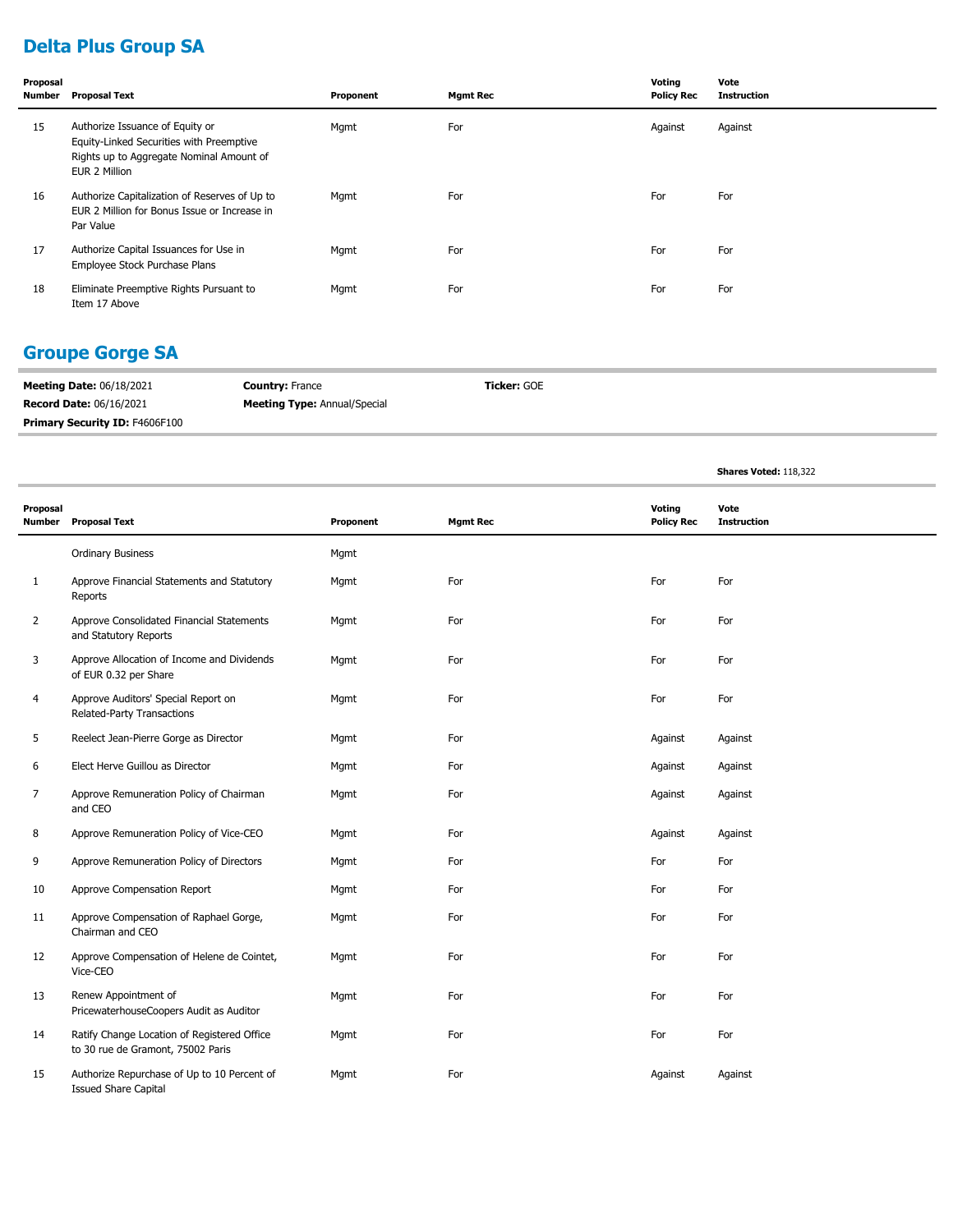# **Groupe Gorge SA**

| Proposal<br><b>Number</b> | <b>Proposal Text</b>                                                                                                                                        | Proponent | <b>Mgmt Rec</b> | Voting<br><b>Policy Rec</b> | Vote<br><b>Instruction</b> |
|---------------------------|-------------------------------------------------------------------------------------------------------------------------------------------------------------|-----------|-----------------|-----------------------------|----------------------------|
|                           | <b>Extraordinary Business</b>                                                                                                                               | Mgmt      |                 |                             |                            |
| 16                        | Authorize Decrease in Share Capital via<br>Cancellation of Repurchased Shares                                                                               | Mgmt      | For             | For                         | For                        |
| 17                        | Authorize Capitalization of Reserves of Up to<br>EUR 5 Million for Bonus Issue or Increase in<br>Par Value                                                  | Mgmt      | For             | For                         | For                        |
| 18                        | Authorize Issuance of Equity or<br>Equity-Linked Securities with Preemptive<br>Rights up to Aggregate Nominal Amount of<br>EUR 5 Million                    | Mgmt      | For             | Against                     | Against                    |
| 19                        | Authorize Issuance of Equity or<br>Equity-Linked Securities without Preemptive<br>Rights up to Aggregate Nominal Amount of<br>EUR 5 Million                 | Mgmt      | For             | Against                     | Against                    |
| 20                        | Approve Issuance of Equity or Equity-Linked<br>Securities for Private Placements, up to<br>Aggregate Nominal Amount of EUR 3 Million                        | Mgmt      | For             | Against                     | Against                    |
| 21                        | Authorize Board to Set Issue Price for 10<br>Percent Per Year of Issued Capital Pursuant<br>to Issue Authority without Preemptive Rights                    | Mgmt      | For             | Against                     | Against                    |
| 22                        | Approve Issuance of Equity or Equity-Linked<br>Securities for Reserved for Specific<br>Beneficiaries, up to Aggregate Nominal<br>Amount of EUR 3 Million    | Mgmt      | For             | Against                     | Against                    |
| 23                        | Authorize Board to Increase Capital in the<br>Event of Additional Demand Related to<br>Delegation Submitted to Shareholder Vote<br>Under Items 19-20 and 22 | Mgmt      | For             | Against                     | Against                    |
| 24                        | Authorize Capital Increase of up to 10<br>Percent of Issued Capital for Contributions in<br>Kind                                                            | Mgmt      | For             | Against                     | Against                    |
| 25                        | Authorize up to 5 Percent of Issued Capital<br>for Use in Stock Option Plans                                                                                | Mgmt      | For             | Against                     | Against                    |
| 26                        | Authorize up to 5 Percent of Issued Capital<br>for Use in Restricted Stock Plans                                                                            | Mgmt      | For             | Against                     | Against                    |
| 27                        | Authorize Capital Issuances for Use in<br>Employee Stock Purchase Plans                                                                                     | Mgmt      | For             | For                         | For                        |
| 28                        | Amend Article 13 of Bylaws Re: Age Limit of<br><b>Directors</b>                                                                                             | Mgmt      | For             | For                         | For                        |
| 29                        | Authorize Filing of Required<br>Documents/Other Formalities                                                                                                 | Mgmt      | For             | For                         | For                        |

#### **Virbac SA**

| <b>Meeting Date: 06/21/2021</b>       | <b>Country: France</b>              | <b>Ticker: VIRP</b> |
|---------------------------------------|-------------------------------------|---------------------|
| <b>Record Date: 06/17/2021</b>        | <b>Meeting Type: Annual/Special</b> |                     |
| <b>Primary Security ID: F97900116</b> |                                     |                     |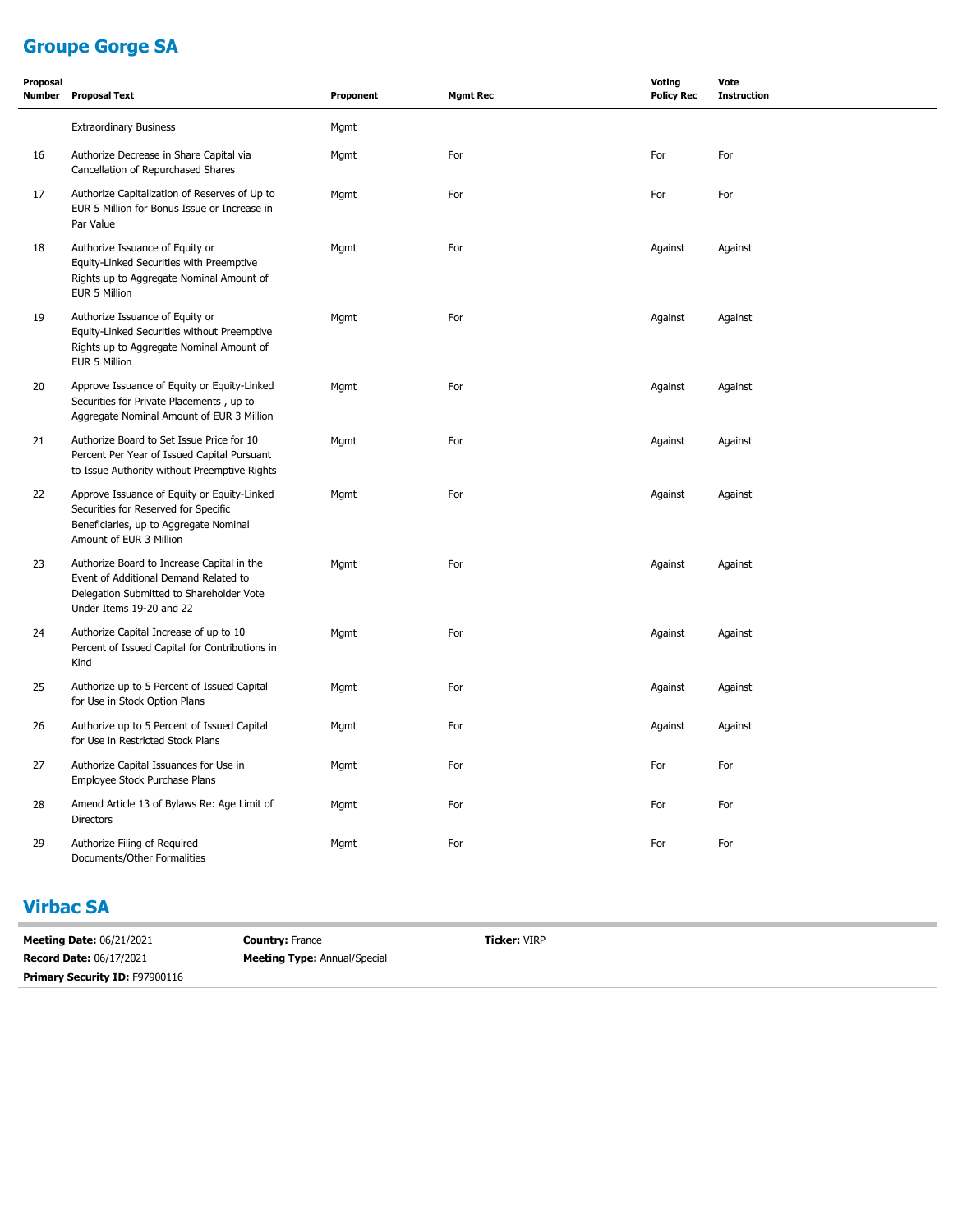#### **Virbac SA**

18

19

20

21

Censor in the Aggregate Amount of EUR

Cancellation of Repurchased Shares

for Use in Restricted Stock Plans

Extraordinary Business **Mgmt** 

187,500

Issued Share Capital

| Proposal       | Number Proposal Text                                                                                                 | Proponent | <b>Mgmt Rec</b> | Voting<br><b>Policy Rec</b> | Vote<br><b>Instruction</b> |
|----------------|----------------------------------------------------------------------------------------------------------------------|-----------|-----------------|-----------------------------|----------------------------|
|                | <b>Ordinary Business</b>                                                                                             | Mgmt      |                 |                             |                            |
| 1              | Approve Financial Statements and Discharge<br><b>Directors</b>                                                       | Mgmt      | For             | For                         | For                        |
| $\overline{2}$ | Approve Consolidated Financial Statements<br>and Statutory Reports                                                   | Mgmt      | For             | For                         | For                        |
| 3              | Approve Allocation of Income and Dividends<br>of EUR 0.75 per Share                                                  | Mgmt      | For             | For                         | For                        |
| 4              | Approve Auditors' Special Report on<br>Related-Party Transactions Mentioning the<br>Absence of New Transactions      | Mgmt      | For             | For                         | For                        |
| 5              | Reelect Marie-Helene Dick-Madelpuech as<br>Director                                                                  | Mgmt      | For             | Against                     | Against                    |
| 6              | Reelect Solene Madelpuech as Director                                                                                | Mgmt      | For             | Against                     | Against                    |
| 7              | Renew Appointment of Xavier Yon<br>Consulting Unipessoal Lda as Censor                                               | Mgmt      | For             | Against                     | Against                    |
| 8              | Approve Compensation of Supervisory Board<br>Member Until 15 December 2020                                           | Mgmt      | For             | For                         | For                        |
| 9              | Approve Compensation of Management<br>Board Until 15 December 2020                                                   | Mgmt      | For             | For                         | For                        |
| 10             | Approve Compensation of Marie-Helene<br>Dick-Madelpuech, Chairman of the<br>Supervisory Board Until 15 December 2020 | Mgmt      | For             | For                         | For                        |
| 11             | Approve Compensation of Sebastien Huron,<br>Chairman of Management Board Until 15<br>December 2020                   | Mgmt      | For             | Against                     | Against                    |
| 12             | Approve Compensation of Christian Karst,<br>Management Board Member Until 15<br>December 2020                        | Mgmt      | For             | Against                     | Against                    |
| 13             | Approve Compensation of Habib Ramdani,<br>Management Board Member Until 15<br>December 2020                          | Mgmt      | For             | Against                     | Against                    |
| 14             | Approve Remuneration Policy of Chairman of<br>the Board                                                              | Mgmt      | For             | For                         | For                        |
| 15             | Approve Remuneration Policy of Directors                                                                             | Mgmt      | For             | For                         | For                        |
| 16             | Approve Remuneration Policy of CEO                                                                                   | Mgmt      | For             | For                         | For                        |
| 17             | Approve Remuneration Policy of Vice-CEOs                                                                             | Mamt      | For             | For                         | For                        |

Approve Remuneration of Directors and Mgmt For For For

Authorize Repurchase of Up to 10 Percent of Mgmt For For Against Against Against Against Against

Authorize Decrease in Share Capital via Mgmt For For For

Authorize up to 1 Percent of Issued Capital Mgmt Mgmt For For Against Against Against Against Against

**Shares Voted:** 3,209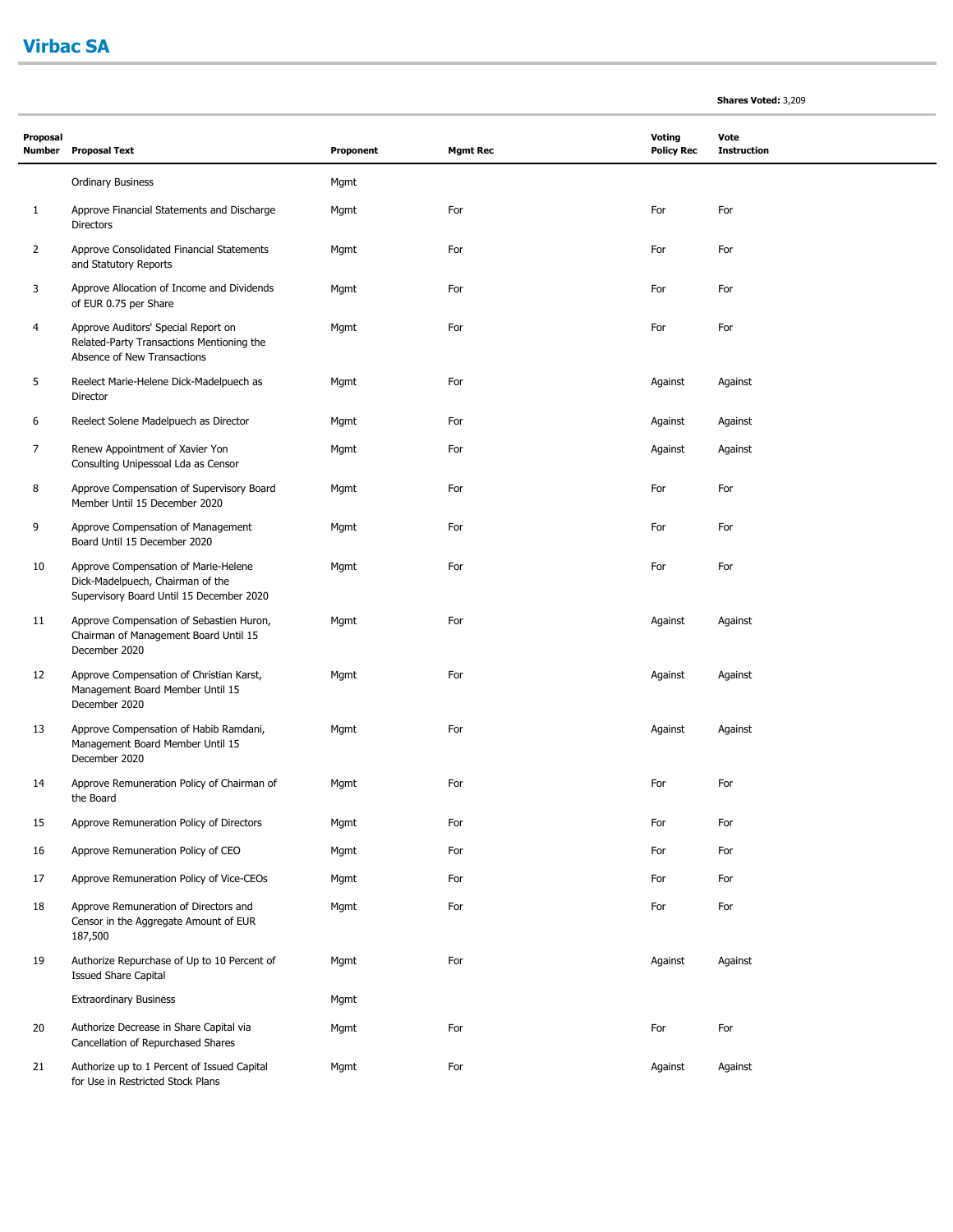# **Virbac SA**

| Proposal<br>Number | <b>Proposal Text</b>                                        | Proponent | <b>Mgmt Rec</b> | Voting<br><b>Policy Rec</b> | Vote<br><b>Instruction</b> |
|--------------------|-------------------------------------------------------------|-----------|-----------------|-----------------------------|----------------------------|
|                    | <b>Ordinary Business</b>                                    | Mgmt      |                 |                             |                            |
| 22                 | Authorize Filing of Required<br>Documents/Other Formalities | Mgmt      | For             | For                         | For                        |
| 23                 | Appoint Rodolphe Durand as Censor                           | Mgmt      | For             | Against                     | Against                    |
|                    | <b>Extraordinary Business</b>                               | Mgmt      |                 |                             |                            |
| 24                 | Amend Article 16 of Bylaws Re: Censors                      | Mgmt      | For             | Against                     | Against                    |

### **Cogelec SA**

| <b>Meeting Date: 06/24/2021</b> | <b>Country: France</b>              | <b>Ticker: ALLEC</b> |
|---------------------------------|-------------------------------------|----------------------|
| <b>Record Date: 06/22/2021</b>  | <b>Meeting Type:</b> Annual/Special |                      |
| Primary Security ID: F1923Z108  |                                     |                      |

**Shares Voted:** 165,808

| Proposal | Number Proposal Text                                                                                                                                   | Proponent | <b>Mgmt Rec</b> | Voting<br><b>Policy Rec</b> | Vote<br><b>Instruction</b> |
|----------|--------------------------------------------------------------------------------------------------------------------------------------------------------|-----------|-----------------|-----------------------------|----------------------------|
|          | <b>Ordinary Business</b>                                                                                                                               | Mgmt      |                 |                             |                            |
| 1        | Approve Financial Statements and Statutory<br>Reports                                                                                                  | Mgmt      | For             | For                         | For                        |
| 2        | Approve Consolidated Financial Statements<br>and Statutory Reports                                                                                     | Mgmt      | For             | For                         | For                        |
| 3        | Approve Allocation of Income and Absence<br>of Dividends                                                                                               | Mgmt      | For             | For                         | For                        |
| 4        | Approve Auditors' Special Report on<br>Related-Party Transactions                                                                                      | Mgmt      | For             | Against                     | Against                    |
| 5        | Reelect Roger Leclerc as Director                                                                                                                      | Mgmt      | For             | For                         | For                        |
| 6        | Approve Remuneration of Directors in the<br>Aggregate Amount of EUR 20,000                                                                             | Mgmt      | For             | For                         | For                        |
| 7        | Authorize Repurchase of Up to 10 Percent of<br><b>Issued Share Capital</b>                                                                             | Mgmt      | For             | Against                     | Against                    |
|          | <b>Extraordinary Business</b>                                                                                                                          | Mgmt      |                 |                             |                            |
| 8        | Authorize Issuance of Equity or<br>Equity-Linked Securities with Preemptive<br>Rights up to Aggregate Nominal Amount of<br>EUR 2.3 Million             | Mgmt      | For             | Against                     | Against                    |
| 9        | Authorize Issuance of Equity or<br>Equity-Linked Securities without Preemptive<br>Rights up to Aggregate Nominal Amount of<br>EUR 2.3 Million          | Mgmt      | For             | Against                     | Against                    |
| 10       | Approve Issuance of Equity or Equity-Linked<br>Securities for Specific Beneficiaries, up to<br>Aggregate Nominal Amount of EUR 2.3<br>Million          | Mgmt      | For             | Against                     | Against                    |
| 11       | Authorize Board to Increase Capital in the<br>Event of Additional Demand Related to<br>Delegation Submitted to Shareholder Vote<br>Above Under Item 13 | Mgmt      | For             | Against                     | Against                    |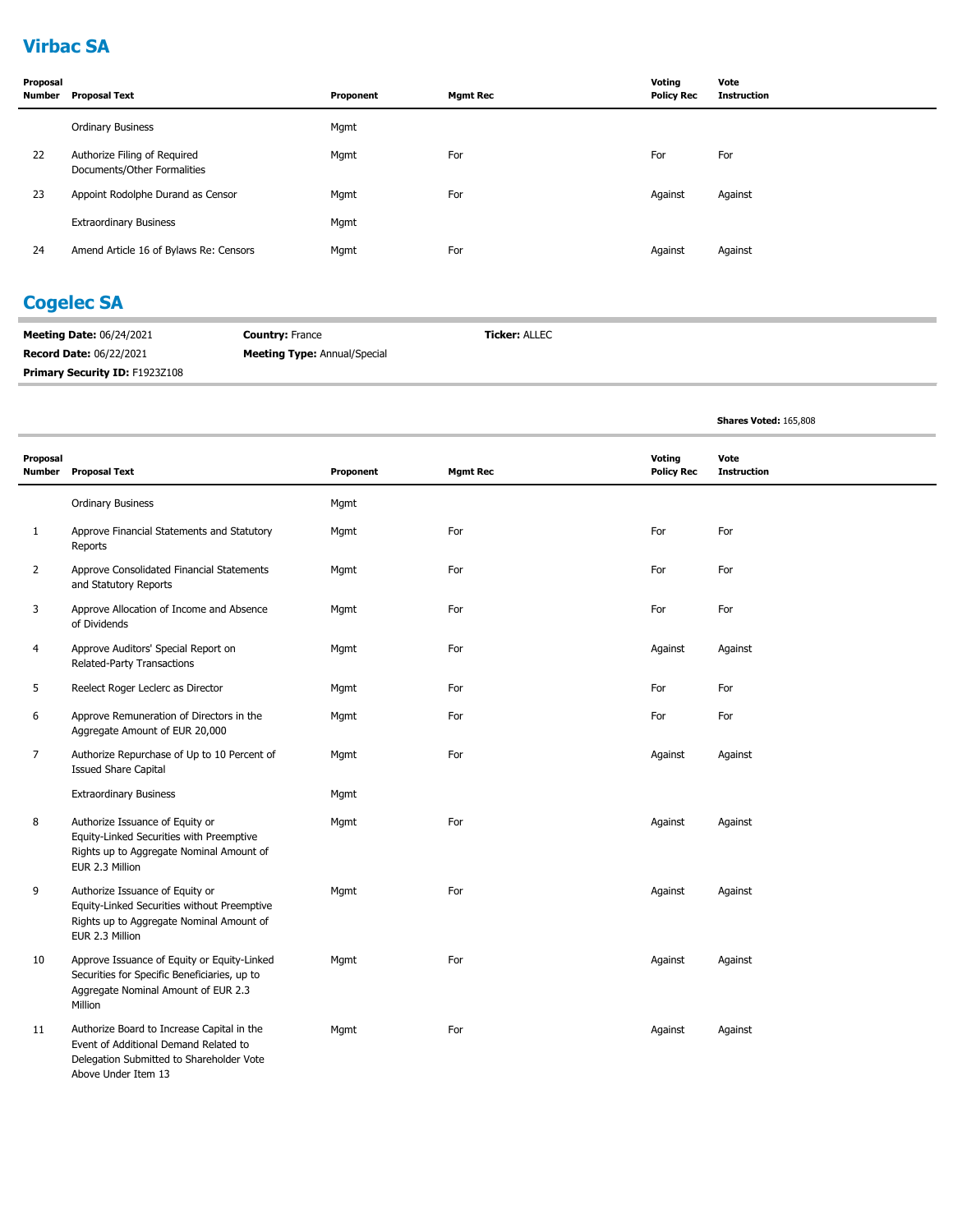# **Cogelec SA**

| Proposal<br><b>Number</b> | <b>Proposal Text</b>                                                                                            | Proponent | <b>Mgmt Rec</b> | Voting<br><b>Policy Rec</b> | Vote<br><b>Instruction</b> |
|---------------------------|-----------------------------------------------------------------------------------------------------------------|-----------|-----------------|-----------------------------|----------------------------|
| 12                        | Authorize Capital Issuances for Use in<br>Employee Stock Purchase Plans                                         | Mgmt      | For             | For                         | For                        |
| 13                        | Set Total Limit for Capital Increase to Result<br>from Issuance Requests Under Items 8-12 at<br>EUR 2.3 Million | Mgmt      | For             | For                         | For                        |
| 14                        | Authorize Capital Increase for Future<br>Exchange Offers                                                        | Mgmt      | For             | Against                     | Against                    |
| 15                        | Authorize up to 10 Percent of Issued Capital<br>for Use in Restricted Stock Plans                               | Mgmt      | For             | Against                     | Against                    |
| 16                        | Authorize up to 10 Percent of Issued Capital<br>for Use in Stock Option Plans                                   | Mgmt      | For             | Against                     | Against                    |
| 17                        | Authorize Capitalization of Reserves for<br>Bonus Issue or Increase in Par Value                                | Mgmt      | For             | For                         | For                        |
| 18                        | Authorize Decrease in Share Capital via<br>Cancellation of Repurchased Shares                                   | Mgmt      | For             | For                         | For                        |

# **Pharmagest Interactive SA**

| <b>Meeting Date: 06/29/2021</b>       | <b>Country: France</b>      | <b>Ticker:</b> PHA |  |
|---------------------------------------|-----------------------------|--------------------|--|
| <b>Record Date: 06/25/2021</b>        | <b>Meeting Type: Annual</b> |                    |  |
| <b>Primary Security ID: F7242R115</b> |                             |                    |  |

|                    |                                                                     |           |                 |                             | <b>Shares Voted: 745</b>   |  |
|--------------------|---------------------------------------------------------------------|-----------|-----------------|-----------------------------|----------------------------|--|
| Proposal<br>Number | <b>Proposal Text</b>                                                | Proponent | <b>Mgmt Rec</b> | Voting<br><b>Policy Rec</b> | Vote<br><b>Instruction</b> |  |
|                    | <b>Ordinary Business</b>                                            | Mgmt      |                 |                             |                            |  |
| 1                  | Approve Financial Statements and Statutory<br>Reports               | Mgmt      | For             | For                         | For                        |  |
| 2                  | Approve Discharge of Directors and Auditors                         | Mgmt      | For             | For                         | For                        |  |
| 3                  | Approve Consolidated Financial Statements<br>and Statutory Reports  | Mgmt      | For             | For                         | For                        |  |
| 4                  | Approve Allocation of Income and Dividends<br>of EUR 0.95 per Share | Mgmt      | For             | For                         | For                        |  |
| 5                  | Approve Auditors' Special Report on<br>Related-Party Transactions   | Mgmt      | For             | For                         | For                        |  |
| 6                  | Reelect Marie-Louise Liger as Director                              | Mgmt      | For             | Against                     | Against                    |  |
| 7                  | Reelect Dominique Pautrat as Director                               | Mgmt      | For             | Against                     | Against                    |  |
| 8                  | Reelect Denis Supplisson as Director                                | Mgmt      | For             | Against                     | Against                    |  |
| 9                  | Approve Compensation of Corporate Officers                          | Mgmt      | For             | For                         | For                        |  |
| 10                 | Approve Compensation of Thierry Chapusot,<br>Chairman of the Board  | Mgmt      | For             | For                         | For                        |  |
| 11                 | Approve Compensation of Dominique<br>Pautrat, CEO                   | Mgmt      | For             | Against                     | Against                    |  |
| 12                 | Approve Compensation of Denis Supplisson,<br>Vice-CEO               | Mgmt      | For             | Against                     | Against                    |  |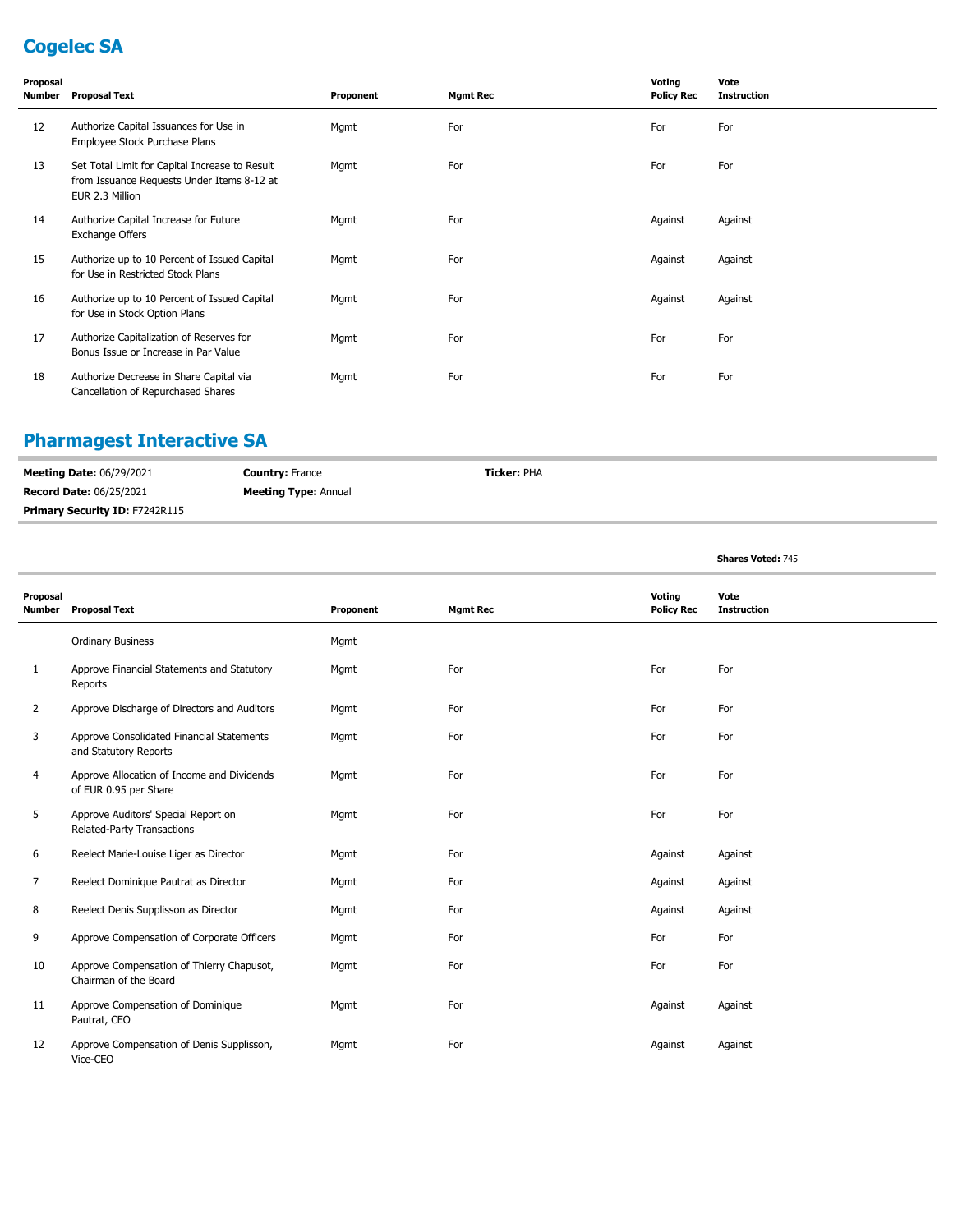# **Pharmagest Interactive SA**

| Proposal<br>Number | <b>Proposal Text</b>                                                       | Proponent | <b>Mgmt Rec</b> | Voting<br><b>Policy Rec</b> | Vote<br><b>Instruction</b> |
|--------------------|----------------------------------------------------------------------------|-----------|-----------------|-----------------------------|----------------------------|
| 13                 | Approve Compensation of Gregoire de<br>Rotalier, Vice-CEO                  | Mgmt      | For             | Against                     | Against                    |
| 14                 | Approve Remuneration Policy of Chairman of<br>the Board                    | Mgmt      | For             | For                         | For                        |
| 15                 | Approve Remuneration Policy of CEO                                         | Mgmt      | For             | Against                     | Against                    |
| 16                 | Approve Remuneration Policy of Vice-CEOs                                   | Mgmt      | For             | Against                     | Against                    |
| 17                 | Approve Remuneration Policy of Corporate<br><b>Officers</b>                | Mgmt      | For             | For                         | For                        |
| 18                 | Approve Remuneration of Directors in the<br>Aggregate Amount of EUR 33,000 | Mgmt      | For             | For                         | For                        |
| 19                 | Authorize Repurchase of Up to 10 Percent of<br><b>Issued Share Capital</b> | Mgmt      | For             | Against                     | Against                    |
| 20                 | Authorize Filing of Required<br>Documents/Other Formalities                | Mgmt      | For             | For                         | For                        |

#### **Figeac Aero SA**

**Meeting Date:** 09/24/2021 **Record Date:** 09/22/2021 **Country:** France **Meeting Type:** Annual/Special **Ticker:** FGA **Primary Security ID: F3R50B103** 

**Shares Voted:** 307,043

| Proposal<br><b>Number</b> | <b>Proposal Text</b>                                                       | Proponent | <b>Mgmt Rec</b> | <b>Voting</b><br><b>Policy Rec</b> | Vote<br><b>Instruction</b> |
|---------------------------|----------------------------------------------------------------------------|-----------|-----------------|------------------------------------|----------------------------|
|                           | <b>Ordinary Business</b>                                                   | Mgmt      |                 |                                    |                            |
| 1                         | Approve Financial Statements and Statutory<br>Reports                      | Mgmt      | For             | For                                | For                        |
| 2                         | Approve Consolidated Financial Statements<br>and Statutory Reports         | Mgmt      | For             | For                                | For                        |
| 3                         | Approve Treatment of Losses                                                | Mgmt      | For             | For                                | For                        |
| 4                         | Approve Auditors' Special Report on<br>Related-Party Transactions          | Mgmt      | For             | For                                | For                        |
| 5                         | Approve Compensation Report of Corporate<br>Officers                       | Mgmt      | For             | For                                | For                        |
| 6                         | Approve Compensation of Jean-Claude<br>Mailllard, Chairman and CEO         | Mgmt      | For             | Against                            | For                        |
| 7                         | Approve Remuneration Policy of Chairman<br>and CEO                         | Mgmt      | For             | Against                            | Against                    |
| 8                         | Approve Remuneration Policy of Directors                                   | Mgmt      | For             | For                                | For                        |
| 9                         | Reelect Jean-Claude Maillard as Director                                   | Mgmt      | For             | Against                            | Against                    |
| 10                        | Reelect Marie-Line Malaterre as Director                                   | Mgmt      | For             | Against                            | Against                    |
| 11                        | Reelect Simon Maillard as Director                                         | Mgmt      | For             | Against                            | Against                    |
| 12                        | Reelect Remi Maillard as Director                                          | Mgmt      | For             | Against                            | Against                    |
| 13                        | Authorize Repurchase of Up to 10 Percent of<br><b>Issued Share Capital</b> | Mgmt      | For             | Against                            | Against                    |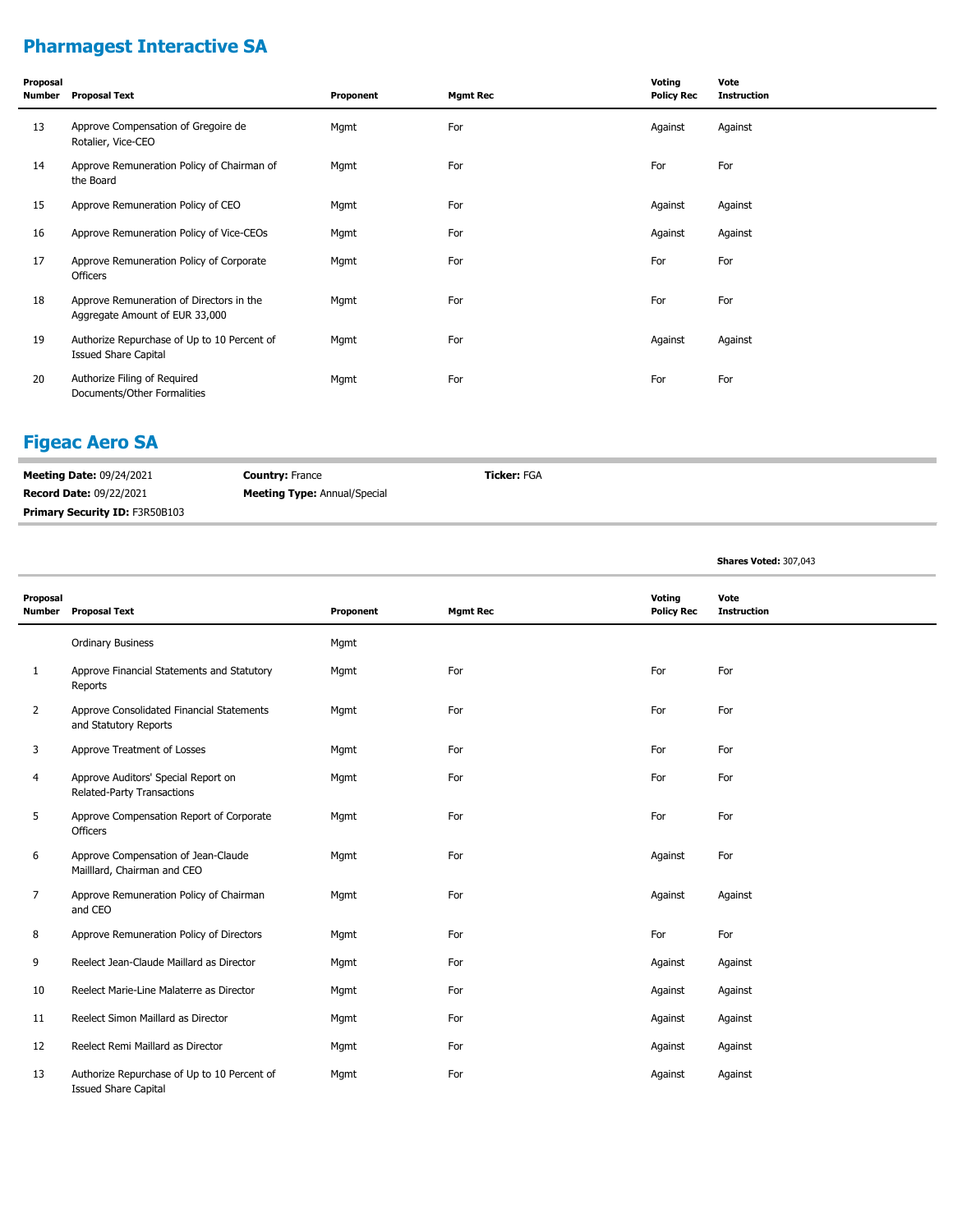# **Figeac Aero SA**

| Proposal<br><b>Number</b> | <b>Proposal Text</b>                                                                                                                                 | Proponent | <b>Mgmt Rec</b> | <b>Voting</b><br><b>Policy Rec</b> | Vote<br><b>Instruction</b> |
|---------------------------|------------------------------------------------------------------------------------------------------------------------------------------------------|-----------|-----------------|------------------------------------|----------------------------|
|                           | <b>Extraordinary Business</b>                                                                                                                        | Mgmt      |                 |                                    |                            |
| 14                        | Authorize Issuance of Equity or<br>Equity-Linked Securities with Preemptive<br>Rights up to Aggregate Nominal Amount of<br>EUR 1,910,000             | Mgmt      | For             | Against                            | Against                    |
| 15                        | Authorize Issuance of Equity or<br>Equity-Linked Securities without Preemptive<br>Rights up to Aggregate Nominal Amount of<br>EUR 1,910,000          | Mgmt      | For             | Against                            | Against                    |
| 16                        | Authorize Board to Set Issue Price for 10<br>Percent Per Year of Issued Capital Pursuant<br>to Issue Authority without Preemptive Rights             | Mgmt      | For             | Against                            | Against                    |
| 17                        | Approve Issuance of Equity or Equity-Linked<br>Securities Reserved for Specific<br>Beneficiaries, up to Aggregate Nominal<br>Amount of EUR 1,910,000 | Mgmt      | For             | Against                            | Against                    |
| 18                        | Authorize Board to Increase Capital in the<br>Event of Additional Demand Related to<br>Delegation Submitted to Shareholder Vote<br>Above             | Mgmt      | For             | Against                            | Against                    |
| 19                        | Authorize Capital Issuances for Use in<br>Employee Stock Purchase Plans                                                                              | Mgmt      | For             | For                                | For                        |
| 20                        | Set Total Limit for Capital Increase to Result<br>from Issuance Requests Under Items 14 to<br>19 at EUR 1,910,000                                    | Mgmt      | For             | For                                | For                        |
| 21                        | Authorize Capital Increase for Future<br>Exchange Offers                                                                                             | Mgmt      | For             | Against                            | Against                    |
| 22                        | Authorize Capital Increase of up to 10<br>Percent of Issued Capital for Contributions in<br>Kind                                                     | Mgmt      | For             | Against                            | Against                    |
| 23                        | Authorize Issuance of Equity-Linked<br>Instruments Convertible to Shares                                                                             | Mgmt      | For             | Against                            | Against                    |
| 24                        | Authorize up to 1 Percent of Issued Capital<br>for Use in Restricted Stock Plans                                                                     | Mgmt      | For             | Against                            | Against                    |
| 25                        | Authorize up to 10 Percent of Issued Capital<br>for Use in Stock Option Plans                                                                        | Mgmt      | For             | Against                            | Against                    |
| 26                        | Authorize Capitalization of Reserves for<br>Bonus Issue or Increase in Par Value                                                                     | Mgmt      | For             | For                                | For                        |
| 27                        | Authorize Decrease in Share Capital via<br>Cancellation of Repurchased Shares                                                                        | Mgmt      | For             | For                                | For                        |

#### **Oeneo SA**

| <b>Meeting Date: 09/29/2021</b>       | <b>Country: France</b>              | <b>Ticker: SBT</b> |  |  |
|---------------------------------------|-------------------------------------|--------------------|--|--|
| <b>Record Date: 09/27/2021</b>        | <b>Meeting Type: Annual/Special</b> |                    |  |  |
| <b>Primary Security ID: F6734P108</b> |                                     |                    |  |  |
|                                       |                                     |                    |  |  |

**Shares Voted:** 4,893 **Proposal Number Proposal Text Proponent Mgmt Rec Voting Policy Rec Vote Instruction**

Ordinary Business **Mgmt**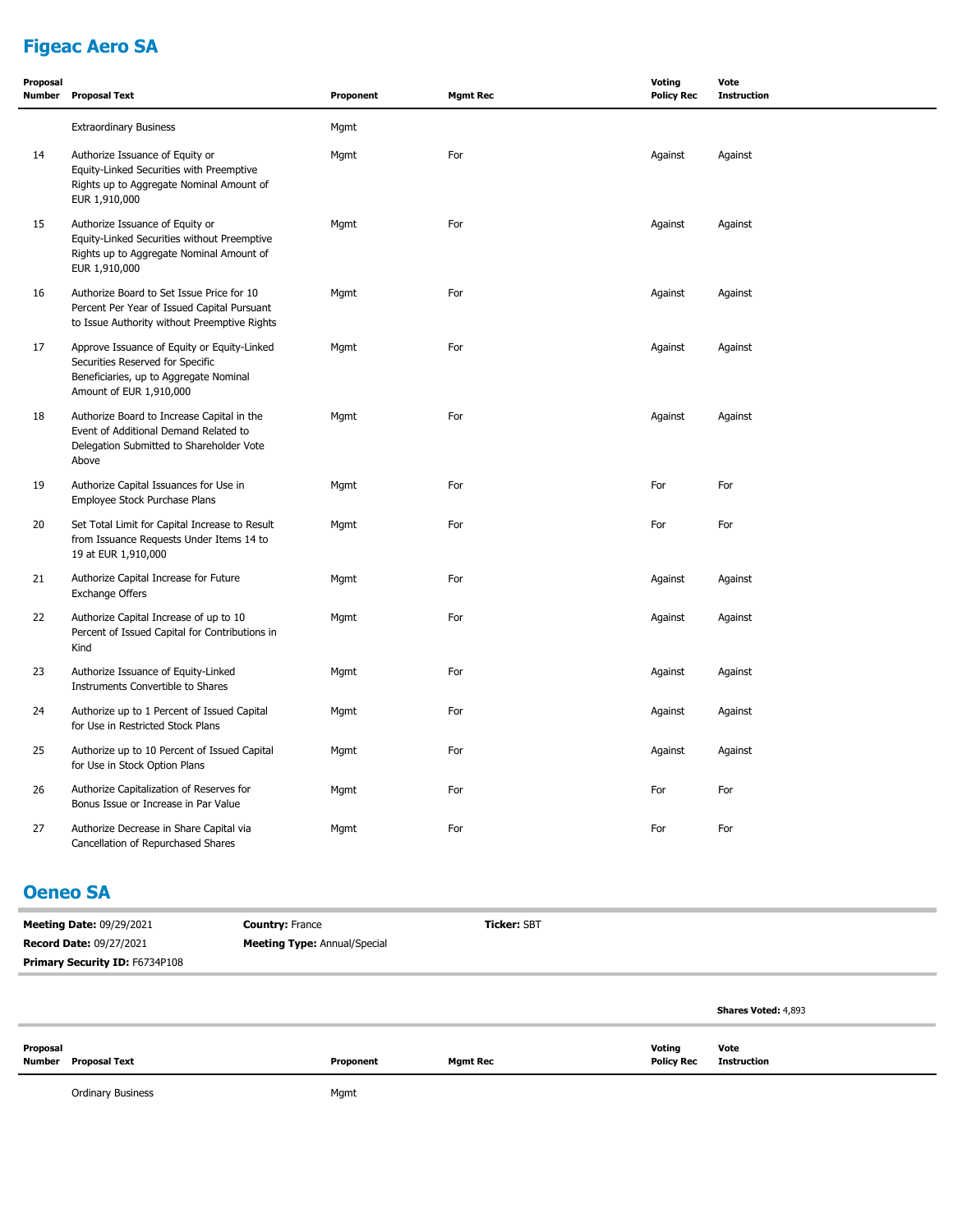# **Oeneo SA**

| Proposal<br><b>Number</b> | <b>Proposal Text</b>                                                                                                                                                      | Proponent | <b>Mgmt Rec</b> | <b>Voting</b><br><b>Policy Rec</b> | Vote<br><b>Instruction</b> |
|---------------------------|---------------------------------------------------------------------------------------------------------------------------------------------------------------------------|-----------|-----------------|------------------------------------|----------------------------|
| $\mathbf{1}$              | Approve Financial Statements and Statutory<br>Reports                                                                                                                     | Mgmt      | For             | For                                | For                        |
| $\overline{2}$            | Approve Consolidated Financial Statements<br>and Statutory Reports                                                                                                        | Mgmt      | For             | For                                | For                        |
| 3                         | Approve Treatment of Losses                                                                                                                                               | Mgmt      | For             | For                                | For                        |
| 4                         | Approve Auditors' Special Report on<br>Related-Party Transactions                                                                                                         | Mgmt      | For             | Against                            | Against                    |
| 5                         | Ratify Appointment of Nicolas Heriard<br>Dubreuil as Director                                                                                                             | Mgmt      | For             | For                                | For                        |
| 6                         | Reelect Nicolas Heriard Dubreuil as Director                                                                                                                              | Mgmt      | For             | For                                | For                        |
| 7                         | Reelect Elie Heriard Dubreuil as Director                                                                                                                                 | Mgmt      | For             | For                                | For                        |
| 8                         | Acknowledge End of Mandate of Paternot<br>Conseil et Investissement SAS and Gisele<br>Durand as Directors and Decision Not to<br>Renew                                    | Mgmt      | For             | For                                | For                        |
| 9                         | Approve Remuneration Policy of Chairman of<br>the Board                                                                                                                   | Mgmt      | For             | For                                | For                        |
| 10                        | Approve Remuneration Policy of CEO                                                                                                                                        | Mgmt      | For             | For                                | For                        |
| 11                        | Approve Remuneration Policy of Directors                                                                                                                                  | Mgmt      | For             | For                                | For                        |
| 12                        | Approve Compensation Report of Corporate<br>Officers                                                                                                                      | Mgmt      | For             | For                                | For                        |
| 13                        | Approve Compensation of Herve Claquin,<br>Chairman of the Board from 1 April 2020<br>Until 31 October 2020                                                                | Mgmt      | For             | For                                | For                        |
| 14                        | Approve Compensation of Nicolas Heriard<br>Dubreuil, CEO from 1 April 2020 Until 31<br>October 2020 and Chairman of the Board<br>from 1 November 2020 Until 31 March 2021 | Mgmt      | For             | For                                | For                        |
| 15                        | Approve Compensation of Dominique<br>Tourneix, CEO from 1 November 2020 Until<br>31 March 2021                                                                            | Mgmt      | For             | Against                            | Against                    |
| 16                        | Approve Remuneration of Directors in the<br>Aggregate Amount of EUR 300,000                                                                                               | Mgmt      | For             | For                                | For                        |
| 17                        | Authorize Repurchase of Up to 10 Percent of<br><b>Issued Share Capital</b>                                                                                                | Mgmt      | For             | For                                | For                        |
|                           | <b>Extraordinary Business</b>                                                                                                                                             | Mgmt      |                 |                                    |                            |
| 18                        | Authorize Decrease in Share Capital via<br>Cancellation of Repurchased Shares                                                                                             | Mgmt      | For             | For                                | For                        |
| 19                        | Authorize Issuance of Equity or<br>Equity-Linked Securities with Preemptive<br>Rights up to Aggregate Nominal Amount of<br>EUR 22 Million                                 | Mgmt      | For             | For                                | For                        |
| 20                        | Authorize Issuance of Equity or<br>Equity-Linked Securities without Preemptive<br>Rights up to Aggregate Nominal Amount of<br>EUR 22 Million                              | Mgmt      | For             | Against                            | Against                    |
| 21                        | Approve Issuance of Equity or Equity-Linked<br>Securities for Private Placements, up to 20<br>Percent of Issued Capital                                                   | Mgmt      | For             | Against                            | Against                    |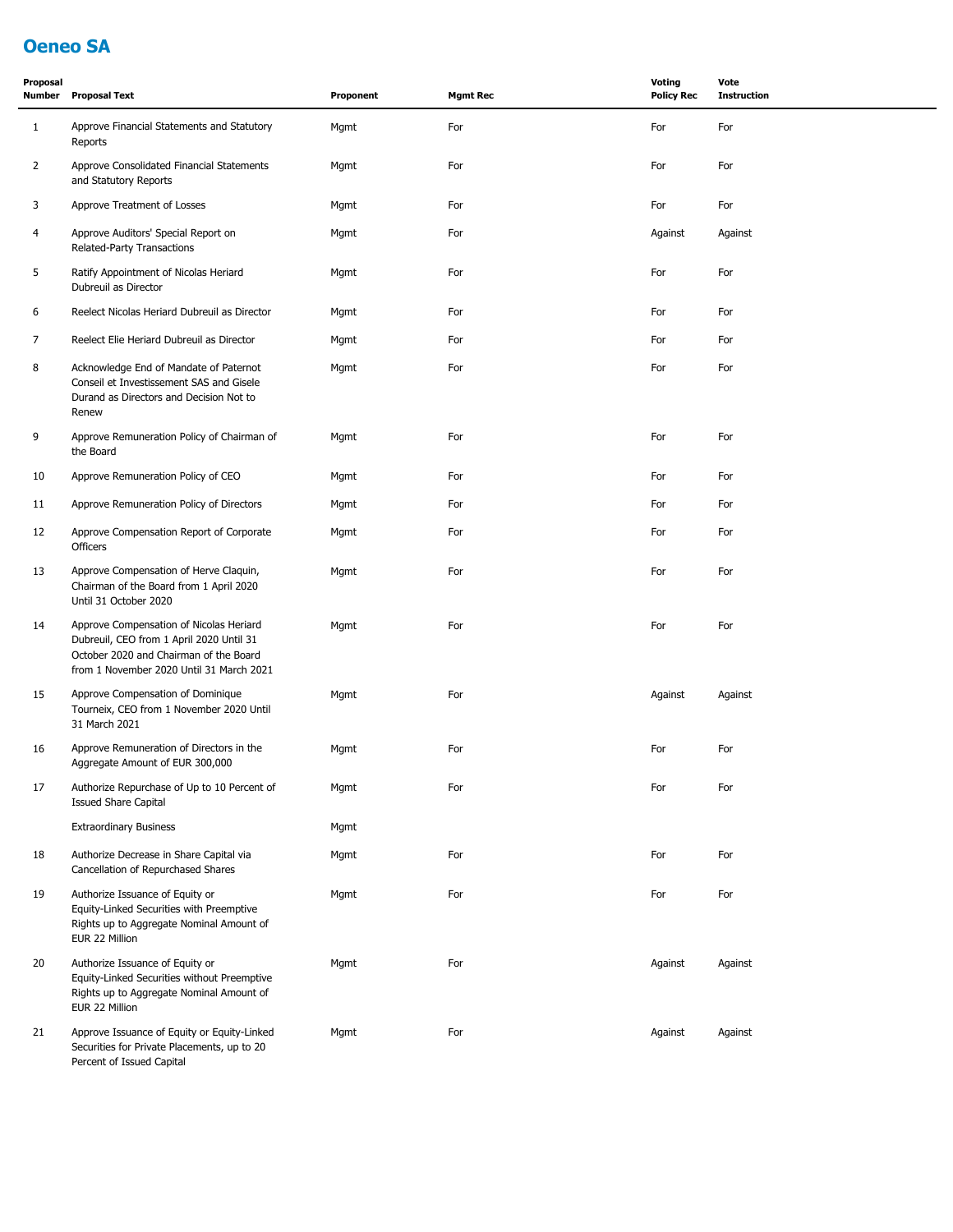### **Oeneo SA**

| Proposal<br><b>Number</b> | <b>Proposal Text</b>                                                                                                                                       | Proponent | <b>Mgmt Rec</b> | Voting<br><b>Policy Rec</b> | Vote<br><b>Instruction</b> |
|---------------------------|------------------------------------------------------------------------------------------------------------------------------------------------------------|-----------|-----------------|-----------------------------|----------------------------|
| 22                        | Authorize Board to Set Issue Price for 10<br>Percent Per Year of Issued Capital Pursuant<br>to Issue Authority without Preemptive Rights                   | Mgmt      | For             | Against                     | Against                    |
| 23                        | Authorize Board to Increase Capital in the<br>Event of Additional Demand Related to<br>Delegation Submitted to Shareholder Vote<br>Above Under Items 19-22 | Mgmt      | For             | Against                     | Against                    |
| 24                        | Authorize Capital Increase of Up to EUR 15<br>Million for Future Exchange Offers                                                                           | Mgmt      | For             | Against                     | Against                    |
| 25                        | Authorize Capital Increase of up to 10<br>Percent of Issued Capital for Contributions in<br>Kind                                                           | Mgmt      | For             | Against                     | Against                    |
| 26                        | Authorize Capitalization of Reserves of Up to<br>EUR 22 Million for Bonus Issue or Increase<br>in Par Value                                                | Mgmt      | For             | For                         | For                        |
| 27                        | Authorize Capital Issuances for Use in<br>Employee Stock Purchase Plans                                                                                    | Mgmt      | For             | For                         | For                        |
| 28                        | Authorize Filing of Required<br>Documents/Other Formalities                                                                                                | Mgmt      | For             | For                         | For                        |

### **Generix Group France SA**

| <b>Meeting Date: 09/30/2021</b>       | <b>Country: France</b>              | <b>Ticker:</b> GENX |
|---------------------------------------|-------------------------------------|---------------------|
| <b>Record Date: 09/28/2021</b>        | <b>Meeting Type:</b> Annual/Special |                     |
| <b>Primary Security ID: F4368N259</b> |                                     |                     |

|                           |                                                                                                                 |           |                 |                             | Shares Voted: 99,698       |
|---------------------------|-----------------------------------------------------------------------------------------------------------------|-----------|-----------------|-----------------------------|----------------------------|
| Proposal<br><b>Number</b> | <b>Proposal Text</b>                                                                                            | Proponent | <b>Mgmt Rec</b> | Voting<br><b>Policy Rec</b> | Vote<br><b>Instruction</b> |
|                           | <b>Ordinary Business</b>                                                                                        | Mgmt      |                 |                             |                            |
| 1                         | Approve Financial Statements and Statutory<br>Reports                                                           | Mgmt      | For             | For                         | For                        |
| 2                         | Approve Consolidated Financial Statements<br>and Statutory Reports                                              | Mgmt      | For             | For                         | For                        |
| 3                         | Approve Allocation of Income and Absence<br>of Dividends                                                        | Mgmt      | For             | For                         | For                        |
| 4                         | Approve Auditors' Special Report on<br>Related-Party Transactions Mentioning the<br>Absence of New Transactions | Mgmt      | For             | For                         | For                        |
| 5                         | Approve Compensation Report                                                                                     | Mgmt      | For             | For                         | For                        |
| 6                         | Approve Compensation of Jean-Charles<br>Deconninck, Chairman of the Management<br>Board                         | Mgmt      | For             | Against                     | Against                    |
| 7                         | Approve Compensation of Aida<br>Collette-Sene, Management Board Member                                          | Mgmt      | For             | Against                     | Against                    |
| 8                         | Approve Compensation of Ludovic Luzza,<br>Management Board Member                                               | Mgmt      | For             | Against                     | Against                    |
| 9                         | Approve Compensation of Philippe Seguin,<br>Management Board Member Until 17 July,<br>2020                      | Mgmt      | For             | Against                     | Against                    |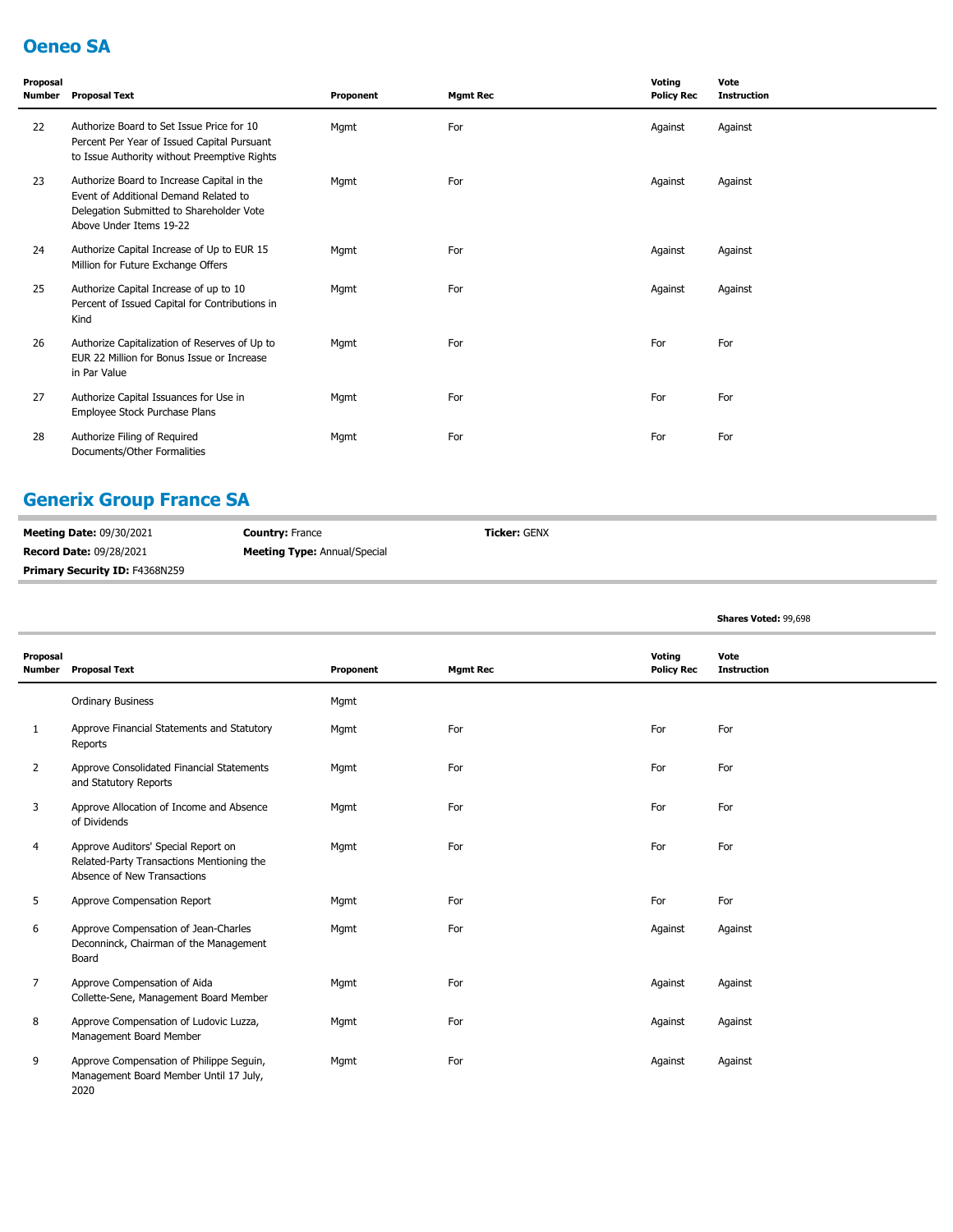# **Generix Group France SA**

| Proposal<br>Number | <b>Proposal Text</b>                                                                                 | Proponent | <b>Mgmt Rec</b> | <b>Voting</b><br><b>Policy Rec</b> | Vote<br><b>Instruction</b> |
|--------------------|------------------------------------------------------------------------------------------------------|-----------|-----------------|------------------------------------|----------------------------|
| 10                 | Approve Compensation of Francois Poirier,<br>Chairman of the Supervisory Board                       | Mgmt      | For             | For                                | For                        |
| 11                 | Approve Remuneration Policy of Chairman of<br>the Management Board                                   | Mgmt      | For             | Against                            | Against                    |
| 12                 | Approve Remuneration Policy of<br>Management Board Members                                           | Mgmt      | For             | Against                            | Against                    |
| 13                 | Approve Remuneration Policy of Supervisory<br>Board Members and Chairman of the<br>Supervisory Board | Mgmt      | For             | For                                | For                        |
| 14                 | Reelect Francois Poirier as Supervisory Board<br>Member                                              | Mgmt      | For             | Against                            | Against                    |
| 15                 | Reelect Viviane Chaine-Ribeiro as<br>Supervisory Board Member                                        | Mgmt      | For             | For                                | For                        |
| 16                 | Reelect Natalie de Chalus as Supervisory<br>Board Member                                             | Mgmt      | For             | Against                            | Against                    |
| 17                 | Approve Discharge of Management and<br>Supervisory Board Members                                     | Mgmt      | For             | For                                | For                        |
| 18                 | Approve Remuneration of Supervisory Board<br>Members in the Aggregate Amount of EUR<br>112,000       | Mgmt      | For             | For                                | For                        |
| 19                 | Authorize Repurchase of Up to 10 Percent of<br><b>Issued Share Capital</b>                           | Mgmt      | For             | For                                | For                        |
|                    | <b>Extraordinary Business</b>                                                                        | Mgmt      |                 |                                    |                            |
| 20                 | Authorize Decrease in Share Capital via<br>Cancellation of Repurchased Shares                        | Mgmt      | For             | For                                | For                        |
| 21                 | Authorize up to 10 Percent of Issued Capital<br>for Use in Restricted Stock Plans                    | Mgmt      | For             | Against                            | Against                    |
| 22                 | Authorize Capital Issuances for Use in<br>Employee Stock Purchase Plans                              | Mgmt      | Against         | For                                | For                        |
|                    | <b>Ordinary Business</b>                                                                             | Mgmt      |                 |                                    |                            |
| 23                 | Elect Sophie Le Menaheze as Supervisory<br>Board Member                                              | Mgmt      | For             | Against                            | Against                    |
| 24                 | Elect Gerard Lavinay as Supervisory Board<br>Member                                                  | Mgmt      | For             | Against                            | Against                    |
| 25                 | Authorize Filing of Required<br>Documents/Other Formalities                                          | Mgmt      | For             | For                                | For                        |

#### **TFF Group**

| <b>Meeting Date: 10/29/2021</b> | <b>Country: France</b>              | <b>Ticker: TFF</b> |        |                      |
|---------------------------------|-------------------------------------|--------------------|--------|----------------------|
| <b>Record Date: 10/27/2021</b>  | <b>Meeting Type: Annual/Special</b> |                    |        |                      |
| Primary Security ID: F9229B105  |                                     |                    |        |                      |
|                                 |                                     |                    |        |                      |
|                                 |                                     |                    |        | Shares Voted: 10,709 |
| Proposal                        |                                     |                    | Voting | Vote                 |

**Number Proposal Text Proponent Mgmt Rec Policy Rec Instruction**

Ordinary Business **Mgmt**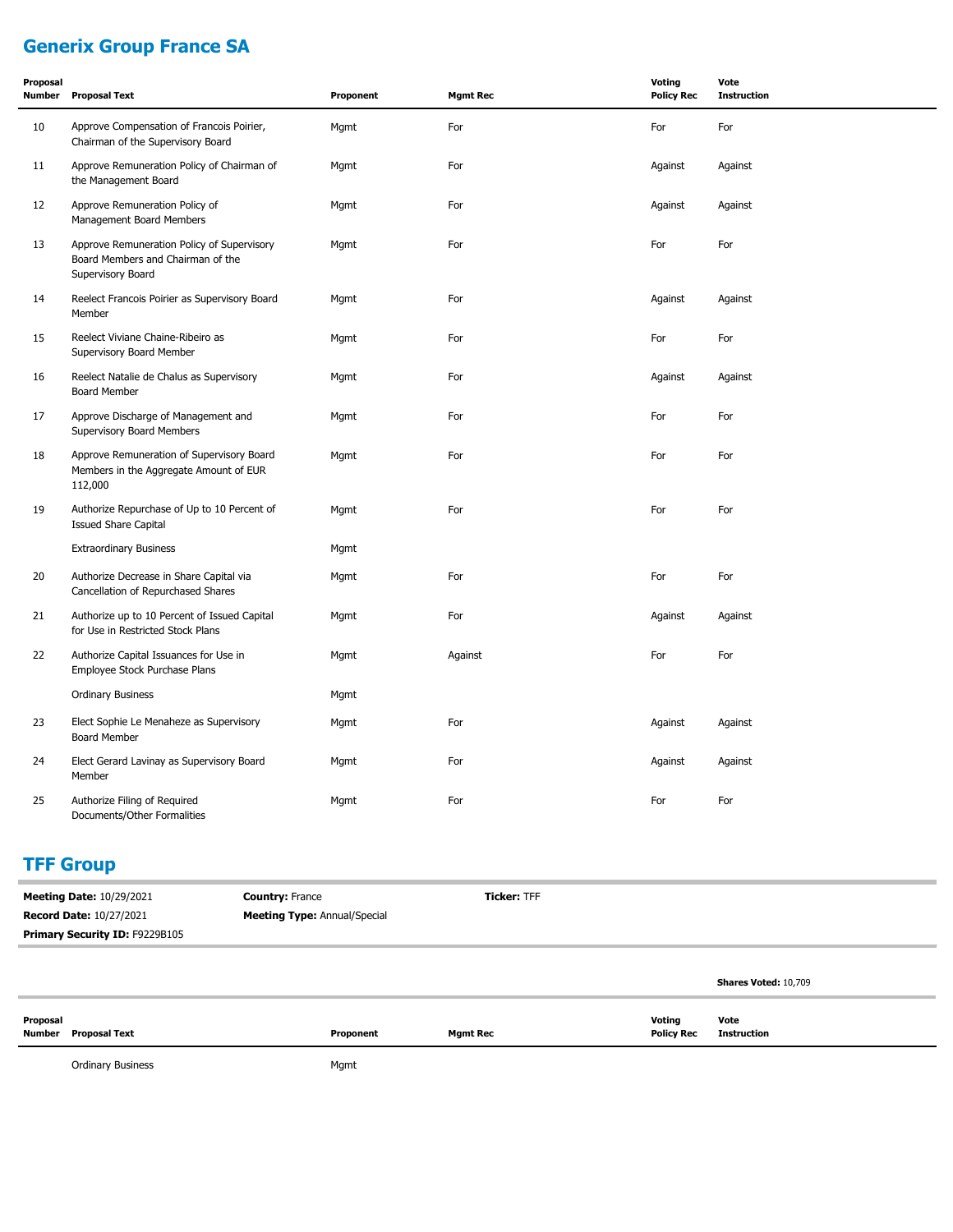# **TFF Group**

| Proposal<br>Number | <b>Proposal Text</b>                                                                            | Proponent | <b>Mgmt Rec</b> | Voting<br><b>Policy Rec</b> | Vote<br><b>Instruction</b> |
|--------------------|-------------------------------------------------------------------------------------------------|-----------|-----------------|-----------------------------|----------------------------|
| $\mathbf{1}$       | Approve Financial Statements and Discharge<br>Management Board and Supervisory Board<br>Members | Mgmt      | For             | For                         | For                        |
| $\overline{2}$     | Approve Allocation of Income and Dividends<br>of EUR 0.35 per Share                             | Mgmt      | For             | For                         | For                        |
| 3                  | Approve Auditors' Special Report on<br>Related-Party Transactions                               | Mgmt      | For             | Against                     | Against                    |
| 4                  | Approve Consolidated Financial Statements<br>and Statutory Reports                              | Mgmt      | For             | For                         | For                        |
| 5                  | Approve Compensation of Corporate Officers                                                      | Mgmt      | For             | For                         | For                        |
| 6                  | Approve Compensation of Jerome Francois,<br>Chairman of the Management Board                    | Mgmt      | For             | For                         | For                        |
| 7                  | Approve Compensation of Jean Francois,<br>Chairman of the Supervisory Board                     | Mgmt      | For             | For                         | For                        |
| 8                  | Approve Remuneration Policy of Chairman of<br>the Management Board                              | Mgmt      | For             | For                         | For                        |
| 9                  | Approve Remuneration Policy of Chairman of<br>the Supervisory Board                             | Mgmt      | For             | For                         | For                        |
| 10                 | Approve Remuneration Policy of Supervisory<br><b>Board Members</b>                              | Mgmt      | For             | For                         | For                        |
| 11                 | Approve Remuneration of Supervisory Board<br>Members in the Aggregate Amount of EUR<br>12,000   | Mgmt      | For             | For                         | For                        |
| 12                 | Authorize Repurchase of Up to 10 Percent of<br><b>Issued Share Capital</b>                      | Mgmt      | For             | Against                     | Against                    |
| 13                 | Authorize Filing of Required<br>Documents/Other Formalities                                     | Mgmt      | For             | For                         | For                        |
|                    | <b>Extraordinary Business</b>                                                                   | Mgmt      |                 |                             |                            |
| 14                 | Authorize Decrease in Share Capital via<br>Cancellation of Repurchased Shares                   | Mgmt      | For             | For                         | For                        |
| 15                 | Authorize Filing of Required<br>Documents/Other Formalities                                     | Mgmt      | For             | For                         | For                        |

# **METabolic EXplorer SA**

| <b>Meeting Date: 12/10/2021</b>       | <b>Country: France</b>                     | <b>Ticker: METEX</b> |
|---------------------------------------|--------------------------------------------|----------------------|
| <b>Record Date: 12/08/2021</b>        | <b>Meeting Type:</b> Ordinary Shareholders |                      |
| <b>Primary Security ID: F61346106</b> |                                            |                      |

|                    |                                                               |           |                 |                             | Shares Voted: 210,285 |
|--------------------|---------------------------------------------------------------|-----------|-----------------|-----------------------------|-----------------------|
| Proposal<br>Number | <b>Proposal Text</b>                                          | Proponent | <b>Mgmt Rec</b> | Voting<br><b>Policy Rec</b> | Vote<br>Instruction   |
|                    | <b>Ordinary Business</b>                                      | Mgmt      |                 |                             |                       |
|                    | Ratify Appointment of Bpifrance<br>Investissement as Director | Mgmt      | For             | For                         | For                   |
|                    | Elect Jean-Philippe Richard as Director                       | Mgmt      | For             | For                         | For                   |